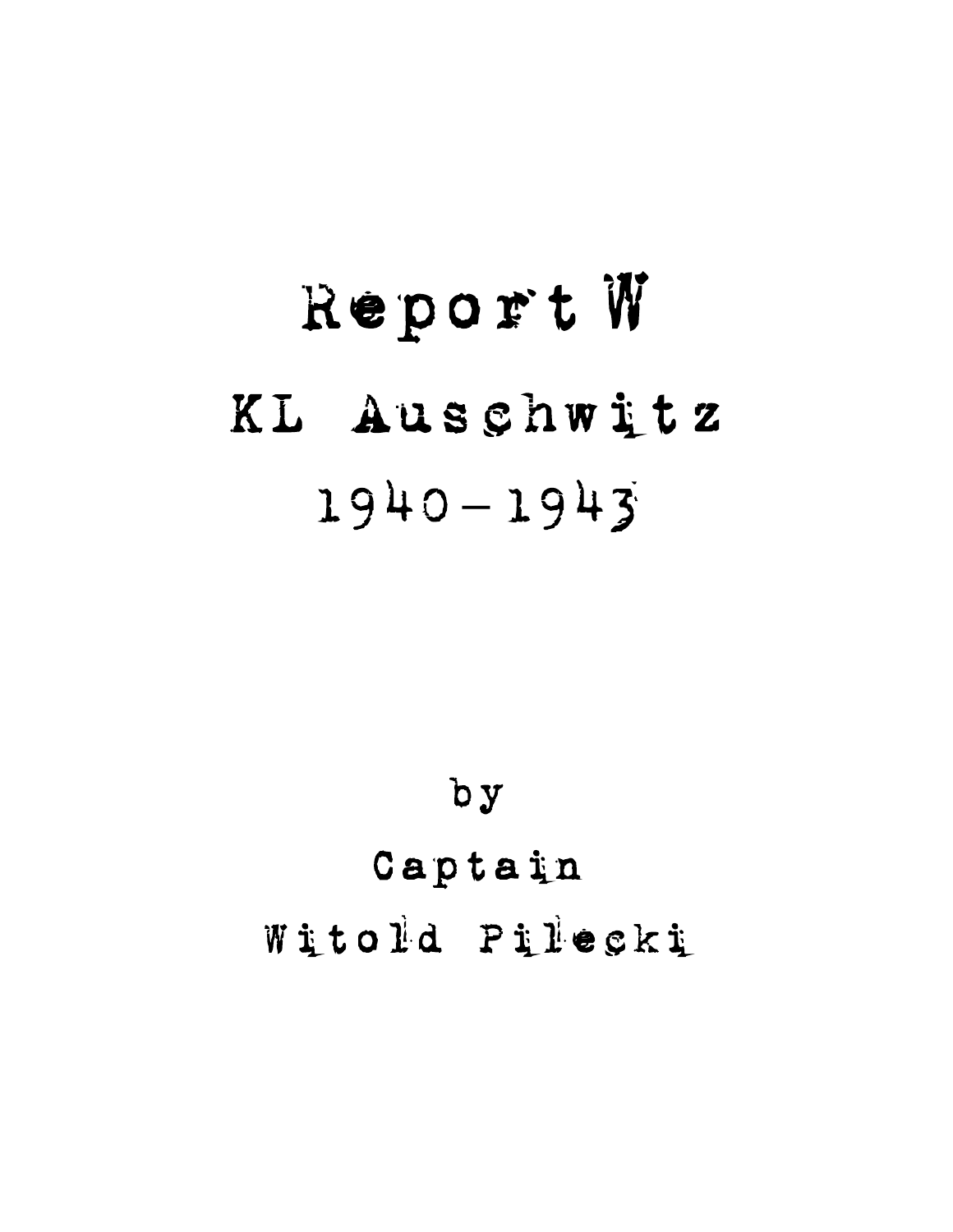*He who loves much, does much. He who does good, does much. He who is a servant to his fellow men, Rather than to his own will, does good.*

Thomas à Kempis,

*The Imitation of Christ*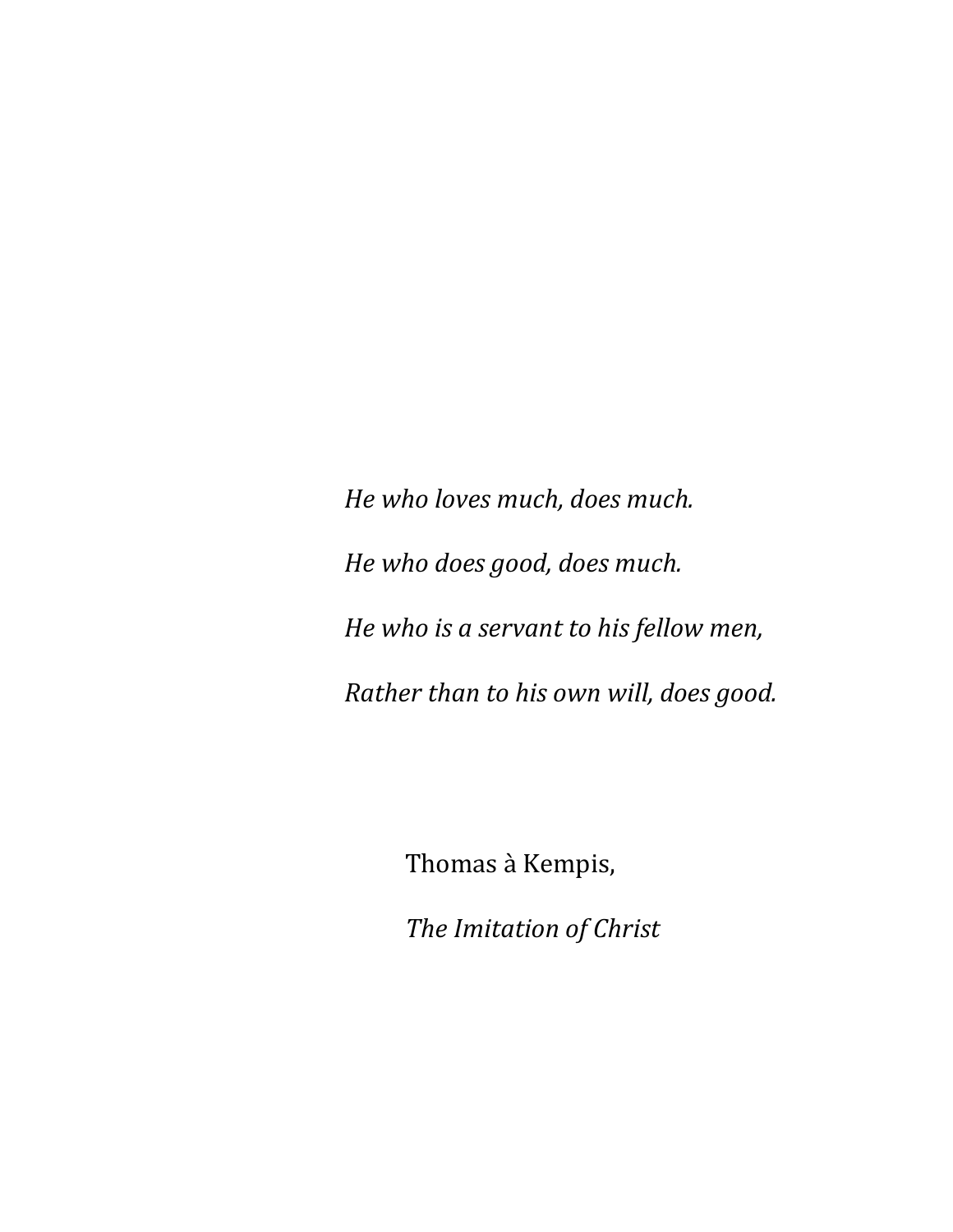# **Auschwitz Maps drawn by Pilecki**

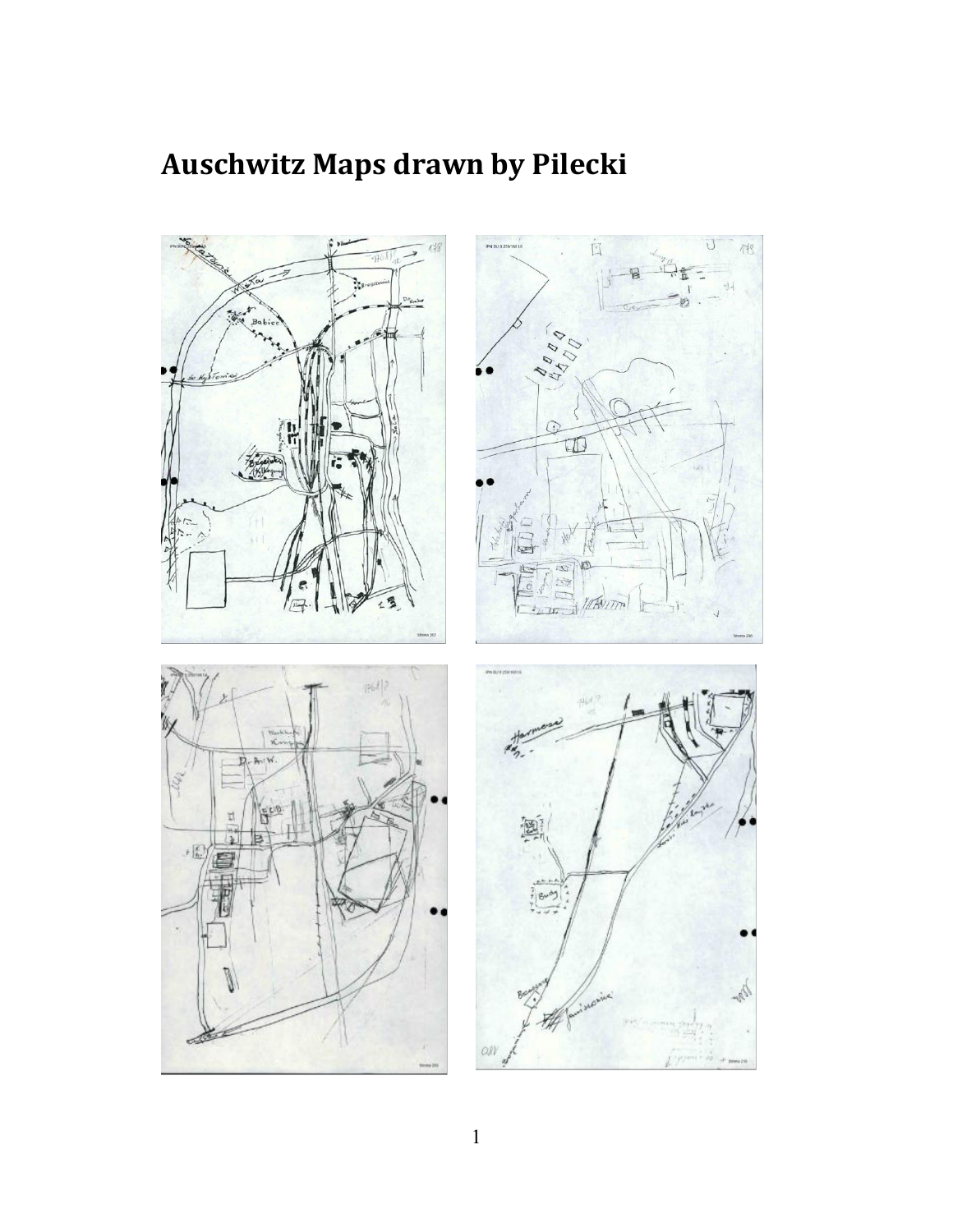# **Introduction to Report "W"**

After 31 months, when things came to the point that a further extension of my stay at the camp would not only have meant a continued burden of torment, but also would have produced – in my view – no further gain [for the cause - addition by this translator], I decided to leave the Vernichtungslager 1 [Extermination Camp 1].

From my colleagues who at that time were still with me in the camp I handpicked two very determined ones:  $J''$  and  $J''$ . Even though I received a light gunshot wound during our escape, with God's help I have succeeded.

Each one of us described their own experience, what they saw and went through at Auschwitz. In so doing, we divided our respective duties with "J" i "E" in such a way that they were to provide their general camp's description, whilst my aim was to preserve, for eternity, various particular events [that took place there]. My separate report on our "S" activity I kept strictly coded as it turned out, once we have escaped, that the enemy's intelligence penetrated almost everywhere. Whilst our descriptions may have some shortcomings, be they of style, or due to our failure to include certain pictures from this hell due to our inability to squeeze them all into less than twenty pages, there is no falsehood in these recollections. We did not write a lot. There is not one superfluous word in our accounts.

(-) Witold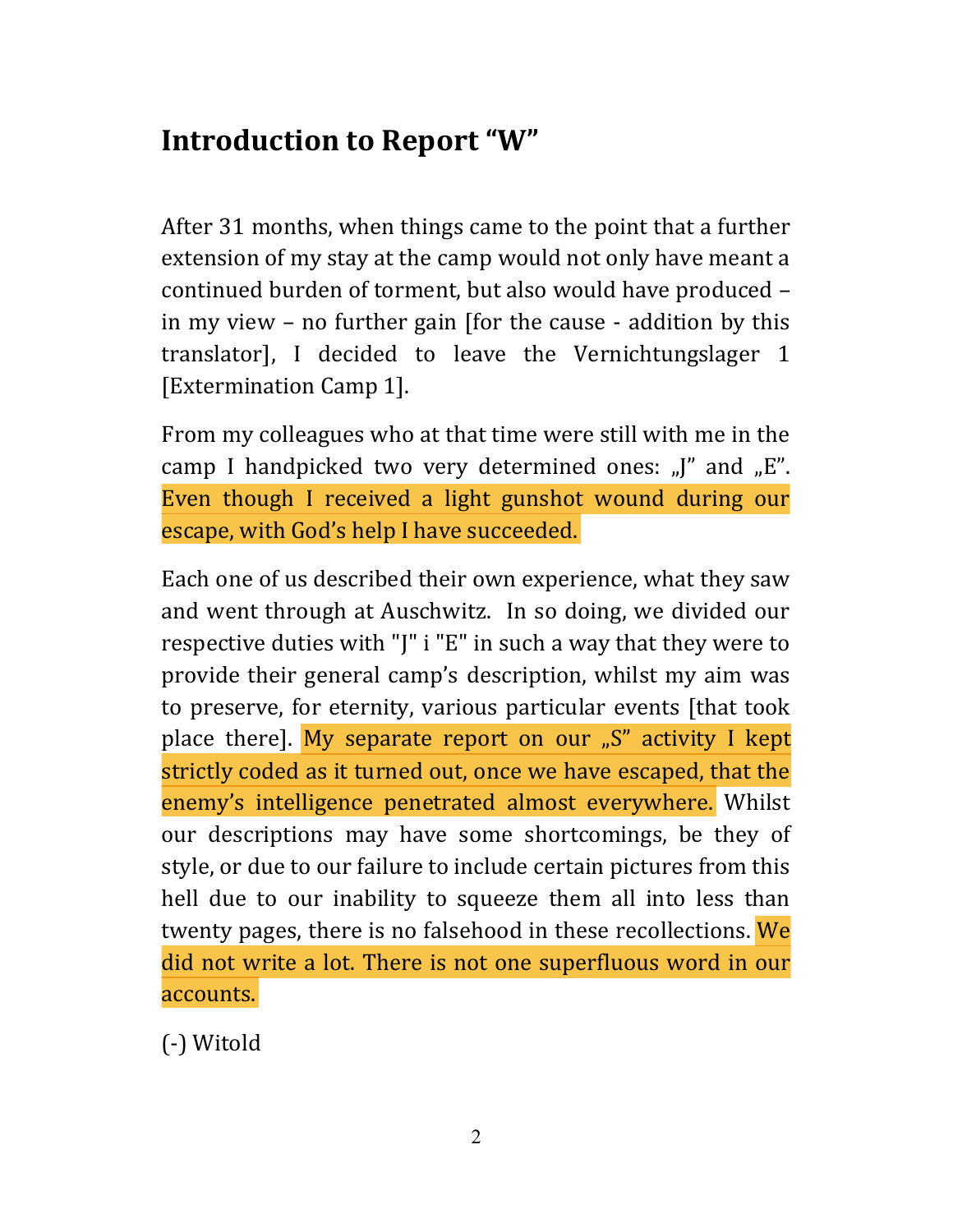# **Report "W"** by Witold Pilecki

On 14, 15 and 16 September 1939, on General Piekarski's order and assisted by Major Mandzenko, I formed in Włodawa a cavalry detachment - 185 horses, and an infantry detachment over 160 men strong. On 16 September, an officer from the same brigade as I, and a friend of mine, Major Jan Włodarkiewicz, came to Włodawa; due to his seniority in rank I handed over to him the command of these detachments.

The above-mentioned cavalry and infantry detachments fought on until 17 October 1939. This campaign has been recorded by my younger colleagues-in-arms.

Those very detachments became a nucleus of an organization we named Tajna Armia Polska (TAP) [Secret Polish Army] which was established in early November 1939, in Warsaw.

In Warsaw I served as TAP's Chief of Staff (my *nom de guerre* was "Witold"). I sought to merge TAP with ZWZ [Związek Walki Zbrojnej – Union for Armed Fight]. I had difficulties with it. There were differences of opinion [on it] (witnesses still alive: Janina Pieńkowska, Stefan Bielecki, and Major Zygmunt Bończa-Bohdanowski). The [respective] decision was taken on 19 September 1940 (witness: Eleonora Ostrowska).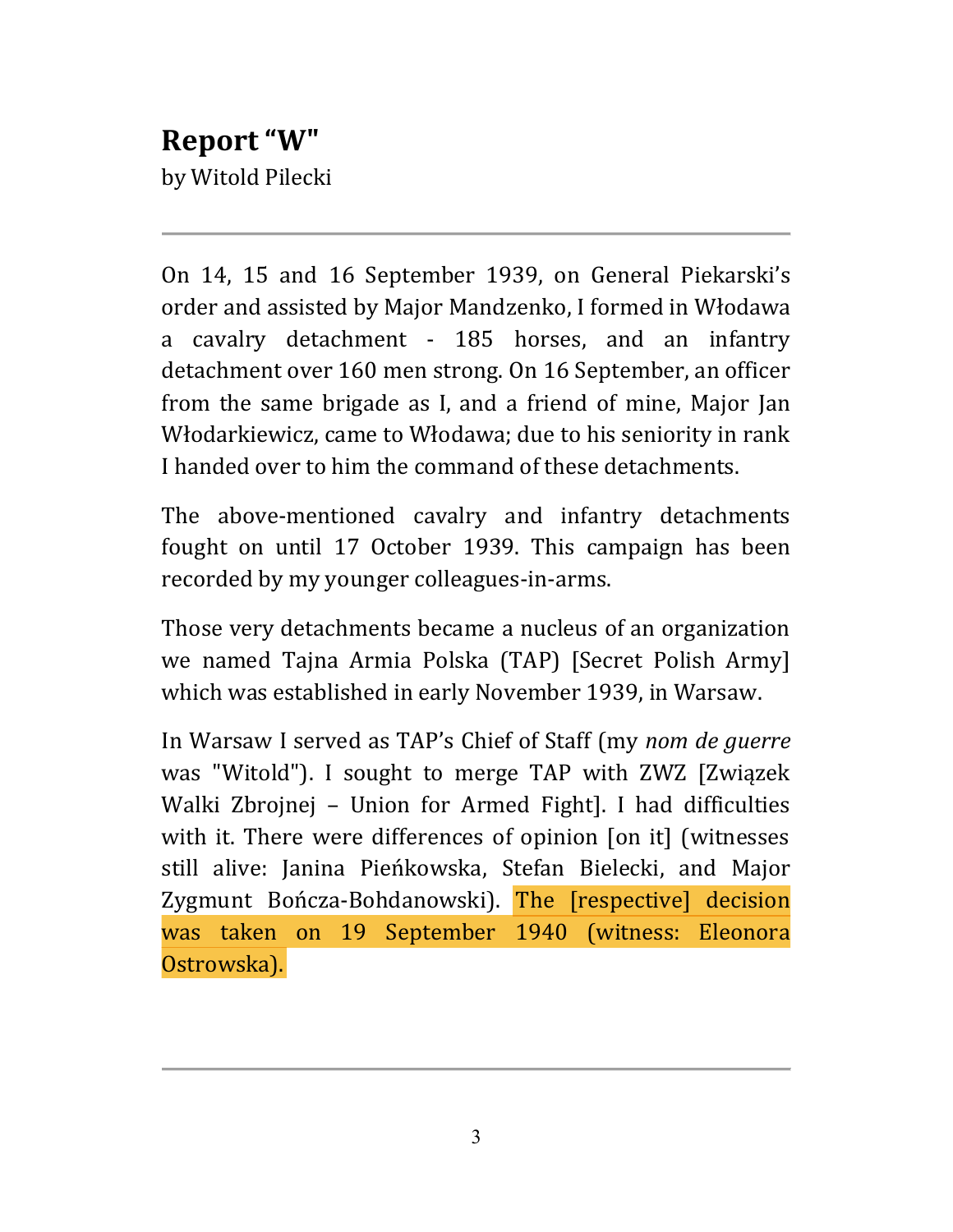**At the third anniversary of the establishment of the Auschwitz camp I present this report about the fate of those who, in their lion's part, having completed their way of torment through this hell left it through the barrel of the crematorium's chimney becoming, as we would call it, "puffs of smoke", "little clouds". or "foglets".** 

Below I mention the fate of members of Organizacja Wojskowa [Military Organization] in Auschwitz as known to me at the moment of my escape from the camp.

### **Murdered during an interrogation**

Platoon Leader Bolesław Kupiec (Inmate No 792).

# **Executed by shooting**

Eugeniusz Obojski (No 194), Col. Aleksander Stawarz (No 11513), Lieut.Col. Karol Kumuniecki (No 8361), First Lieut. Tadeusz Biliński (No 830), First Lieut. Włodzimierz Makaliński (TAP, No 12710), Sec. Lieut. (Res.) Stanisław Gutkiewicz (No 11003), Stanisław Stawiszyński (TAP, No 13689), Sec. Lieut. (Res.) Tadeusz Lech (No 9235), Col. Jan Karcz (nr 23569), Off. Cad. (Res.) Zbigniew Ruszczynski (No 1360), First Lieut. St. Dobrowolski (No...), Leon Kukiełka (No 16465), Stanisław Dubois (No 3904), Maj. Edward Gött-Getyński (No 29693), First Lieut. (Res.) Eugeniusz Zaturski (TAP, No 1387), Cav.Capt. Włodzimierz Koliński (No 3135), First Lieut. Mieczyslaw Kolinski (No 68844), Capt. Tadeusz Dziedzic (No 16246), Capt.Dr. Henryk Suchnicki (No 19456),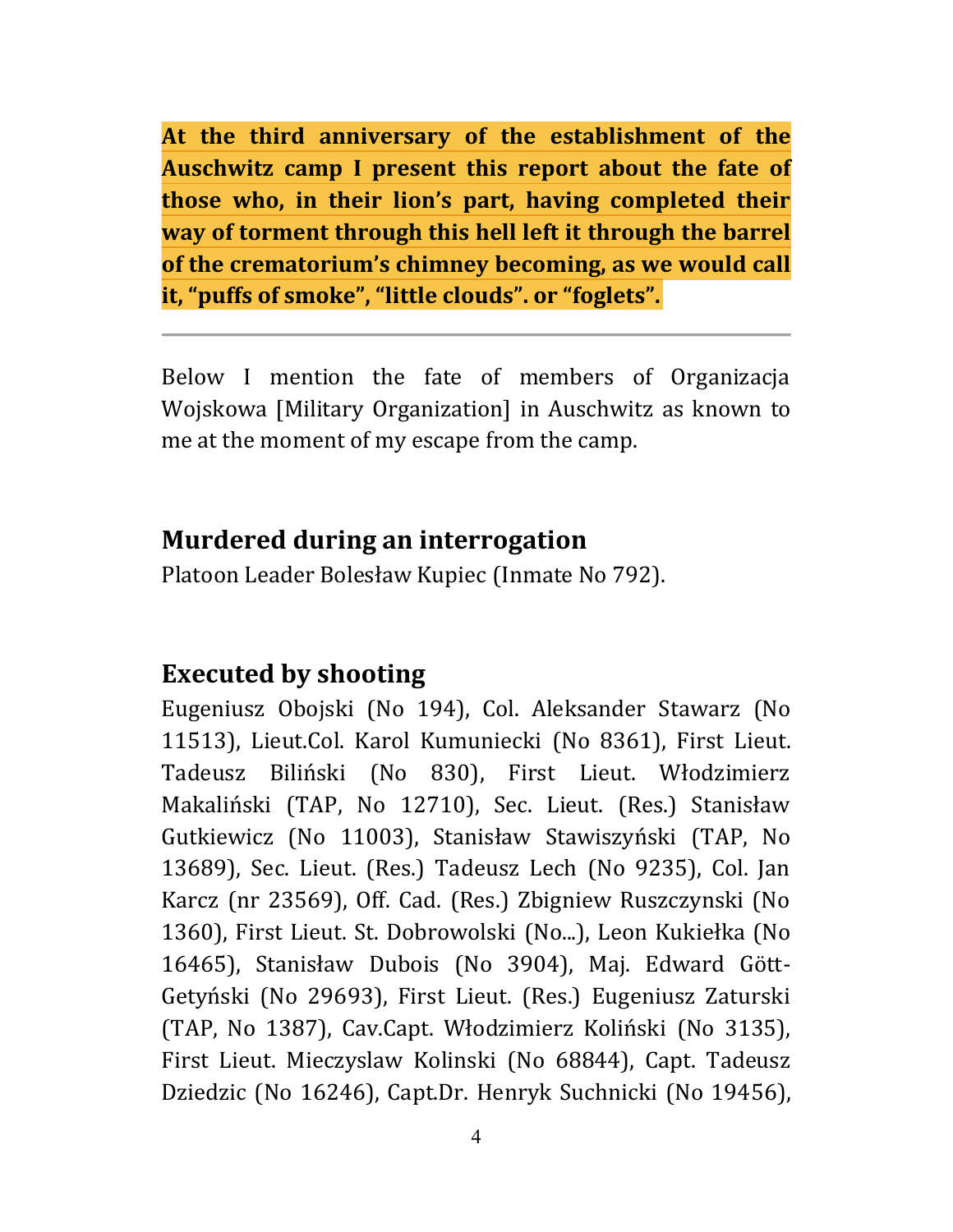Off. Cad. (Res.) Aleksander Jaskierski No 2450), Corp.. ...nicki, TAP, No ... (the surname in the names code partly illegible - A.C.), Capt. Tadeusz Chróścicki - father (TAP, No 13484), Tadeusz Lucjan Chróścicki - son (TAP, No 16655), Antoni Suchecki (No 595), Sec. Lieut. (Res.) Stanislaw Wierzbicki (TAP, No 3558), Stefan Niebudek (No 18531), Stanisław Arct (No 12654) Roman Radoliński (No 13471), Sen. Uhlan Stefan Stępień (No 12970), Plat. Lead. Edward Berlin (No 19490).

### **Murdered by lethal injections**

Sailor Lolek Kupiec (Karol Kupiec No 794), Zygmunt Masewicz (No 1394), Alfred Stössel (No 435).

# **Died (killed in the camp's public area or died as a result of the prevalent conditions or epidemies in the camp)**

Cav.Capt. (Res.) Jerzy de Virion (in the camp known as Jan Hlebowicz, TAP, No 3507), Roman Zagner (No ...), Capt. Michał Romanowicz (No ...), Capt. Eugeniusz Trieblin (No 6995), Eugeniusz Dublin (No 31007), Teofil Banasiuk (No 1698), Jan Hrebenda (No 3665), Jan Mielcarek (No 3569), Off.Cad. (Res.) Remigiusz Niewiarowski (TAP, No 13957), Maj. Waclaw Chmielewski (TAP, No 37995), Tadeusz Dobrowolski (No ...), Jerzy Wierusz-Kowalski, father (TAP, No 31356), Plat. Lead. Stanisław Kotarski (No ...), Plat.Lead. Józef Chramiec (No 101), Stefan Gaik (No ...), Serg. Maj. Zygmunt Jaworski (TAP , No 18435), Prof. Roman Rybarski (No 18599), Kazimierz Rogalewicz (No 3473), Bolesław Leśniewicz (No 21991), or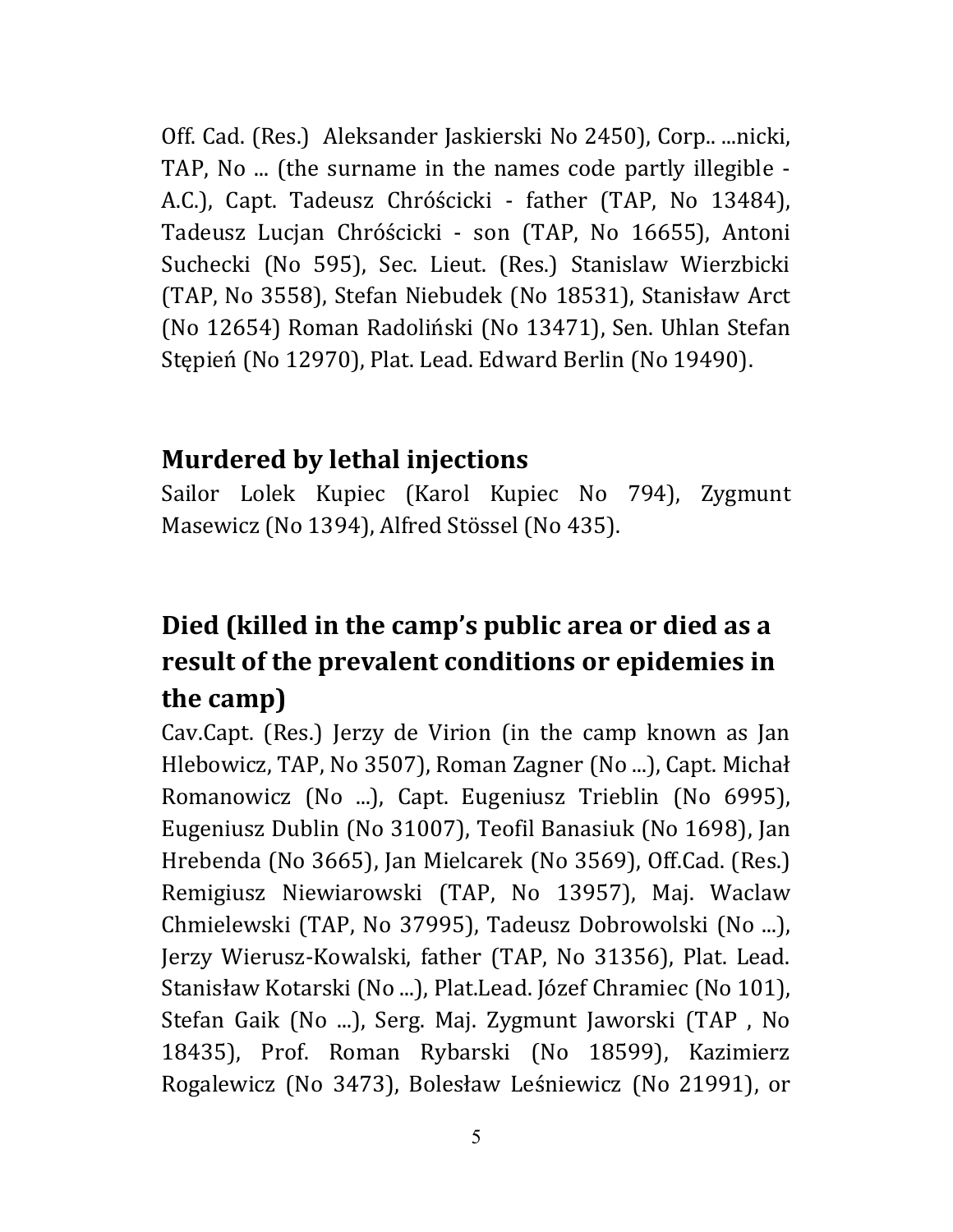Stanisław Leśniewicz (No 14449), Czesław Sikora (No 76159), Stanisław Polkowski (No 6398), Teofil Staniszkis (No 18624), Off. Cad. (Res.) Jan Wysocki (TAP, No 13436), Alojzy Fusek (No ...), Józef Gałka (No 10611), Cav. Cpt. (Res.) Tadeusz Czechowski (No 18369), Witold Myszkowskl (No 2606), Andrzej Marduła (No 18855).

#### **Released by the camp's authorities**

Aleksander Wielopolski (No ...), Corp. Czesław Wąsowski No 5298), Sec. Lieut. (Res.) Tadeusz Burski (No ...), Off.Cad. Krzysztof Hoffman (No 2738), Dr. Marian Dipont (No 2186).

# **Released by the authorities – took a report for the Organization**

Col. Władysław Surmacki (TAP, No 2795), Cpt. Ferdynand Trojnicki (No 5145), Serg. Antoni Woźniak (No 5512), First Lieut.(Res.) Karol Świętorzecki (No 5360), Aleksander Paliński (No 8253).

# **Transferred to Dachau when ill (arranged)**

Jan Dangel (TAP, No 13486).

# **Transferred to other camps**

Sec.Lieut. (Res.) Mikolaj Skornowicz (No ...), Tadeusz Słowiaczek (No 1069), Plat.Lead. Władyslaw Kupiec (No 793), Col. Tadeusz Reklewski (Np 6471), Sec.Lieut. Konstanty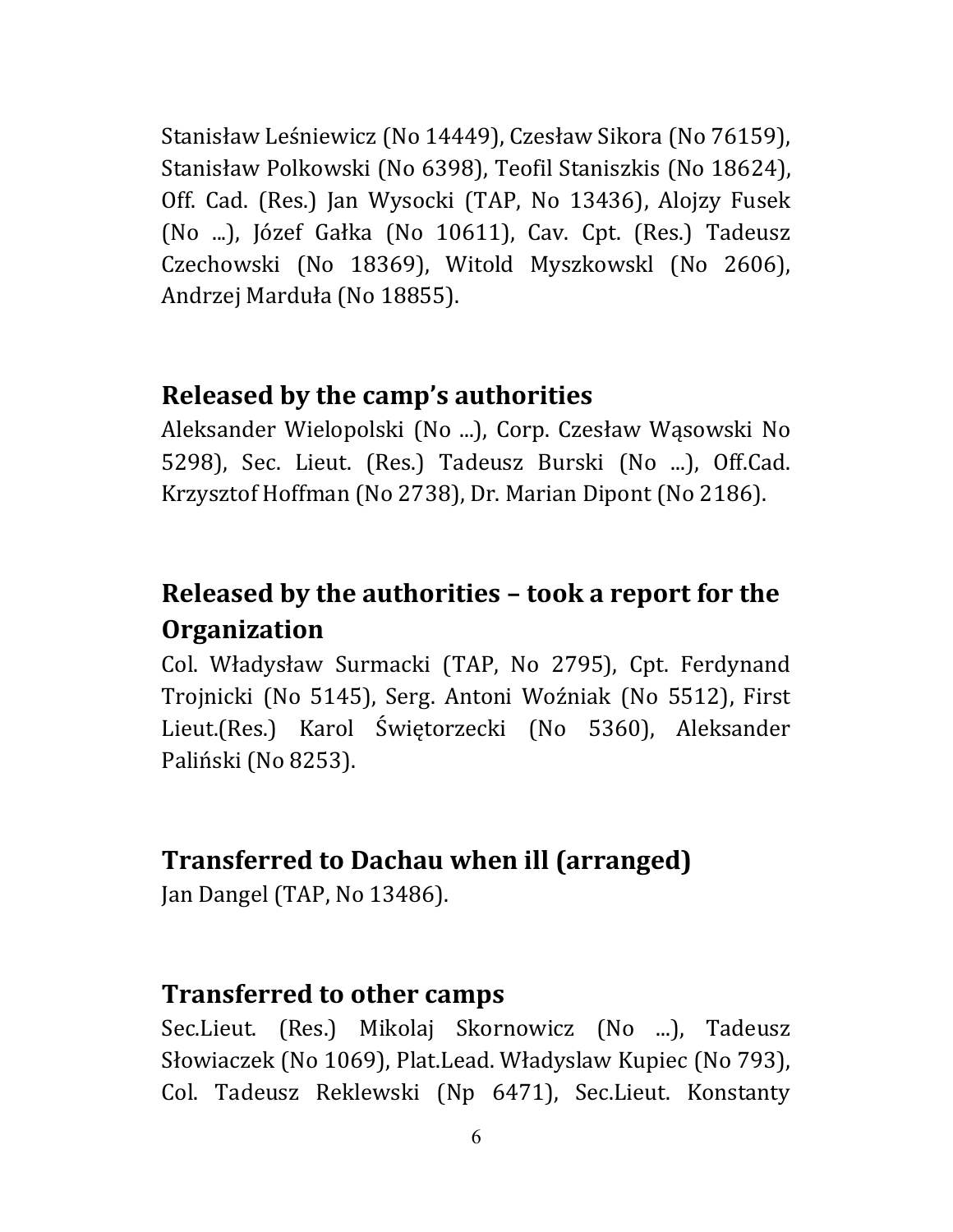Piekarski (No 4618), Col. Jerzy Za1ewski (No 21514), Off.Cad. (Res.) Zbigniew Różak (No 6609), Off.Cad. (Res.) Zygmunt Wanicki (No 2199), Wiktor Śniegucki (No 6274), Tadeusz Pietrzykowski "Teddy" (No 77), Cpt. Julian Trzęsimiech (No ...), Stanislaw Ozimek (TAP, No ...), Henryk Kowalczyk (No 64276), Leszek Cenzartowicz (No 870), Sec.Lieut. (Res.) Jerzy Wiśniewski (No 31361), Sec. Lieut. (Res.) Lech (No...), Father Zygmunt Ruszczak (No 9842), Wacław Kafarowski (No 12079), Czesław Darkowski (TAP, No 8121), Lolek Słowiaczek (No 1054), Cav.Serg. Jan Miksa (No ...), Edward Nowak (No 447), Sec.Lieut. (Res.) Władysław Rapa (No 30901), Aleksander Bugajski (No 74503), Kazimierz Radwański (No 16788), Dr. Zygmunt Zakrzewski (TAP, No 39249), Tadeusz Kowalski (No ...), Józef Putek (No 267), Michal Szarzyński (No 82795), 0lek – room supervisor at Block 6 (No...), Wawrzyński, (TAP, No ...).

# **Requested transfer to attempt escape while in transit**

Col. Kazimierz Rawicz (known in the camp as Jan Hilkner No 9319), Off. Cad. Witold Szymkowiak (No 938), through whom I send this report.

### **Shot dead during an escape**

Plat. Lead. Stanisław Maringe (TAP, No 12691), First Lieut. (Res.) Jerzy Poraziński (TAP, No ...).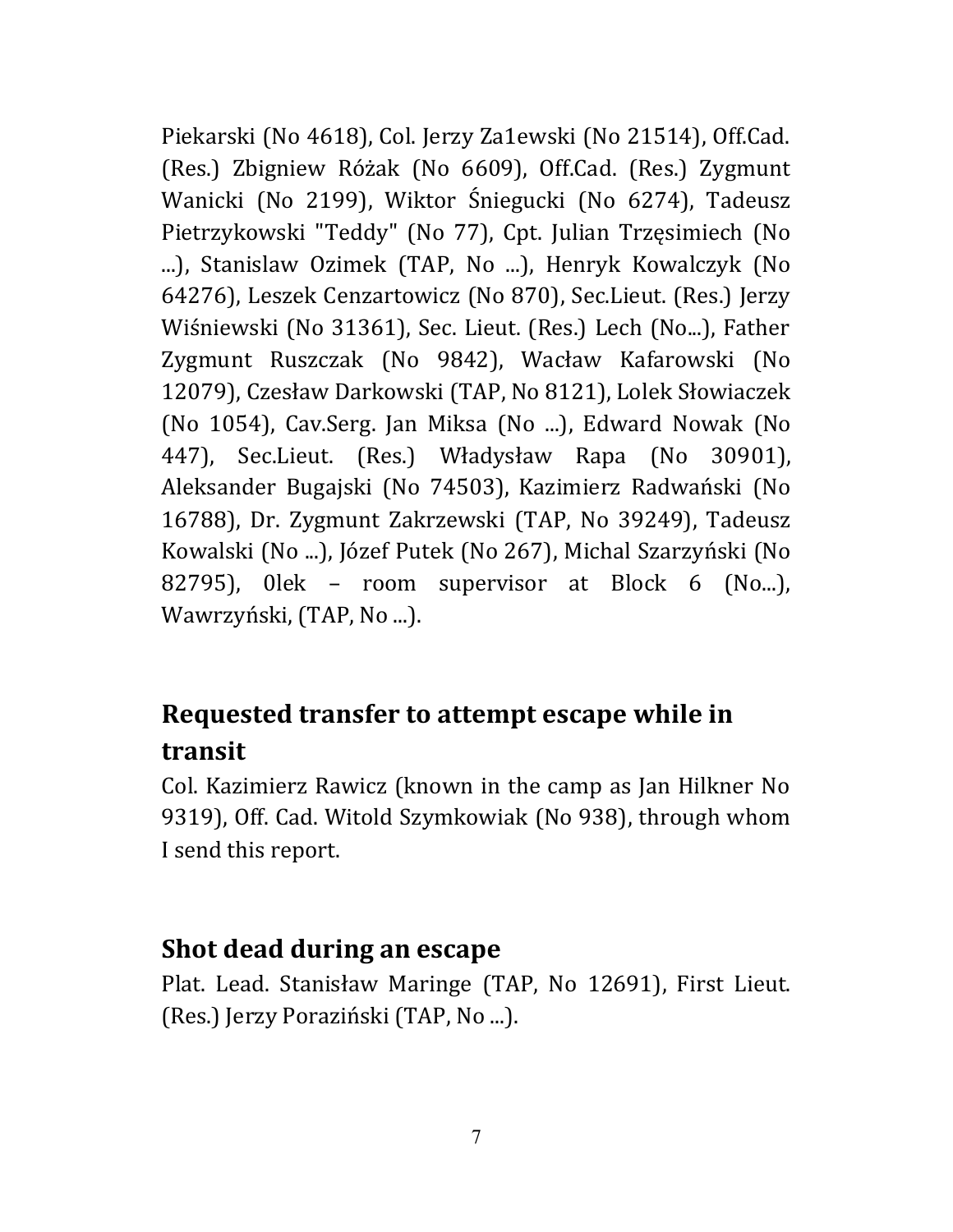# **Left the camp in an arranged escape to deliver a report to the Organization**

Wincenty Gawron (No 11237), Stefan Bielecki (TAP No 12692), Off.Cad. Mieczysław Januszewski (No 711), Stanisław Jaster (No 6438), Sec.Lieut. (Res.) Jan Redzej (known in the camp as Jan Retko, No 5430), Edward Ciesielski (No 12969), and myself - Witold Pilecki (TAP, No 4859).

### **Still at the camp**

Cpt. Dr. Władysław Dering (TAP, No 1723), Off.Cad. (Res.) Antoni Rosa (No 923), Off.Cad. Michał Ziółkowski (No 1055), Plat.Lead. Tadeusz Szydlik (No 2198), Col.Teofil Dziama (No 13578), Sec. Lieut. (Res.) Jan Olszowski (No 6157), Sec.Lieut. (Res.) Jan Pilecki (No 808), Henryk Bartosiewicz (No 9406), Cpt. Stanisław Kazuba (No 1630), Sec.Lieut. (Res.) Bernard Świerczyna (No 1393), Off. Cad. (Res.) Mieczysław Wagner (No 5831), Maj. Zygmunt Bończa-Bohdanowski (TAP, No 30959), Off.Cad.(Res.) Zygmunt Bujanowski (No ...), Zygmunt Kotecki (No...), Jan Zięmba (No 66), Zygmunt Sobolewski (No 88), Antom Trzaskowski (No 13321), Col. Juliusz Gilewicz (No 31033), Cpt. Tadeusz Lisowski (No 329), Motyka (No...), Alfred Włodarczyk (No 1349), Witold Kosztowny (No 672), Dr. Rudolf Diem (nr 10022), First Lieut.(Res.) Marian Moniczewski (No 18859), Sec.Lieut. (Res.) Leon Murzyn (No 820), Sec.Lieut. Witold Wierusz (No 9479), Sec. Lieut. (Res.) Edmund Zabawski (Nr 19547), Jan Machnowski (No 724), Off. Cad. (Res.) Zbigniew Goszczyński (No 1728), Zdzisław Uliasz (No 12988), "Alojz" from the uniform store (Bekleidungskammer) (No...), Andrzej Gąsienica (No 5654),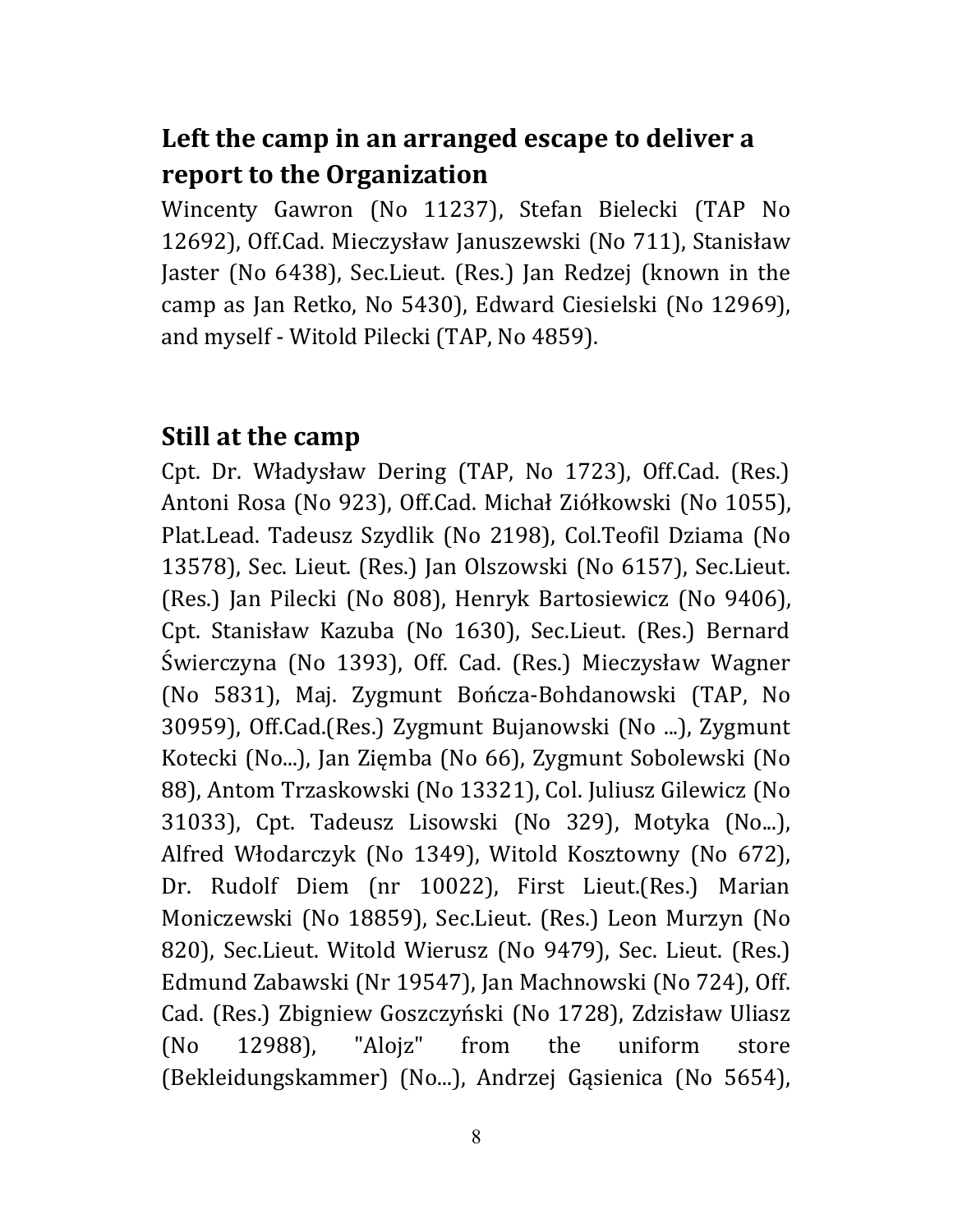Roman Frankiewicz (No 9430), Tadeusz Jakubowski (No 2541), Cav.Serg.Maj. Stefan Gąsiorowski (No 9201), Wacław Weszke (No 9530), Stanisław Kożuch (No 325), Serg.Maj. Szczepan Rzeczkowski (TAP, No 13600), Jerzy Wierusz-Kowalski (TAP, No 31357, son), Plat. Lead. Antoni Koszczynski (No 4075), Cpt. Michał Więcki (No 1036), First Lieut. "Włodek Owczarz" (No ...), Serg. Władysław Kielczyk (No 4266), Sailor Aleksander Kasper (No 3894), Cpt. Janusz Goślinowski (No 8252), Konstanty Jagiełło (No 4507), Cpt. Stanisław Machowski (No 78056), "Czesiek" (presumably: Czesław Sowul, No 167), "Tadek" (nr ...), Tadeusz Stulgiński (TAP, No 31315), Henryk Szklarz (No 1132), Edward Sikorski (No 25419), Józef Gralla (No 25249), Dr. Władysław Tondos (No 18871), Jan Mosdorf (No 8230), Marian Toliński (No 49), Władysław Fejkiel (No 5647), Stanisław Głowa (No 20017), Off.Cad. (Res.) Tadek, sekretarz bloku 22a (No ...), "Mały Zygmunt" from the laboratory (No ...), Ignacy Wołkowicz (No 7143), Ryszard Wiśniewski (No 9580), Zdzisław Ryndak (No 10746), Andrzej Rablin (No 1410), Off.Cad. Leon Mackiewicz (No 3618), Col. Kazimierz Stamirowski (No 86786), Karol Karp (No  $626$ ), Ficek and Tadek  $\ldots$  – grave-diggers (Nos  $\ldots$ ), Dr. Bolesław Świderski (No 952), Edward Kowalski (No 1701), Witold Kupczyński (No 3829), Roman Kostrzewski (No 4612), Stanisław Kocjan (No 11544), Jerzy Żarnowiecki (No 616), Tadeusz Myszkowski (No 593), Stanisław Wolak (No 1058), Maksymilian Piłat (No 5131), Off.Cad. (Res.) Witold Wysocki - from Vilnius (No...), Off.Cad. Jurek ..... - electrician (No ...), Stefan Dziurkacz (No ...), Stefan – a colleague of Heniek B. (No ...).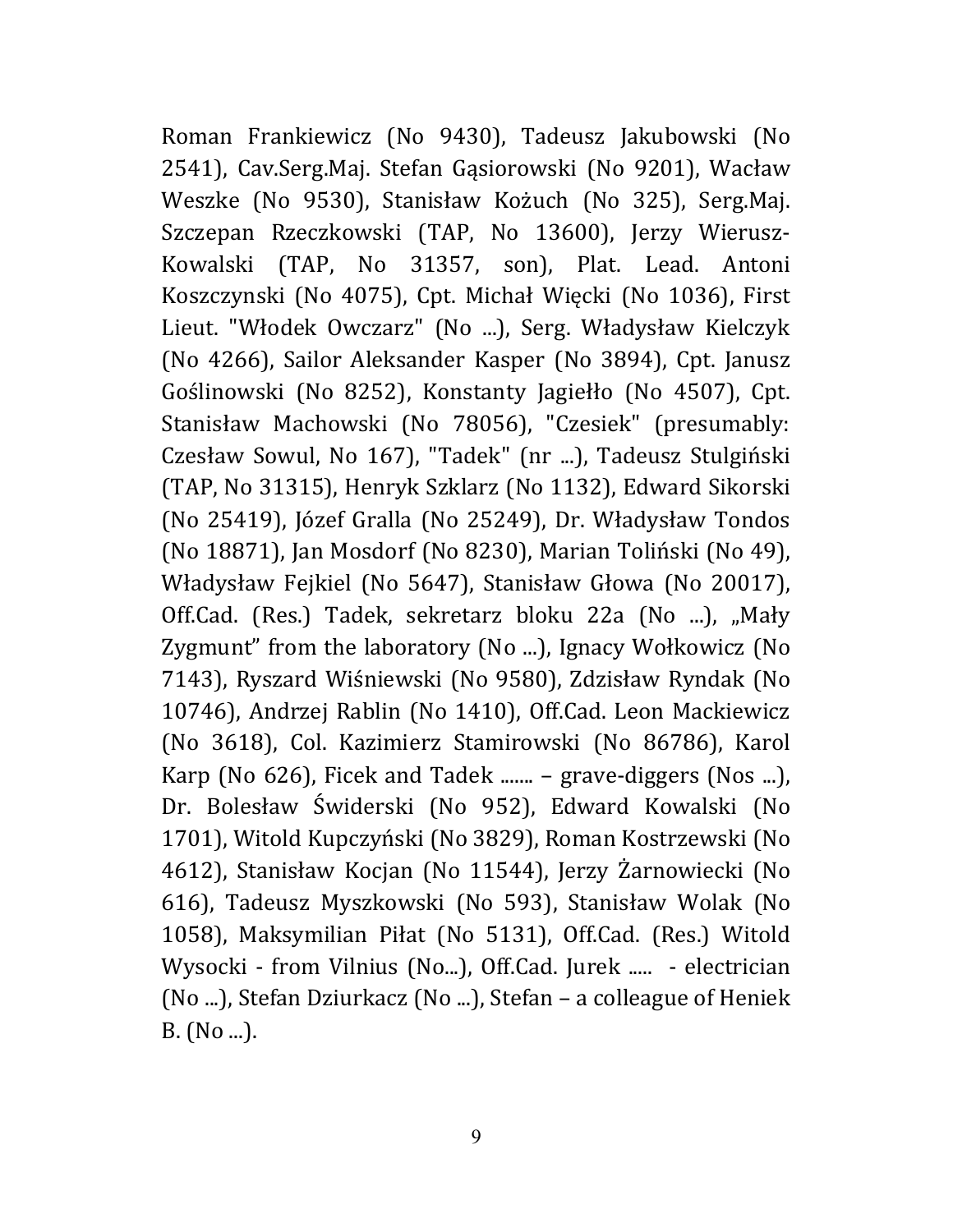#### **June 1943**

The following [report] records facts and names of Auschwitz inmates who worked there for Organizacja Wojskowa [Military Organization] [It was written down - addition by this translator] after a successful individually decided escape from the camp in the night from 26 into 27 April 1943, that is after a 31 months stay in the camp. From the beginnings of the camp until March 1943 some 11200 inmates were shot there, some 34 thousands were gassed in the chambers, about 41 thousands died from various causes, were otherwise killed in public, died of diseases and due to various other circumstances; some 6 thousands have by March 1943 been transferred to other camps, and 1115 inmates have been released. In March 1943 there was about 25 thousands inmates in the camp. Numbers being allocated to new arrivals at that time were just over 121,000. Those numbers applied to inmates ["Häftlings"]". Upon their arrival they were all duly registered and had their successive inmates numbers tattooed. Numbers, however, did not apply to huge masses of people brought here for them to be instantly killed. The latter [mass killing] activity took place a few kilometers away from the Auschwitz camp, in Rajsko, where an associated Birkenau [Brzezinka] camp was established. There, whole transports of people were delivered by trains or trucks – often a few thousands people per day, a total of whose was by August 1942 more than 800,000, and by March 1943 – over 1.5 million. Most of those people were Jews, but there also were Czechs, Germans and other nationalities among them. It caused us a particularly great pain when in enormous piles of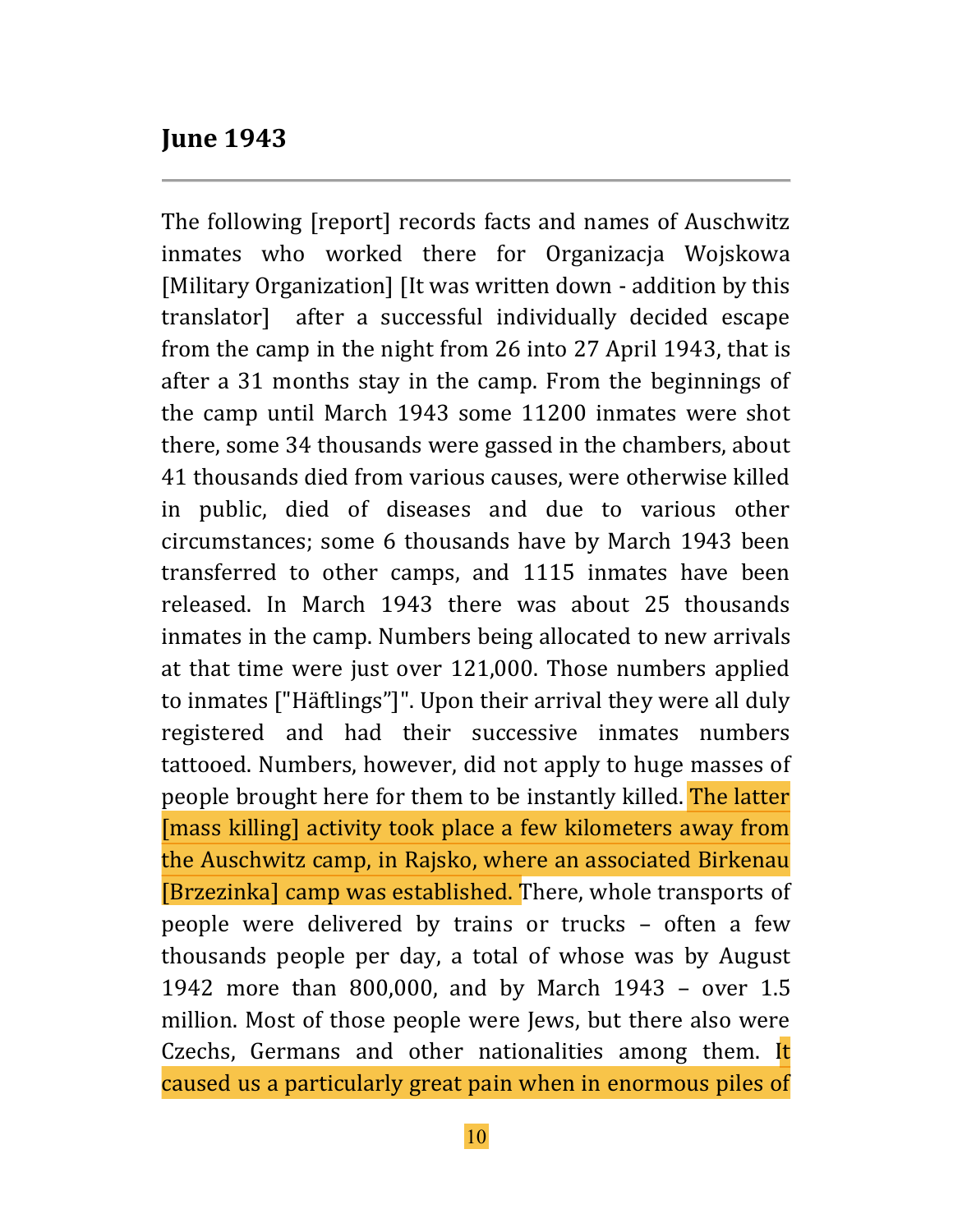clothes and things left by the gassed people we were able to find children's little shoes and prams, also rosaries and Polish prayer books. Among others killed in this horrific slaughter, there also were people from a few villages from the Lublin province. Furthermore, during that period there, in our camp and all its sub-camps some 11,400 war inmates [Bolsheviks] were killed in various ways.

After my arrival at the Auschwitz camp (the night from 21 into 22 September 1940) I found myself, as all new arrivals at Auschwitz do, in conditions that defied all my former experience. During the first few days I felt bewildered, as if dropped off on another plant.

With SS-men urging us with rifle butts into a floodlit barbed wire surrounded area we run past some loudly laughing Kapos [supervisors] decorated with green and red patches in places where one would display one's orders. Using poles, Kapos line us up, and, jeering wildly and exchanging jokes, they kill off sick and weak people, or those who imprudently admitted to being a judge, or a priest. All this makes me feel as if we are being locked up in an asylum.

During my first few days there, I witnessed some very gruesome incidents, such that the Dante's description of hell would pale beside. I will not describe these here, nor any of those I witnessed during the years I spent in the camp. This will be done by my colleagues: "J" and "E". I keep these to myself [the Polish phrase Pilecki uses here is: '*w e j r z a ł e m w s i e b i e*...', this phrase has to leave one guessing as to what exactly he meant here – note by this translator].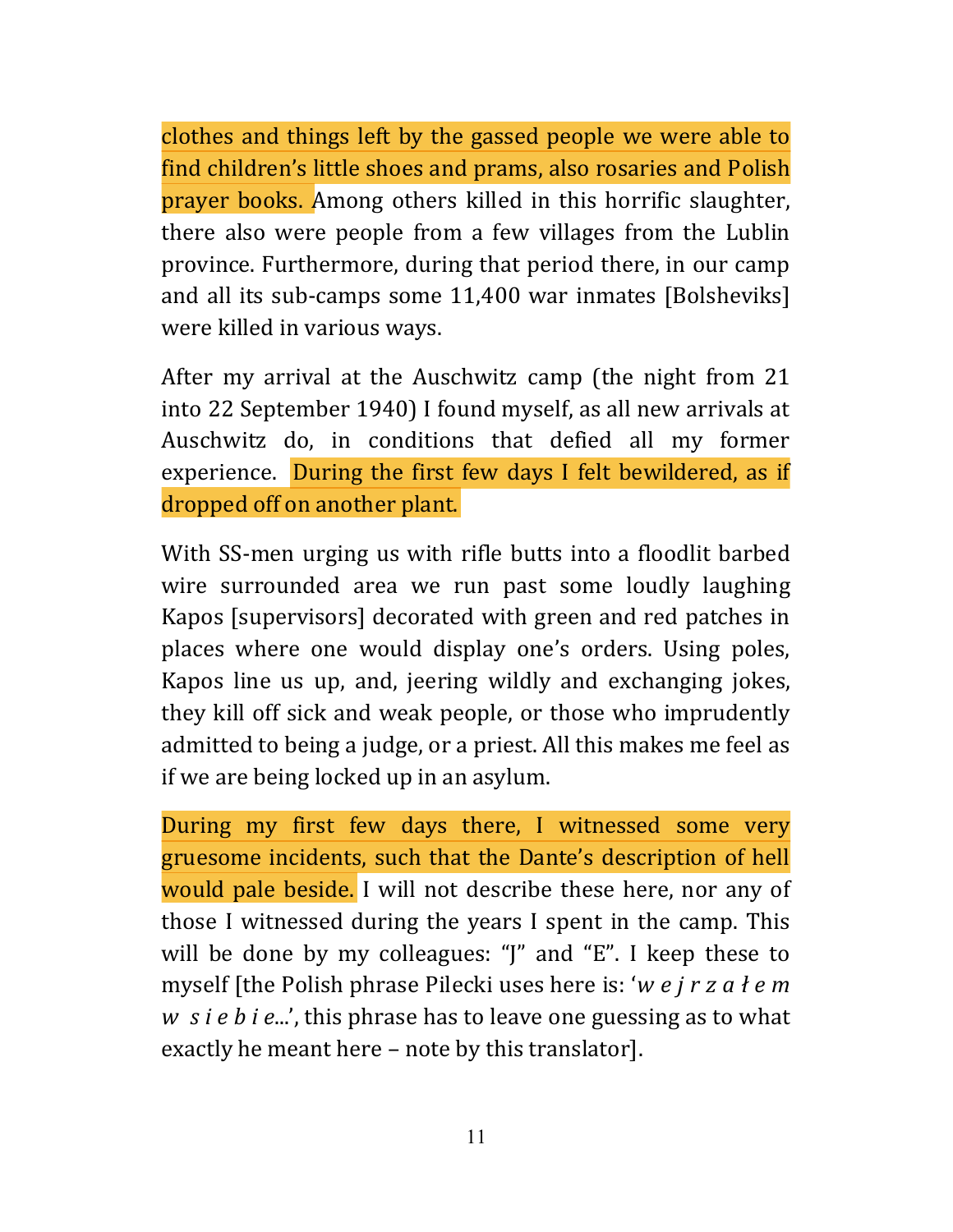Here – out of necessity – I need to digress. After my return from the camp, when describing my experiences to a few acquaintances, I touched upon [the matter of extreme cruelty]. Their view was that 'normal people' would find it difficult to comprehend it. Courtesy would require not to call these people by any other name here (I will do it later in this report, though) since, for a number of years, I have referred to certain kind of these 'normal people' using very different expressions.

We live in time and age some people define as a threshold of two epochs. Others say, 'we are right now taking a turn...'. Still others seek to give the humanity a new political system and write about it. All those wiser than most agree on one: that we got bogged down very badly, as scholastics got before us.

Apart from that, we (by which I mean here the 'normal ones') are paralyzed by a fear psychosis. It does not allow us to do, or say anything that goes beyond the framework appropriate for 'average people' lest they flare up. God only forbid – being ridiculed by others. For instance, I met some people, most of them males, supposedly – believers, who feel ashamed to make a clear sign of cross and only make something vaguely resembling this sign. This is an excellent example of shame and fear psychosis: not to make the sign lest some idiot from a crowd ridiculed them. Better idle away surrounded by pack of idiots than have someone point finger at themselves and regard them as someone incomprehensible to an average person. I certainly do not write this to lord it over everyone.

On the contrary! I only would like to shake everyone up, so that rather than remain at certain mob-normalized level, new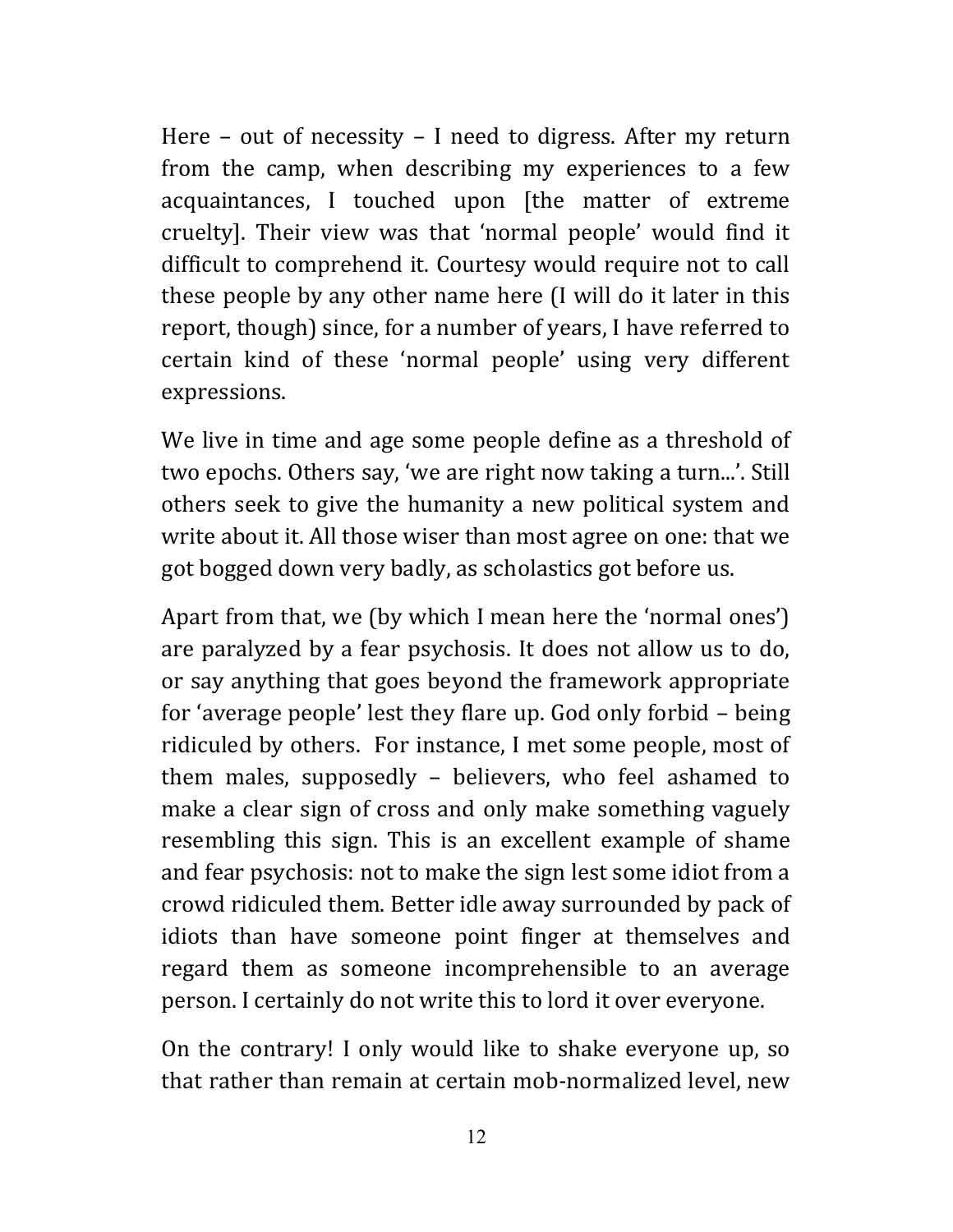shoots emerge, at least here and there, of thoughts and deeds conceived by individuals unconcerned about a chance of some blockhead next to him hitting them on the head out of jealousy, to make sure that none of their neighbours towers over the crowd, none becomes bigger than the rest. And yet, only those who do grow beyond the average, are able to create new ideas and introduce these to other people, unfold new horizons before them.

My digression explains that in no way would I expect to be counted amongst those you could call 'normal people from a crowd'. I would not like to have to force myself to fit the tight frames of their notions. Having explained this, I hope it should be easier to comprehend what I found in myself and what I chose to write about, the very things I initially wanted to remain silent about, after I heard from my acquaintances that 'those things were very difficult to embrace'. Yet, to leave anything out could well render further parts of my story unintelligible.

Well, I found joy in myself at a moment one would think least likely to produce that kind of feeling.

It was when I stood in the rank made up of the "Bloody Alojz" block inmates and saw Krankenmann [elsewhere: Krankemann] 'smooth out' the ranks of the penal company right in front of us with a knife he would plunge into abdomen of any person who would move a few centimeters too far forward, that, with some surprise, unprepared to believe that feeling at first, I realized that I just found a joy in myself: I became aware that I again wanted to fight, that my initial crisis of a few days was luckily over. That at last, which has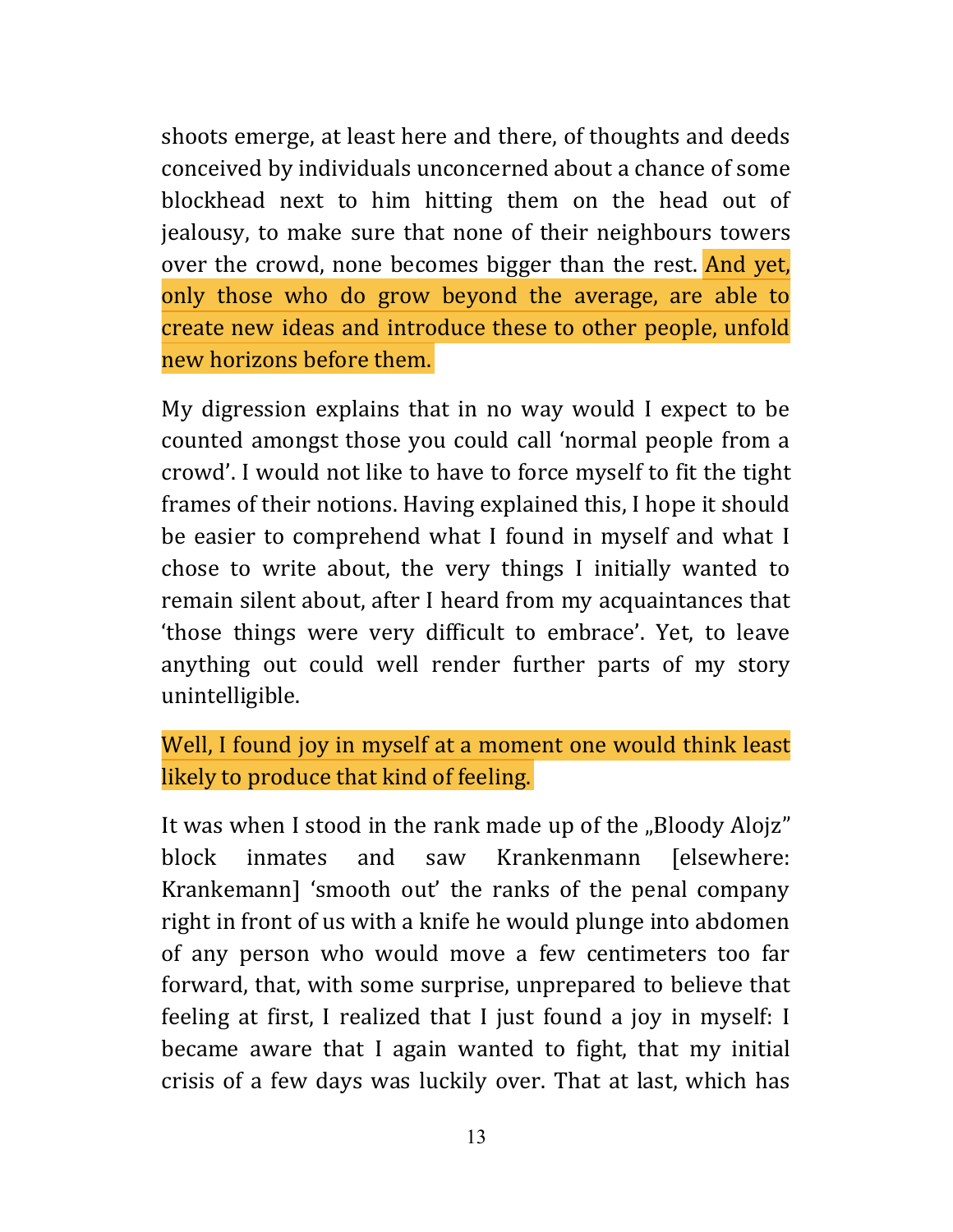been my yearning since 1939, a yearning a soldier can understand better than most, I stand in a line as straight as a tightened string, a line of furious men standing arm to arm, united by the same purpose and the same thought, a line of Poles prepared to fight. These are ideal people with which to start an organization.

This was the source of the force that told me to believe and create. So I commenced this work. After a few weeks I had the first cell of Organizacja Wojskowa established at Auschwitz. It comprised people from Warsaw. In October 1940 I sent my first message to Warsaw handing it in to Captain Michał Romanowicz who had a contact with Aleksander Wielopolski, an intelligence operative working under Tęczyński; Wielopolski was released from the camp.

I made Colonel Władysław Surmacki, whom I have known for a long time and whom in May 1940 I involved in Warsaw in TAP work as its Chief of Staff, in charge of the first "upper five" (Col. Władysław Surmacki, Cpt. Dr Władysław Dering, Cavalry Cpt. (Res.) Jerzy de Virion, Eugeniusz Obojski i Roman Zagner). In March 1941, I put together the second "upper five" (Officer Cadet Witold Szymkowiak, Officer Cadet Antoni Rosa, Tadeusz Słowiaczek, Sec. Lieut. Mikołaj Skornowicz, Władysław Kupiec, Bolesław Kupiec, Tadeusz Pietrzykowski) from those inmates who had lowest numbers. In May 1941, from among those who came in the fourth and fifth Warsaw transports, I formed the third "upper five" (Cpt. Eugeniusz Triebling, First Lieut. Włodzimierz Makalinski, First Lieut. (Res.) Stanisław Gutkiewicz, Wincenty Gawron, Stanisław Stawiszyński), and in October 1941 – the fourth "five" (Henryk Bartosiewicz, Cpt. Stanislaw Kazuba, Sec. Lieut.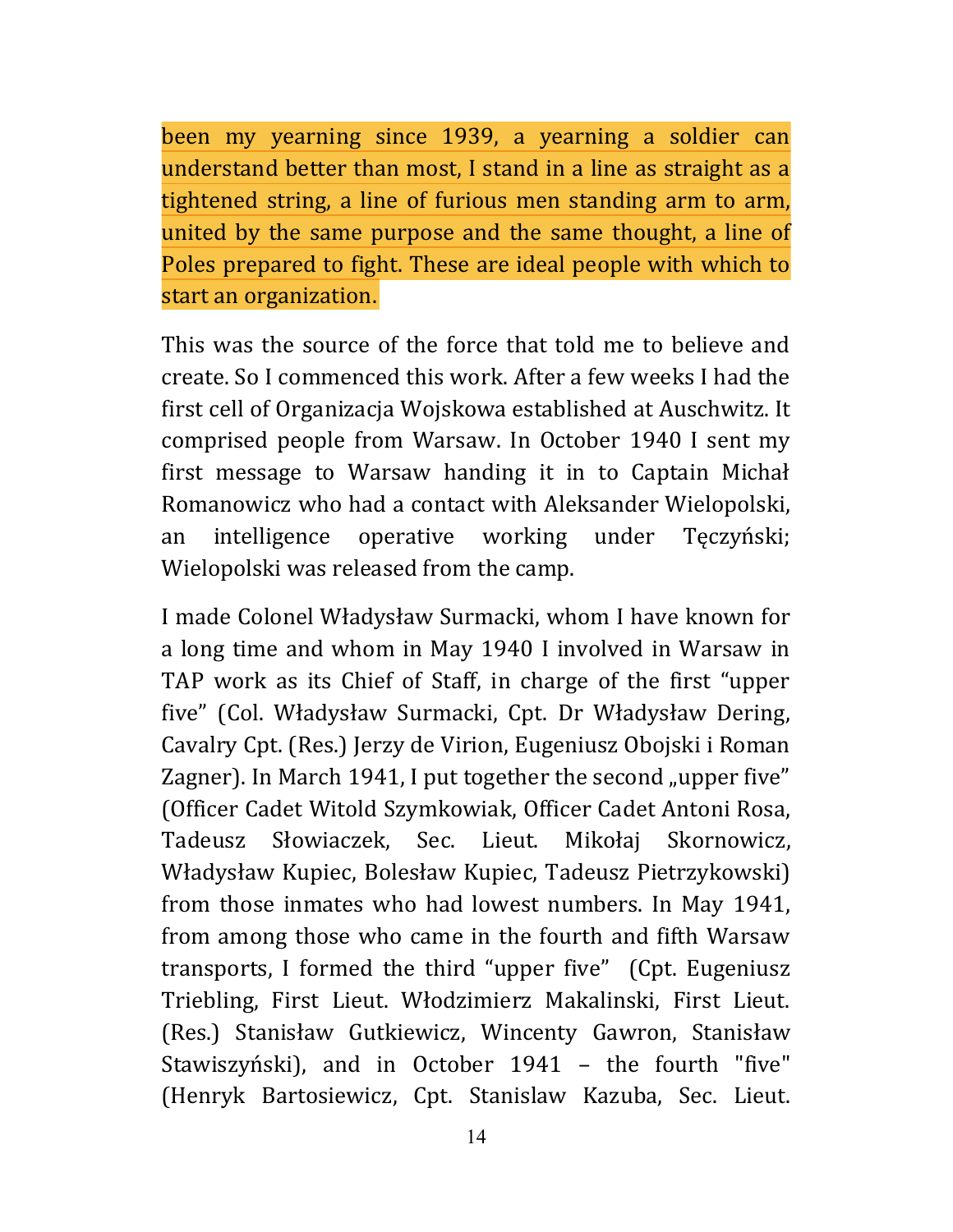Konstanty Piekarski, Stefan Bielecki, First Lieut. (Res.). Tadeusz Lech). [By the way], I never blindly stuck to the number of five.

None of those "fives" knew anything about the other fives and, in believing theirs forms the peak of our organization, they would develop it independently from each other, forming its branches reaching as far as the collective energy and capacity of its members made it possible, augmented by the capacities of members at lower rungs of this organization, whose numbers were steadily growing due to efforts from all upper fives. Our work consisted in: saving lives of our colleagues through providing supplementary food, recommending them to those in charge of individual blocks, ensuring [proper] care when at "Krankenbau" [the camp's hospital for inmates was named Häftlingskrankenbau - A.C.], providing fresh linen and underwear, finding better jobs/positions, moral support, distributing information from outside the camp, contacts with outside population, delivering camp messages to the outside world, combining all active individuals **into one system to prepare for a coordinated action to take over the camp, once an outside order has been given, or a raid is undertaken on the camp.** 

For increased security, I have decided that the first five should not know about the next one. For the same reason, I **initially**  did not approach senior officers, who were registered here under their own names. Some of them, colonels whose ranks were hardly a secret, were at that time already developing plans to take control of the camp. In April 1941 my colleagues would report, with increasing frequency, that Colonel Aleksander Stawarz and Lieutenant Colonel Karol Kumuniecki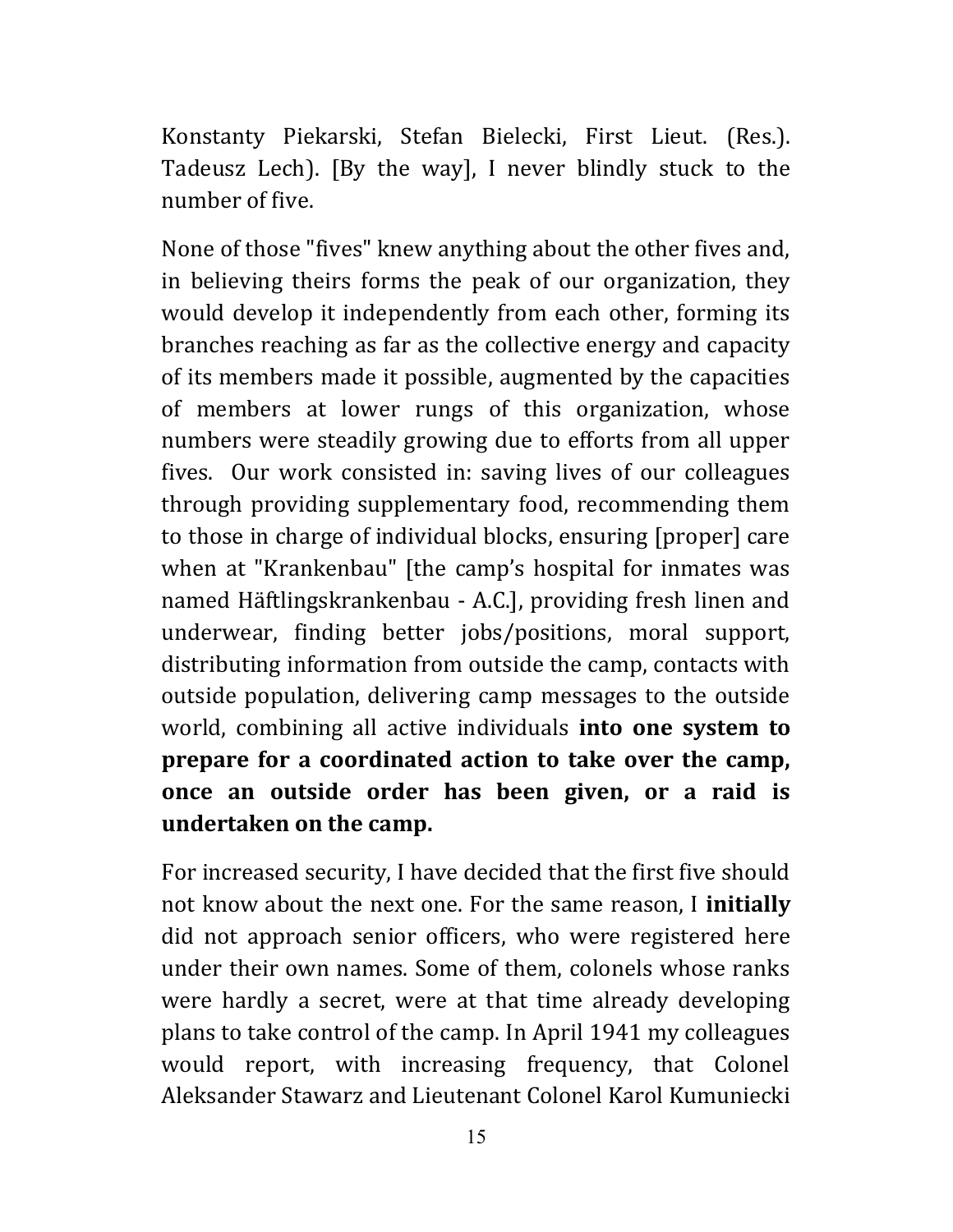were of the view, that inmates should liberate the camp. Approximate dates for it were circulated. Lieutenant Colonel Kumuniecki was to take all healthy inmates towards Katowice, and Colonel Stawarz with all sick ones was to stay put. Bearing in mind the openness and naivety of this planning I kept myself, for a while, away from it all. On May 15, 1941, I sent a corresponding message to Warsaw through Lieutenent (Res.) Karol Świętorzecki, as he was being released from the camp.

Meanwhile, our Organization (we never referred to [its true name] in the open and used [this word] only in a different meaning) has been growing quite fast.

Huge milling stones of this camp incessantly churned out new corpses. Many colleagues were dying and they had to be replaced with others. And so we had to reconstruct [our organization], again and again.

We kept on sending messages to the outside world. They were broadcast by foreign radio stations. The camp's command would go mad about it – they would strip the floors in lofts looking for something. Individual "upper fives", once they have branched out far enough, would report to me a 'tangible' existence of another organization (ie, another "five"). In November 1941 I sent a message to Warsaw through Captain Ferdynand Trojnicki who was released from the camp. At the same time, in my letters to family that went by a roundabout way I wrote not to attempt to buy me out from the camp. This would have been feasible as they had no case against me. I was thrilled by this game and its expected future finale.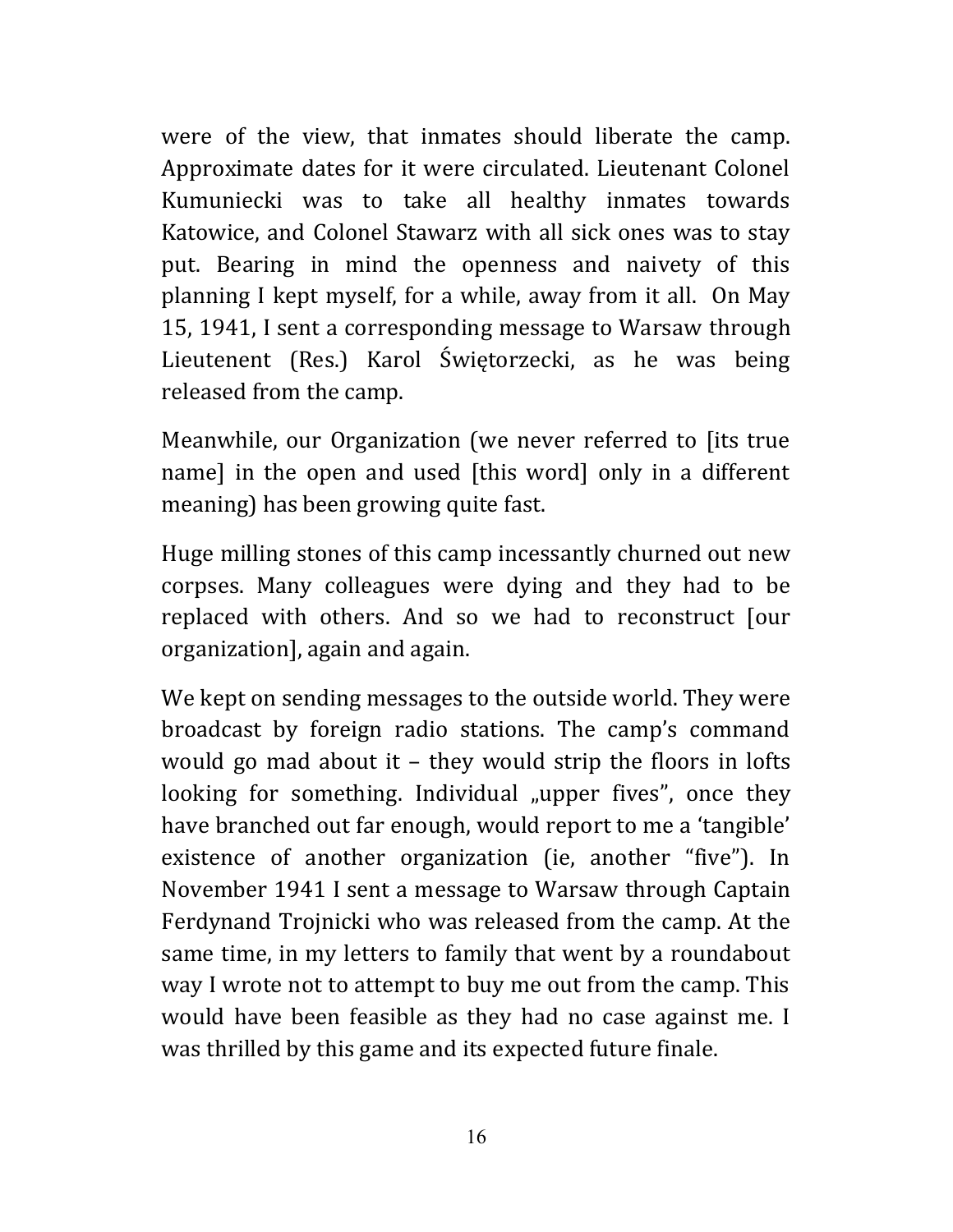In December 1941, I sent a message to Warsaw through Colonel Władysław Surmacki as he was being released. Next day after his arrival at Warsaw he once again was arrested and [later] shot at Pawiak. In March 1942, he managed to pass on a mere few words about our work to his wife through Sergeant Antoni Woźniak.

In Autumn 1941, Colonel Jan Karcz and First Lieutenant Colonel Jerzy Zalewski arrived at the camp. I invited Colonel Jan Karcz to join our Organization. He agreed. A few months later he was taken to the bunker and tormented there. Since he did not admit anything he was released from the bunker and transferred to Brzezinka, an Auschwitz sub-camp. He did some work for our Organization there.

As already mentioned, out of caution, for the time being I tried to avoid involving in our organization's work officers of high ranks known here under their true names. Lest it be wrongly attributed to my 'exaggerated ambition', however, I decided to subordinate myself to Colonel Kazimierz Rawicz, who was contacted by my friend Henryk Bartosiewicz. Colonel Rawicz came here under an assumed name and was firmly, and widely, believed to be a civilian person. Colonel Rawicz joined our Organization. A work plan was agreed with him and we have since continued to work together.

Then I put together the fifth "upper five" (Sec. Lieut. (Res.) Bernard Świerczyna, Officer Cadet (Res.) Zbigniew Ruszczański, Officer Cadet (Res.) Mieczysław Wagner, Officer Cadet (Res.) Zbigniew Różak, Platoon Leader Tadeusz Szydlik).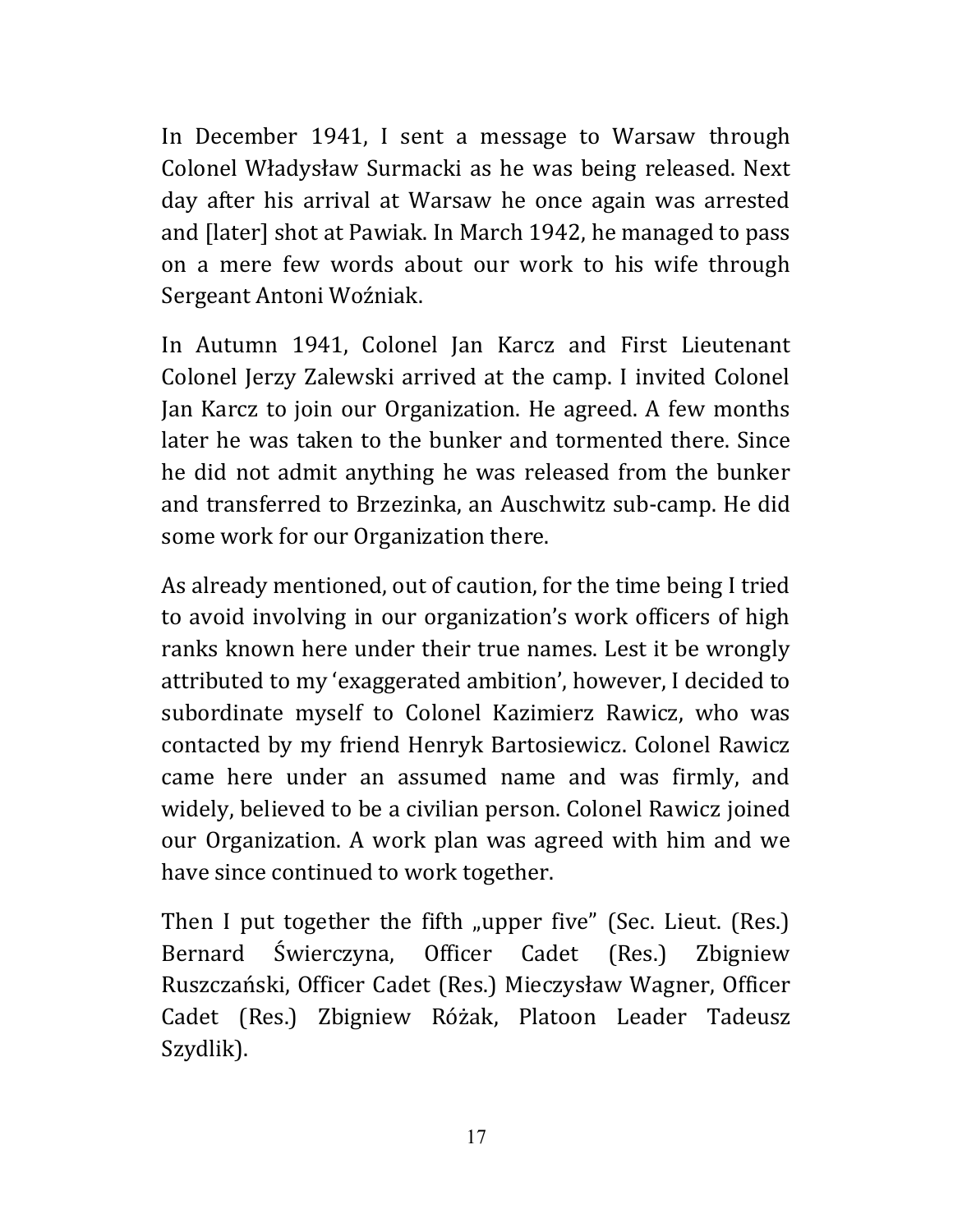In March 1942 there arrived at the camp Major Zygmunt Bończa-Bohdanowski, whom I have known for many years and whom I have enlisted in TAP as its commanding officer at Warsaw. At the camp I made him an Operation Commander of all organized units in the camp.

In January 1942 I sent to Warsaw some minor messages through our colleague Aleksander Paliński.

In 1941 we had in the camp the ten-times-responsibility rule, meaning that for each escaped prisoner ten others were executed. For that reason **we did not organize escapes** [at that time]. Early in 1942 Berlin banned this, so we started our preparations for an escape. In May 1942 our colleagues Stefan Bielecki and Wincenty Gawron were successful so I was able to send my message to Warsaw through them. There were no repressions at the camp following that escape.

In June First Lieutenant Włodzimierz Makaliński from the 13th Uhlans Regiment was executed by shooting; he worked very close to me and acted very bravely during the 1939 war; I grieved over his death.

At the same time more than 80 inmates from Silesia, among them a member of our Organization, First Lieutenant (Res.) Stanisław Gutkiewicz were shot. After the November 11, 1941 execution which [among others] claimed the life of our very brave First Lieutenant (Res.) Tadeusz Lech, this one was the first execution on such a large scale.

Through Henryk Bartosiewicz's exertions we came to an understanding with Colonel Aleksander Stawarz, who joined our Organization's planning cell.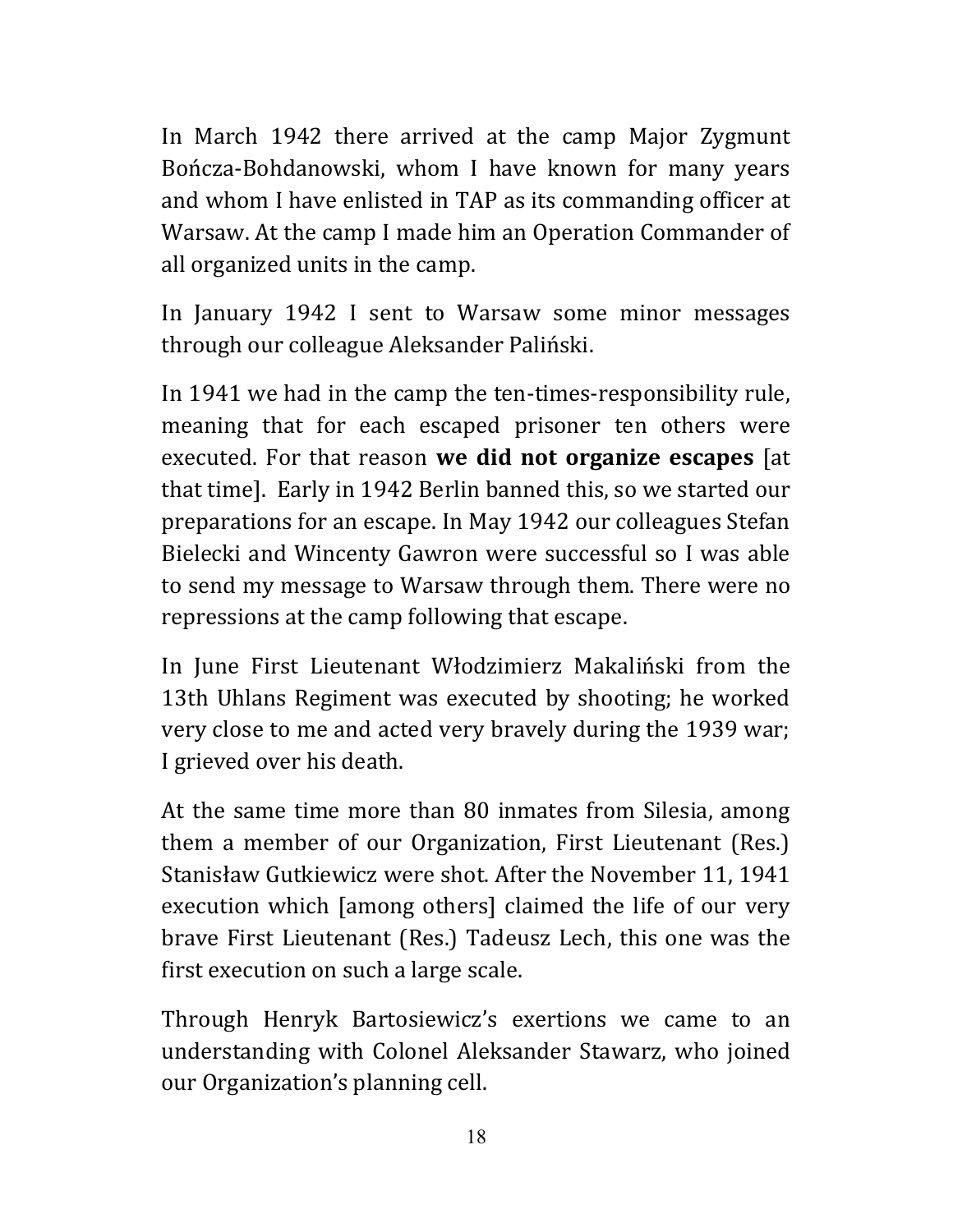In June 1942 the camp authorities ostentatiously put on display a body of German soldier allegedly killed by Polish inmates, [presumably] seeking to provoke some reaction and unrest within the camp, and then have some [related] tension among the Polish inmates, the authorities could see what our actual reading of all this was. This stopped them from any further action and the business got eventually burked.

**At that time and for many months afterwards, until March 7, 1943, we were perfectly capable of taking over the camp at any moment and only because we had in mind the general situation on the outside, absence of an order or of an air strike either of which would have untied our hands (as a** *vis maior***), a possibility of a conflict with the best understood overall interest, and similar concerns have stopped us from undertaking any voluntary actions [of that kind].** 

**Our tragedy was not that, as [some] people in Warsaw thought, we were only 'walking bags of bones'. On the contrary, our tragedy was that despite being strong and having influence on our local situation, due to our concern for the general consequences [of our action – addition by this translator] (a possible repression against the population at large) our hands were tied and we thus had to fake helplessness.** 

**We needed an order, a permission, an assent from our authorities in Warsaw [to undertake a liberating action] lest we were told later: Mr W., J. or H., your [excessive] ambition has cost our Nation a number of victims. Lest we**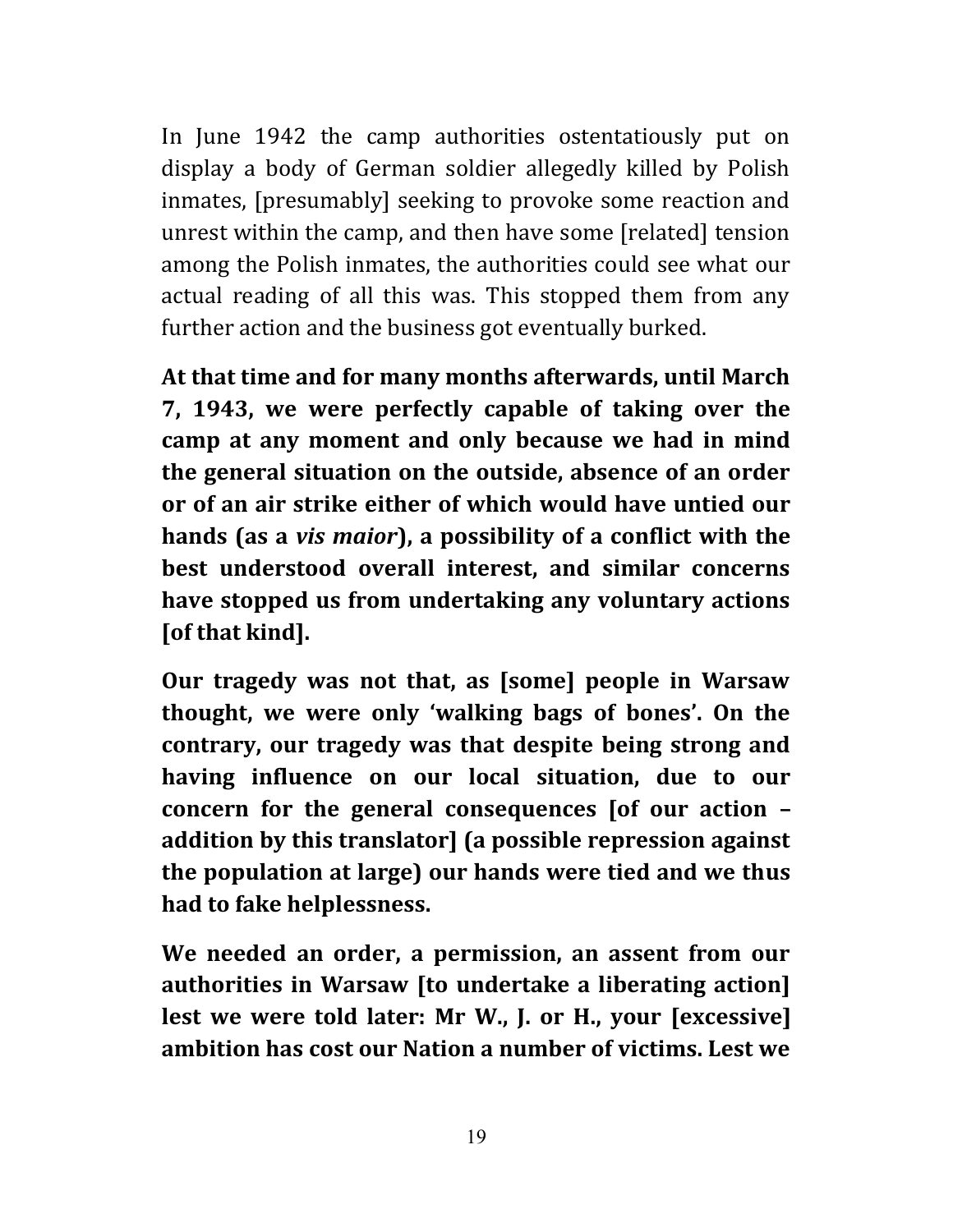#### **were pointed out as an example of our centuries old national vices: lack of discipline and licence.**

Due to individual commanding bodies being dispersed at that time between various blocks, we would then divide our forces into four main large detachments according to their respective tasks in an event of taking over the camp, two scenarios of such an event having been considered: 1/ Action taking place when the camp is at work and 2/ Action taking place when all [inmates] are at blocks (night time, lights on).

In that time I sent a message through Stanisław Jaster, who in a joint effort with his three colleagues brilliantly arranged an escape in the camp's commandant car. When en route out they encountered the Lagerführer [Camp Head] and, very cheekily, made him salute back inmates dressed in [German] military uniforms.

Only when at Auschwitz and doing our work did I experience a moment one would dream about, in vain, when free. Only when faced with heaps of corpses did our politicians abandon the mutual party-versus-party bickering - a waste of energy I have always found so loathsome. In the political cell of our Organization we had together Prof. Roman Rybacki, former MP Stanisław Dubois, our colleagues Konstanty Jagiełło, Piotr Kownacki and Kiliański. All of them worked together, very accommodatingly, and in an exemplary manner.

In July 1942, Colonel Kazimierz Rawicz and Officer Cadet from the 10th Uhlans Regiment, Witold Szymkowiak applied for, and left in, a transport to another camp, [both of them] intending an escape whilst in transit. I sent a message through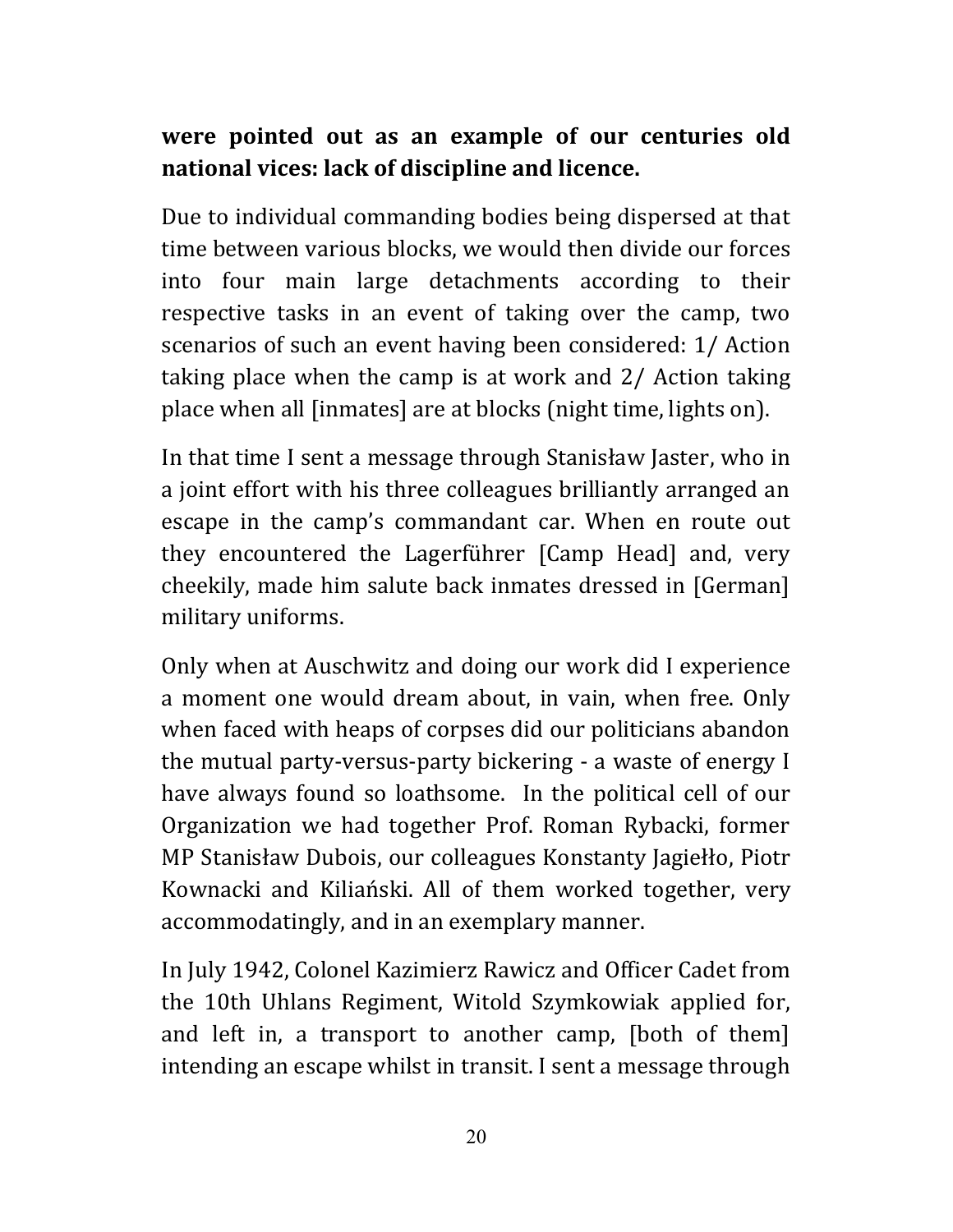Szymkowiak. Neither Colonel Kazimierz Rawicz, nor Officer Cadet Witold Szymkowiak managed to escape whilst in transit. They are now at another camp and I have a correspondence with them via their families. Before his departure, Colonel Kazimierz Rawicz proposed to me to turn to Colonel Juliusz Gilewicz to involve him in our work in place of the departing Colonel Kazimierz Rawicz. I spoke to Colonel Juliusz Gilewicz who agreed to, and then joined our Organization. We continued our work in a new make-up as, thanks to Henryk Bartosiewicz's efforts, we were joined by Lieutenent Colonel Karol Kumuniecki. After this, there hardly were any officers left [in the camp] who would not work for our Organization.

Soon thereafter, Colonel Aleksander Stawarz and our colleague Stanisław Dubois were executed by shooting.

In August 1942, during a typhus fever epidemic, the authorities killed in gas chambers many inmates who already recovered but were still in the typhus block (No 20) as convalescents. This was under a guise of a 'delousing measure'. They went to the gas chamber with full awareness that their death is a result of them happening to be still on the block on the day they took people to kill them in the chamber. The block was closed and all, except for physicians and nurses, were taken by cars to be gassed. Much help was extended by Captain, Dr Władysław Dering, who saved lives of over 20 Poles by providing nurse uniforms to them.

I fell ill with typhus 6 days after this mass gassing but luckily managed to recover from it. Almost all "old numbers" have contracted typhus.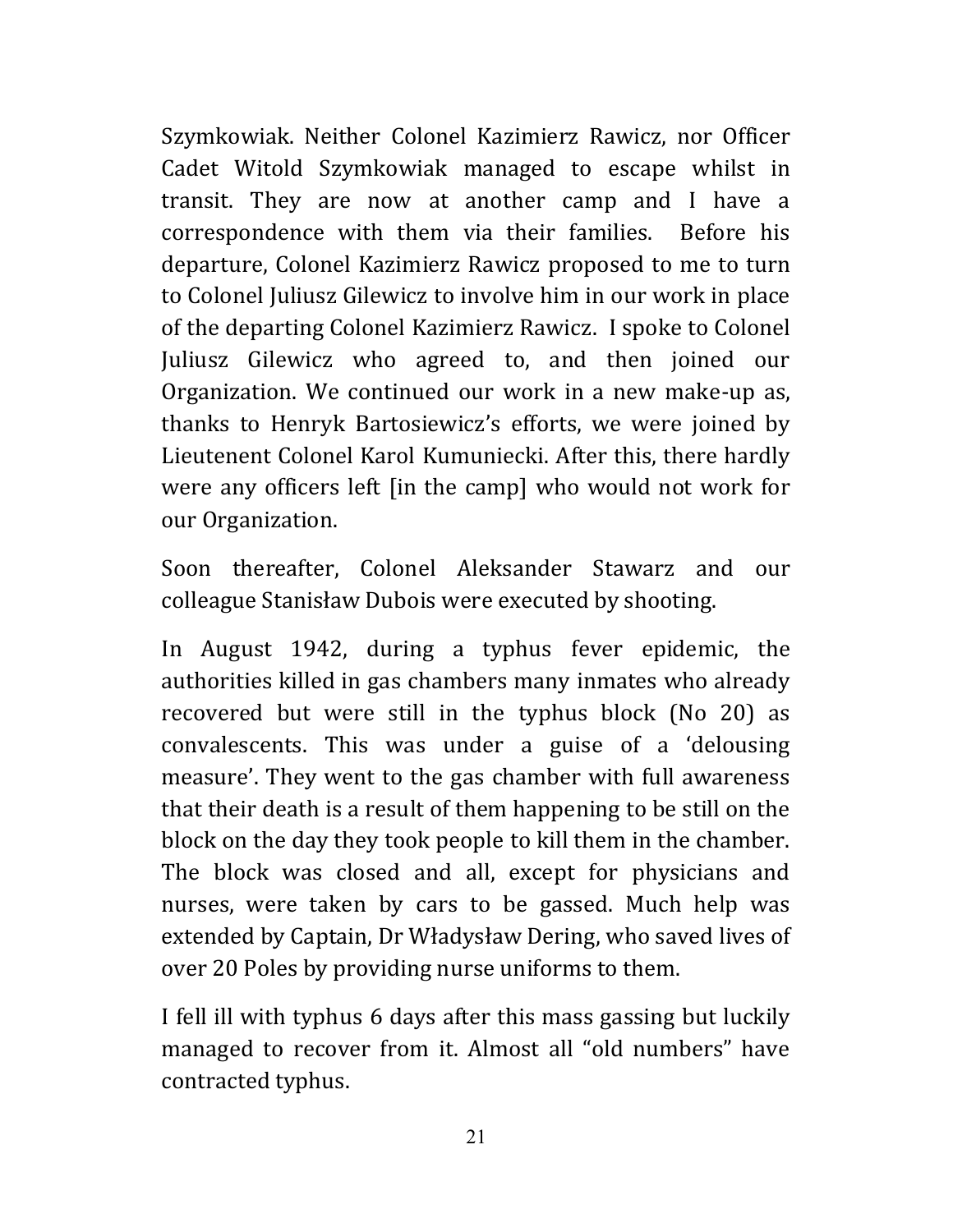After general delousing, the camp authorities relocated inmates in such a way that all detachments found itself, in their entirety, in the same block. Unbeknownst to them, they made our tasks simpler in case of an action. Now that two scenarios were unnecessary (1. Detachments at work or 2. Inmates at block), I divided all our forces, ignoring the frameworks of individual "fives", into battalions, companies and platoons, allocating areas of action for all of them, combining individual blocks into battalions and appointing, as their commanding officers:

Operation Commander - Major Zygmunt Bończa-Bohdanowski, Battalion 1 - Major Edward Gött-Getyński, Battalion 2 - Captain Stanisław Kazuba, Battalion 3 - Captain Tadeusz Lisowski and Battalion 4 - Captain Julian "Trzęsimiech".

On 28 October 1942, at a roll-call, under a pretence of a need for some inmates to go to the "Erkennungsdienst" [the records office] regarding their photos, many of our colleagues, mostly from the province of Lublin (even though there were among them also people from other regions of Poland, such as our brave Stanisław Stawiszyński) had to step forward from the line. When all camp was at work, all 265 of them were executed on Block 11 by shooting. On that occasion, for the first time ever five inmates, among them Captain Dr Henryk Suchnicki and Leon Kukiełka, encouraged others to resist. However, except for these five, everyone else decided that it is their duty to die, because of the likelihood of reprisals against their families. They had a few hours to think it over. The above-mentioned five inmates already barricaded the entry into Block 11. The camp authorities, tipped off by a guy from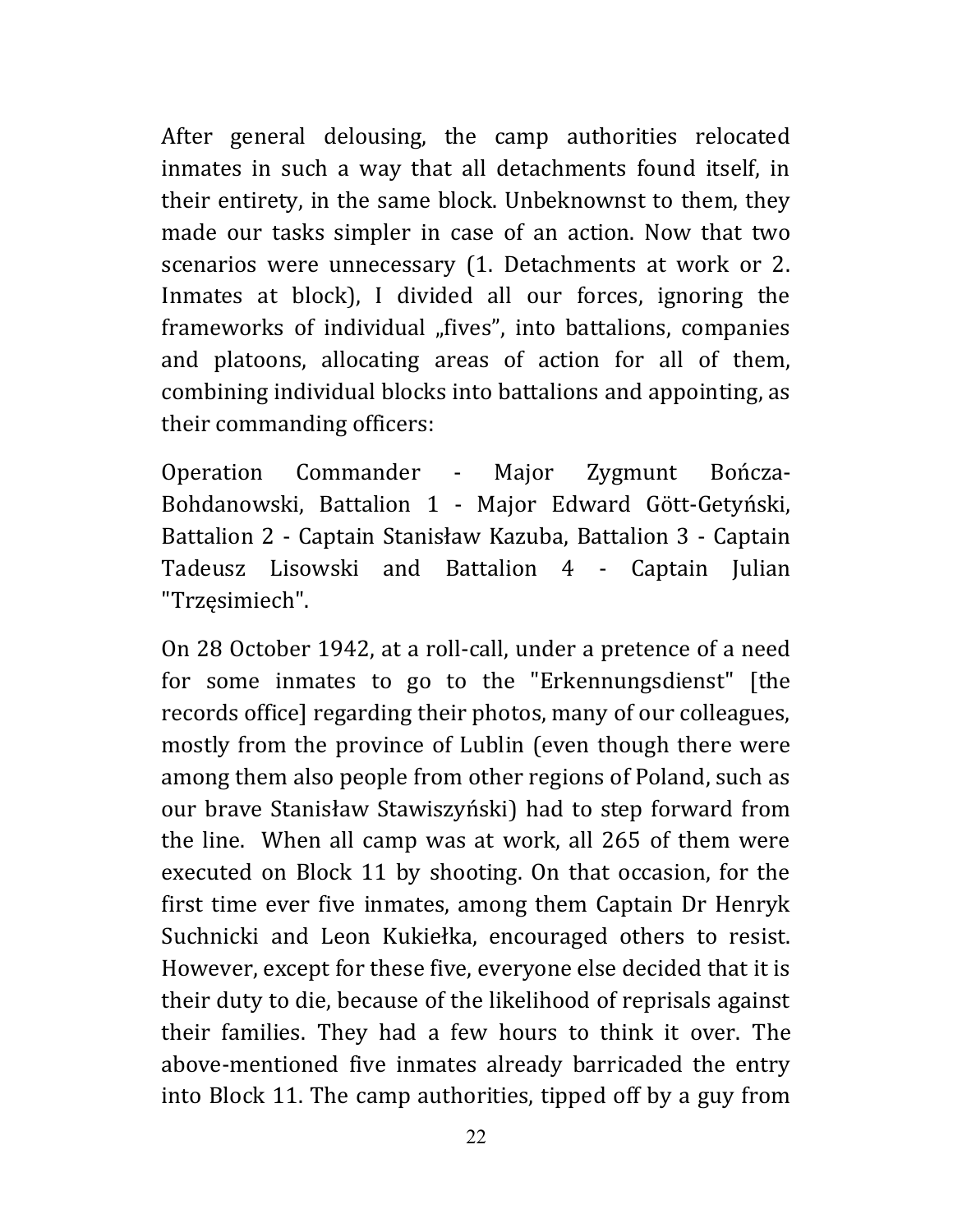Silesia, their informer, arrived there, disposed of the five first and then proceeded to kill each one of them with shots to the back of head from a small caliber rifle, or an air gun.

28 October 1942 was a day of tension. At first we did not know why some of us were called out. Later – we were unable to communicate with each other. At the top of our Organization we were almost biting our finger nails. If only we could obtain a word from our kinfolk from outside.

**What we awaited from these 265 was their decision**. **Their mutiny would have untied our hands. Our scruples would have been pushed aside** by this change in situation, regardless of whether we would have liked it, or not. We would have **taken over our camp**. So we waited. **They decided otherwise. We saw how bravely they met their death**.

From the very moment they were arranged near Block 3 in fives by Palitsch carrying a small caliber rifle, they knew they were going to die. From Block 3 they took a bend between Blocks 14 and 15, the kitchen and [Blocks] 16, 17, 18, then proceeded between [Blocks] 25, 26, 27 and 19, 20, 21. At the timber-made canteen building, the column hesitated a second then promptly made up its mind and, turning at the right angle, aimed right at the death gates of Block 11. The day was sunny. The column of 265 inmates marched briskly, in well dressed-up fives, [all of them] strong, young, select. Quite a few cracked jokes, most mouths smiling, as most of them were camp veterans. Many a time they would have seen larger, or smaller, groups of their colleagues march to meet their death and they would later have made comments on who and how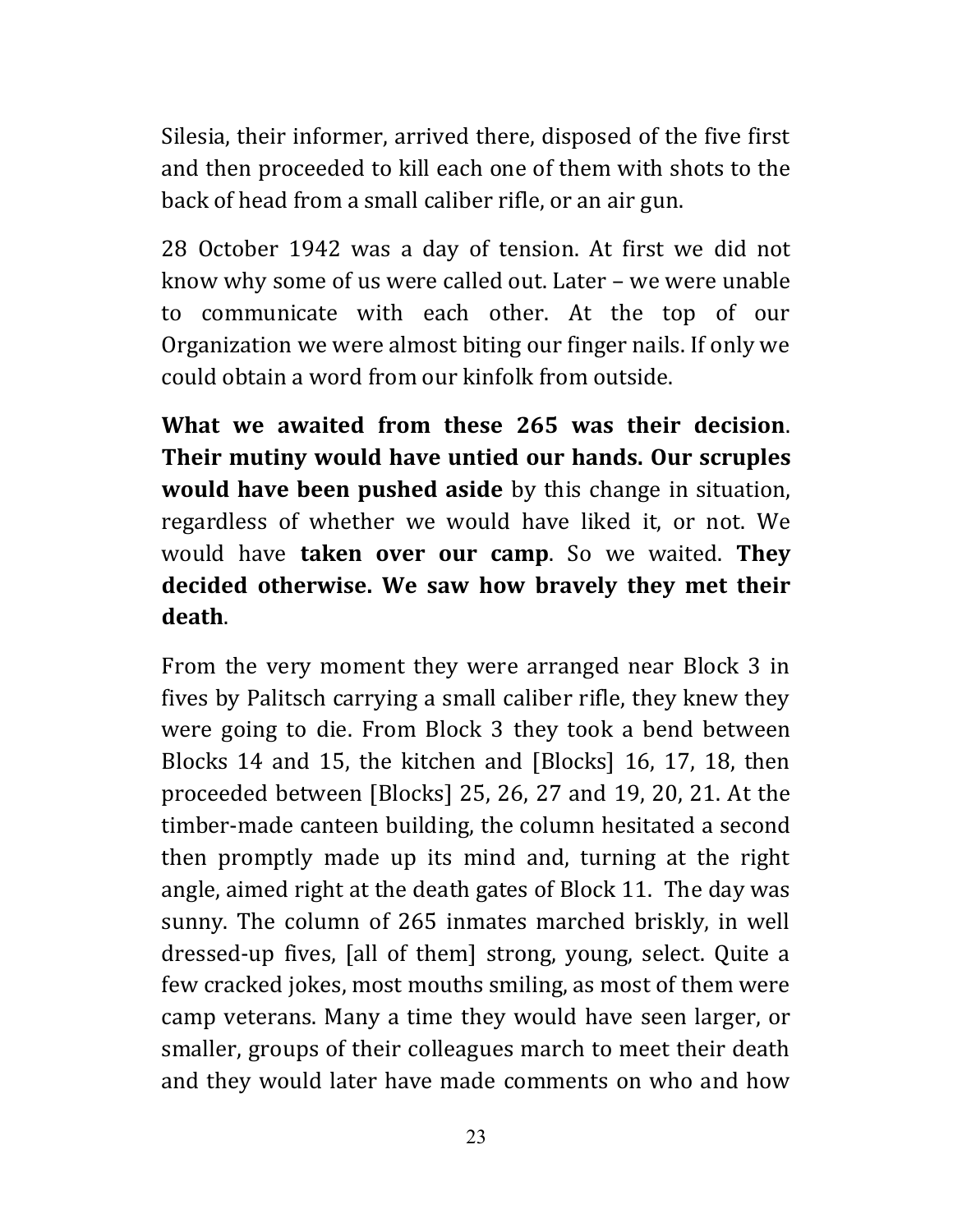behaved facing death. Never before though there went that many, 265, a whole column, without any escort, all alone, followed by the select pair talking to each other: "Bruno" and Palitzsch with a rifle on a belt, as if having a walk. You must admit it: Palitzsch was not a coward. It would have sufficed for the last five to do a sudden turn about and both Palitsch and "Bruno" would have in half a minute breathed their last. They were however sure of themselves: they knew that the people who marched to meet their death had news from recent arrivals that the enemy does not spare families of those who engage in mutiny. In order to save their life, they would not condemn their mothers, wives and children to death or tortures. Their experience of hell has already elevated their souls – they simultaneously experienced here heaven and hell. Apart from those who have already died, how many of these have, more than once, risked their lives to save a friend?

Exchanging comments on this within a group of a few of my friends later in the evening we were asking ourselves: **will people outside this camp ever come to appreciate and understand this?** Maybe those five did not have any relatives, or maybe they have come to a point of breakthrough? They were unable to take the remaining ones with them, though. Maybe they made up their minds too late when they were all already locked up in Block 11. They only expedited their own death. The rest had to wait for theirs a few hours longer, until noon.

This was a pay-back for what occurred earlier in the province of Lublin. In Autumn 1942 there arrived at the camp a few people I knew from my work in Warsaw: Second Lieutenant (Res.) Stanisław Wierzbicki, Czesław Sikora, Kiliański and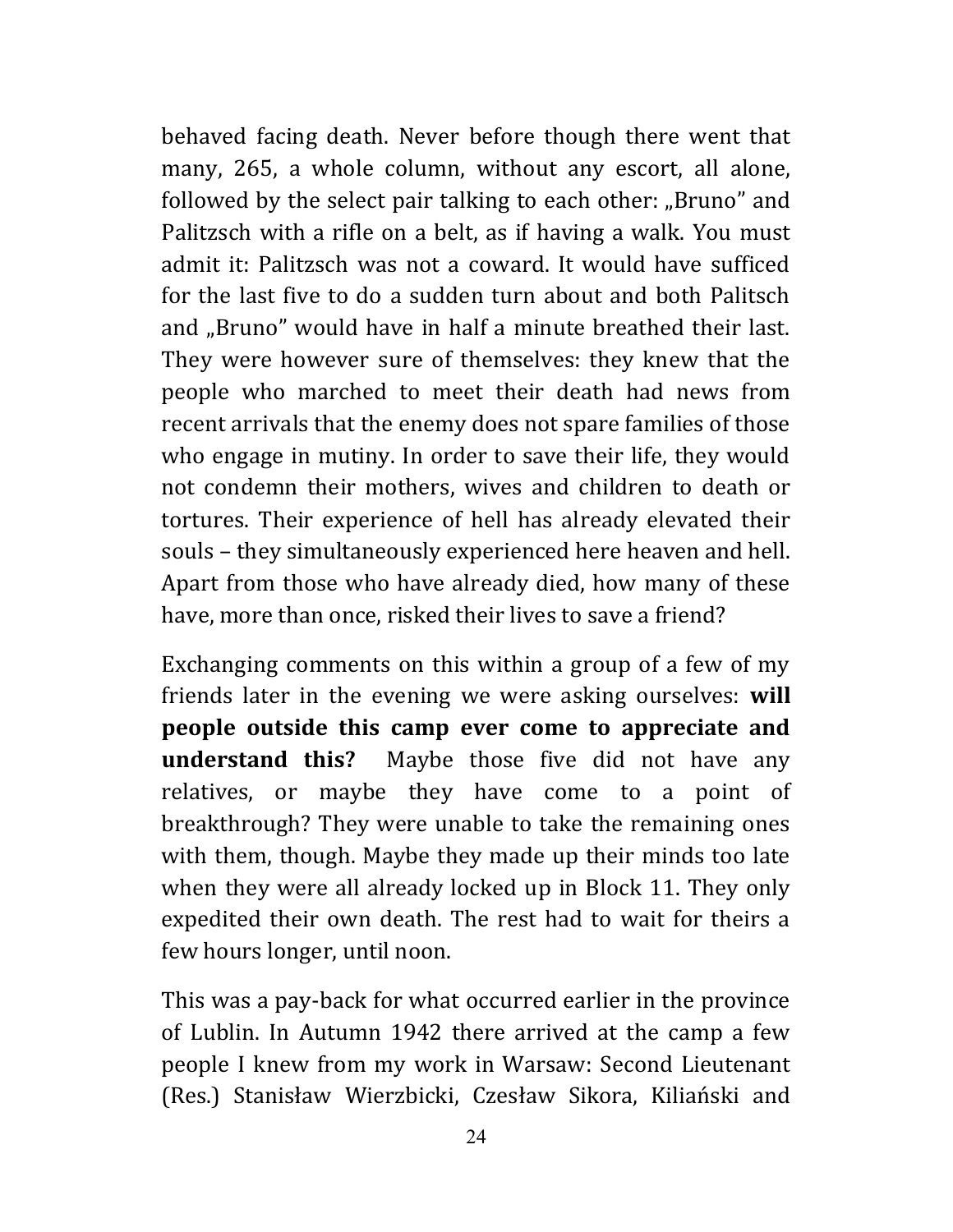Captain Stanisław Machowski, who, according to Second Lieutenant (Res.) Stanisław Wierzbicki, was a Staff Personal at the Warsaw High Command. Even though they have until the last moments before arrest worked in Warsaw, the abovementioned four people knew very little about Auschwitz. Sec. Lieut. (Res.) Stanisław Wierzbicki knew, he needed to find "Witold", yet he knew nothing about mass killings by gas, about "Kanada", about phenol injections, "pyramids", the Block 10 secret, or about the Block's 11 "Wailing Wall". Sec. Lieut. (Res.) Stanisław Wierzbicki brought me good news: Stefan Bielecki we sent luckily has got to Warsaw and was now working. He himself gave him once a lift by car to Mińsk Litewski. This has cheered us up, as up to that moment we have had no news about our **emissaries**. All of them would melt into thin air.

When asked, what people on the outside think about escapes from Auschwitz, Sec. Lieut. (Res.) Stanisław Wierzbicki answered: There are two opinions on that. The society condemns it, as it believes that up to this time ten people are executed for each escapee, yet the Warsaw High Command decorates escapees from Auschwitz with Virtuti Militari. Now that I got out myself I can only laugh about it. Poor thing – he told us this story to talk us into an escape from Auschwitz, possibly together with him. He did not survive even two months.

All of them: Sec.Lieut (Res.) Stanisław Wierzbicki, Czesław Sikora i Kiliański told us they were surprised at our physical condition (in Warsaw they had a picture of Polish inmates here as "bags of bones"). They brought us some unpleasant news: generally, **very few** people think about Auschwitz and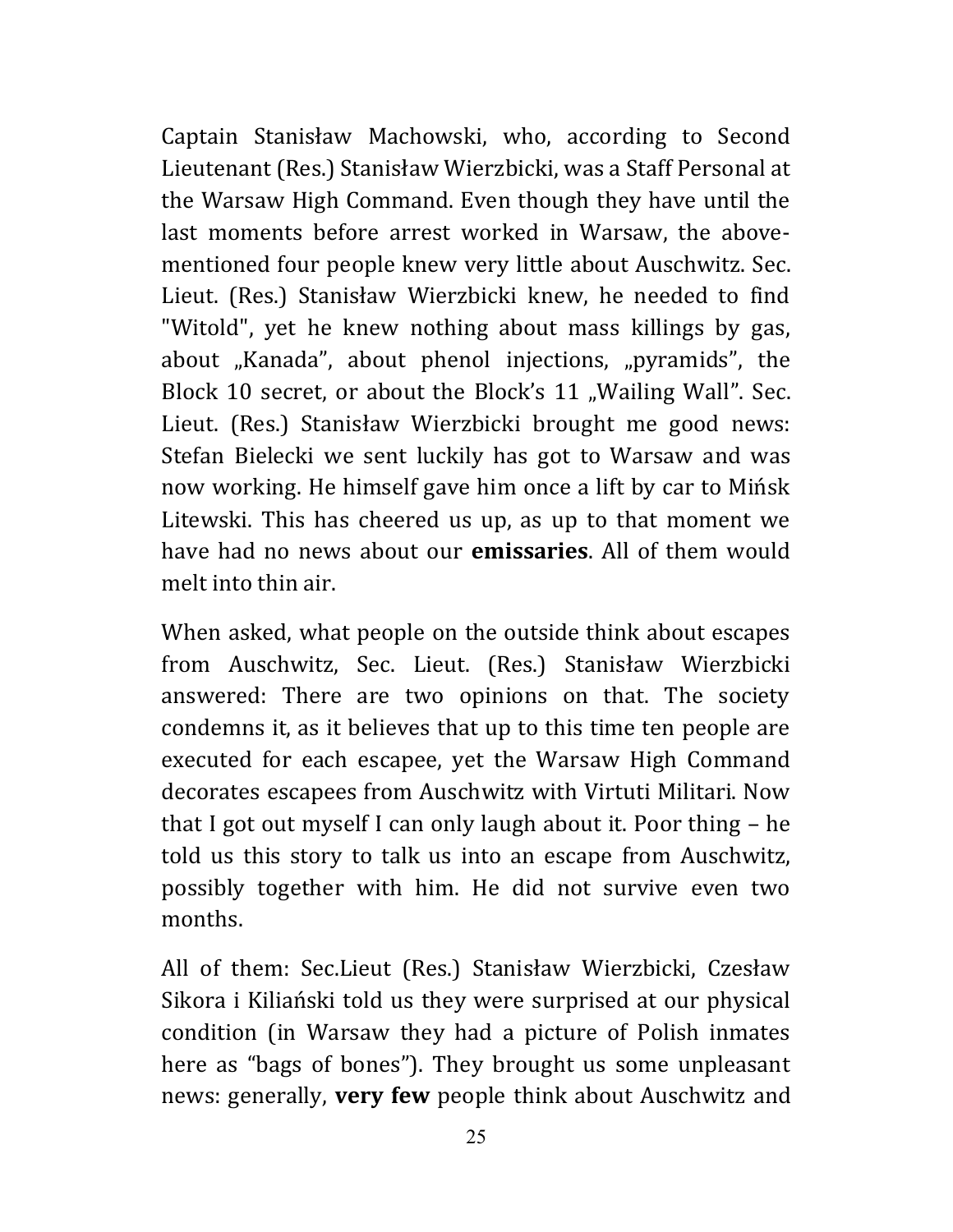**there is no intention to save Auschwitz inmates, as this would not pay off,** after all they are all '**good-for-nothing'**, just bags of bones. Thinking about it was both bitter, and funny, as our Polish colleagues stood before us – all of them pictures of health. We were **not asking** anyone for any help, all we were waiting for was an order, **a permission** for us to commence an action of our own. Or, for an order **banning** it.

At the end of their briefing the newly arrived asked us for help. Captain Stanisław Machowski was taken care of by his former acquaintance and subordinate Motyka, who worked for us, and the rest was taken care of by others. We found light jobs for all of them.

History repeats itself: both those who die in camps, and those who **live on** in camps are **misunderstood**. It will take many years for their dusts to be given due tribute.

From time to time – over these couple years I have spent in the camp, some sought to persuade me that one should not get involved in any conspiracy when at the camp, as this is against the 'wishes of the society'. I could not believe this, since following this line of thinking, as if fulfilling the 'wish of the **rest of the society**', each Pole brought to the camp should die, and die as quickly as possible, should not fight for better conditions, or take care of his colleagues, or provide moral support to anyone. [All that] so that he, when such moment arrives, if he is still alive by then, could melt into a pack of torpid blockheads, who – naturally – would not any longer be of any threat to the enemy, or to other Poles. The latter, consciously or otherwise, appear to see in their brothers imprisoned in camps future competitors for laurels.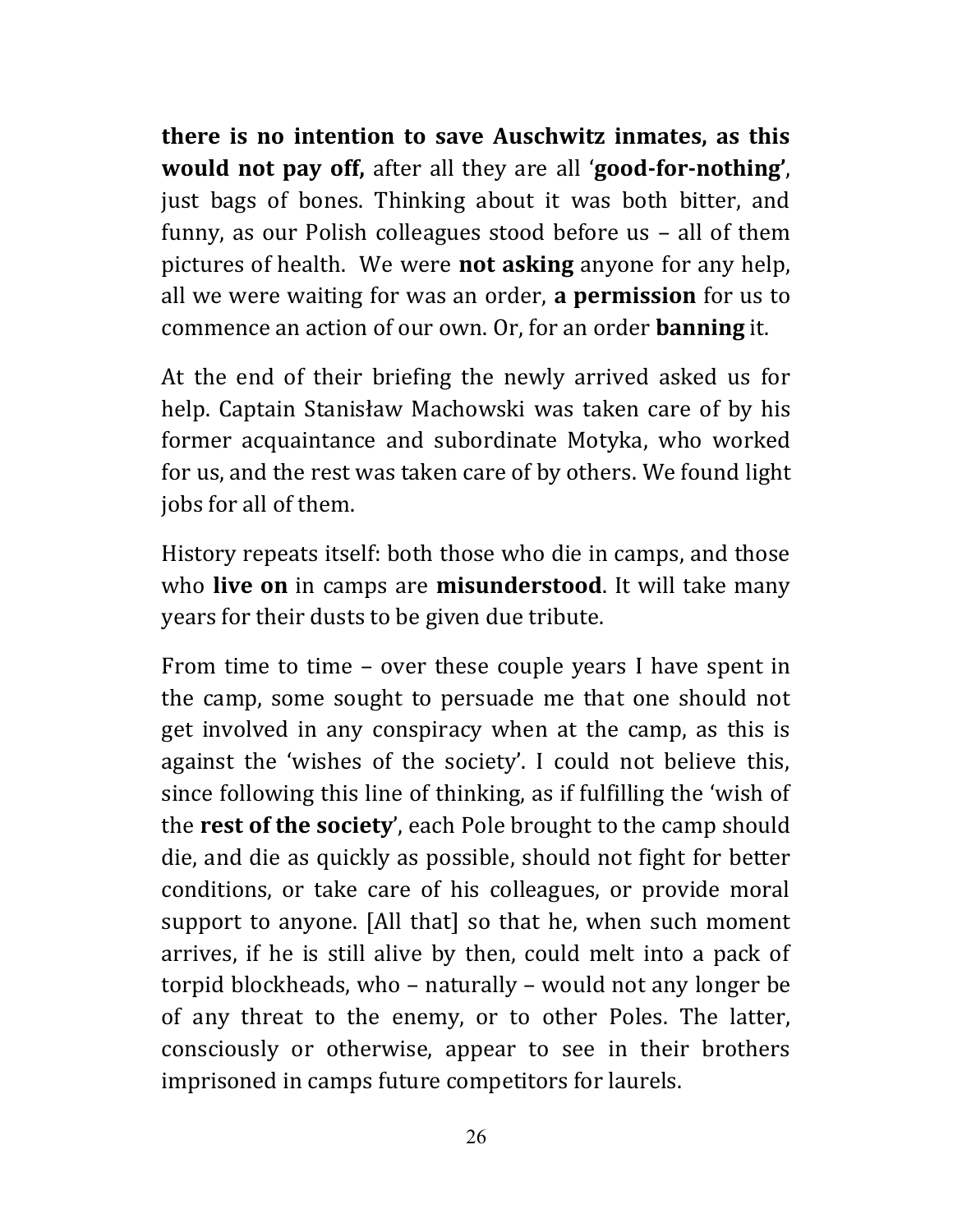However, those in the camp had other things than laurels on their mind. **In our daily work we fought to strengthen our Polish brothers in their fight, so that as few as possible Polish beings would leave through the crematorium's chimney. Sometimes, one day appeared to us as long as a year.**

Apart from that, some people, even when in the camp, would maintain only they have the authority to do underground work. Others, apparently, have in minds of the former ceased to be Poland's sons. For example: "Czesiek" i "Tadek", who had good contacts with local population and whose communication lines reached thus further. Their "upper five" has branched out the widest and has gone so far from the trunk that they suggested to me through Second Lieutenant Konstanty Piekarski, that it is only them that are authorized by Warsaw to do the work in the camp's area (reports, photos). All others, in 'Warsaw's view', so claimed "Czesiek" i "Tadek", should cease their [conspiratorial] work. That amounted to almost the same as if to tell the former to cease to exist. Earlier in Warsaw, I got used to that kind of exaggerated self-opinion which is quite widespread among Poles, and namely that he, and only he can do some thing and thus [only] he is **authorized** to do it. Because of that, I did not take it too much to my heart, all the more that it usually appears to be a way to fight competition, an activity to secure future gains **for oneself**.

What concerns our wireless [communication]: apart from our portable radio station that we had to dismantle in Autumn 1942 due to some careless tongues, and one receiver, I managed to get access, together with Second Lieutenant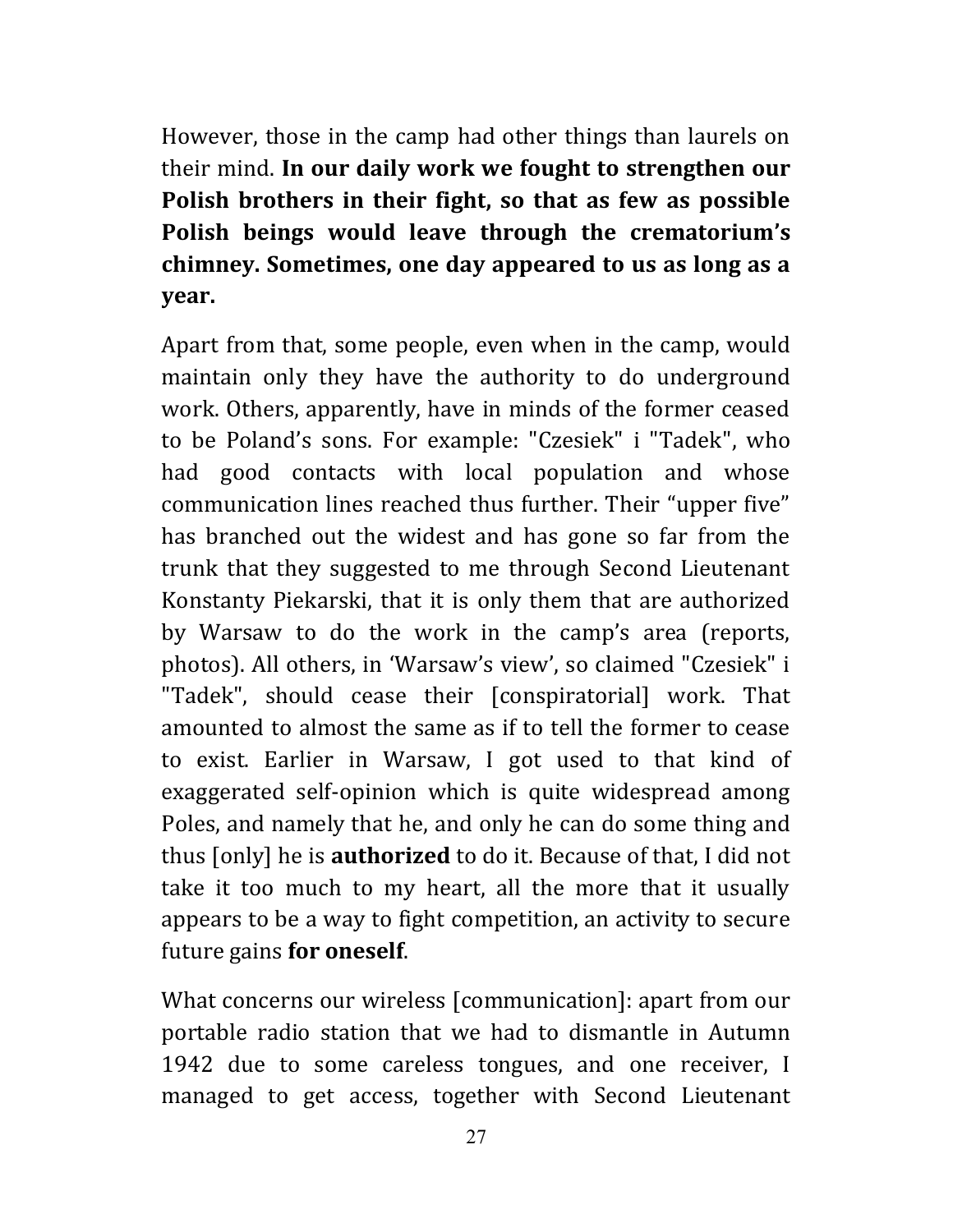Konstanty Piekarski, to the local German camp radio station. There we replaced our former Commander Sokołowski, who had become a bit clumsy. Our task there was to prepare maps for the camp authority. With help from Officer Cadet (Res.) Zbigniew Ruszczyński we managed to set up our cell there. From there I took out a complete set of slips, coded abbreviations used by "Funkstelle" [radio and telegraphic communications centre at the Oświęcim SS garrison headquarters –A. C.]. They were referred to as "Verkehrabkürzungen" [communication abbreviations – a note by this translator].

Through my colleague Eugeniusz Dulin [elsewhere in this report: Dublin] I passed on these slips, taking advantage of contacts some inmates had established with civil workers in Brzeszcze, themselves Organization's civil members on outside, who maintained a "recapture" of Auschwitz camp and avenging the death of so many martyrs was in their plans. Inmates with weaker morale were quick to pick it up and would since contend we should ourselves do nothing of the kind but only wait for us to be "freed" by others. It turned out we were to wait [for it] in vain.

In 1942, with great ease I was able to relocate our Organization's members to appropriate Kommandos [camp work details – a note by this translator] to prepare the ground there for the commencement of work for our Organization. That was possible due to a member of our Organization, Officer Cadet Mieczysław Januszewski, managing to secure an Arbeitsdienst [work assignment officer] job. On a large scale, members of our Organization were able to secure convenient jobs, ie jobs with a good "Kommando" [a camp work detail]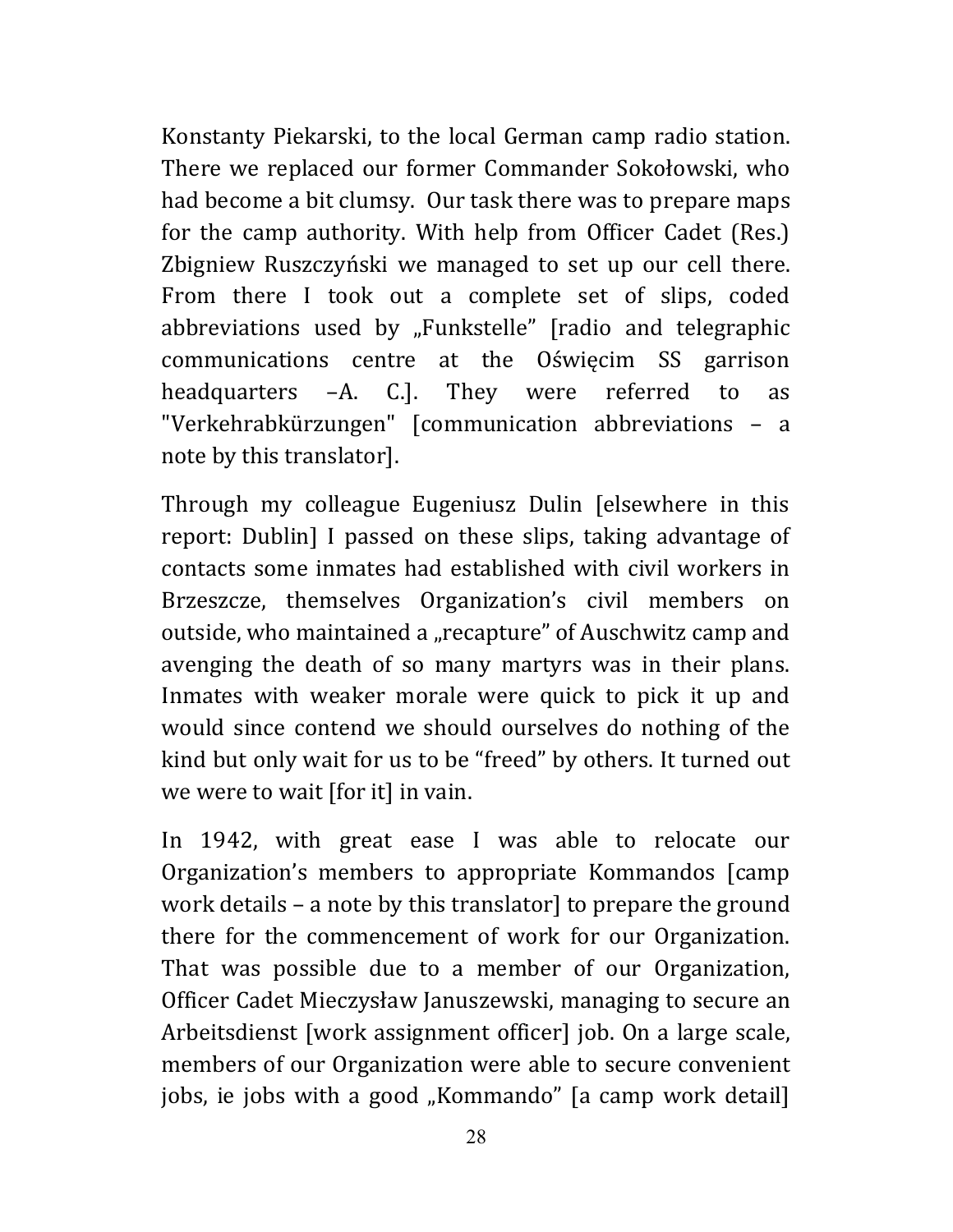with a greater chance of staying alive, or from the perspective of Organization's work, or in Kommando in which it was easier to organize an escape (as was the case with Wincenty Gawron and Stefan Bielecki who took a message to Warsaw; we thus saved the life of these two colleagues who already had death sentences for possessing weapons).

1942 ended with a prank four inmates from the camp's elite, all of them being Arbeitdiensts, and namely Mieczysław Januszewski, German Otto Küsel, Bolesław Kuczbara and Jan Baraś-Komski, played on the Lagerältester Bronisław Brodniewicz, Inmate No 1, a Pole who spied for Germans and was dubbed "Bruno – Black Death" (Bruno – czarna śmierć). The first and the second Arbeitsdienst - Mietek (Officer Cadet Mieczysław Januszewski) and Otto (prisoner's number - 2), both brave, of amiable appearance, popular with inmates and enjoying a lot of freedom of movement within the camp and around the outer chain of sentries, accompanied by two other colleagues escaped by horse-drawn cart. At the same time, they did a great favour to us inmates by sending a letter to one of the camp's torturers, the Lagerältester [Head Inmate] Brodniewicz. The letter was written in a friendly tone (even though Inmate No 1 and Inmate No 2 hated each other's guts and made it very well known) and said that all fell out in such a way that they had to hurry and could not, despite an agreement, take the Lagerältester with them. Even though [for us inmates] no agreement with Bruno was possible, let alone one regarding an escape, the camp's authorities took away freedom from that butcher and punished him with bunker where, for three months, he had to explain this matter. The escape took place on December 30. Locking Bruno up on the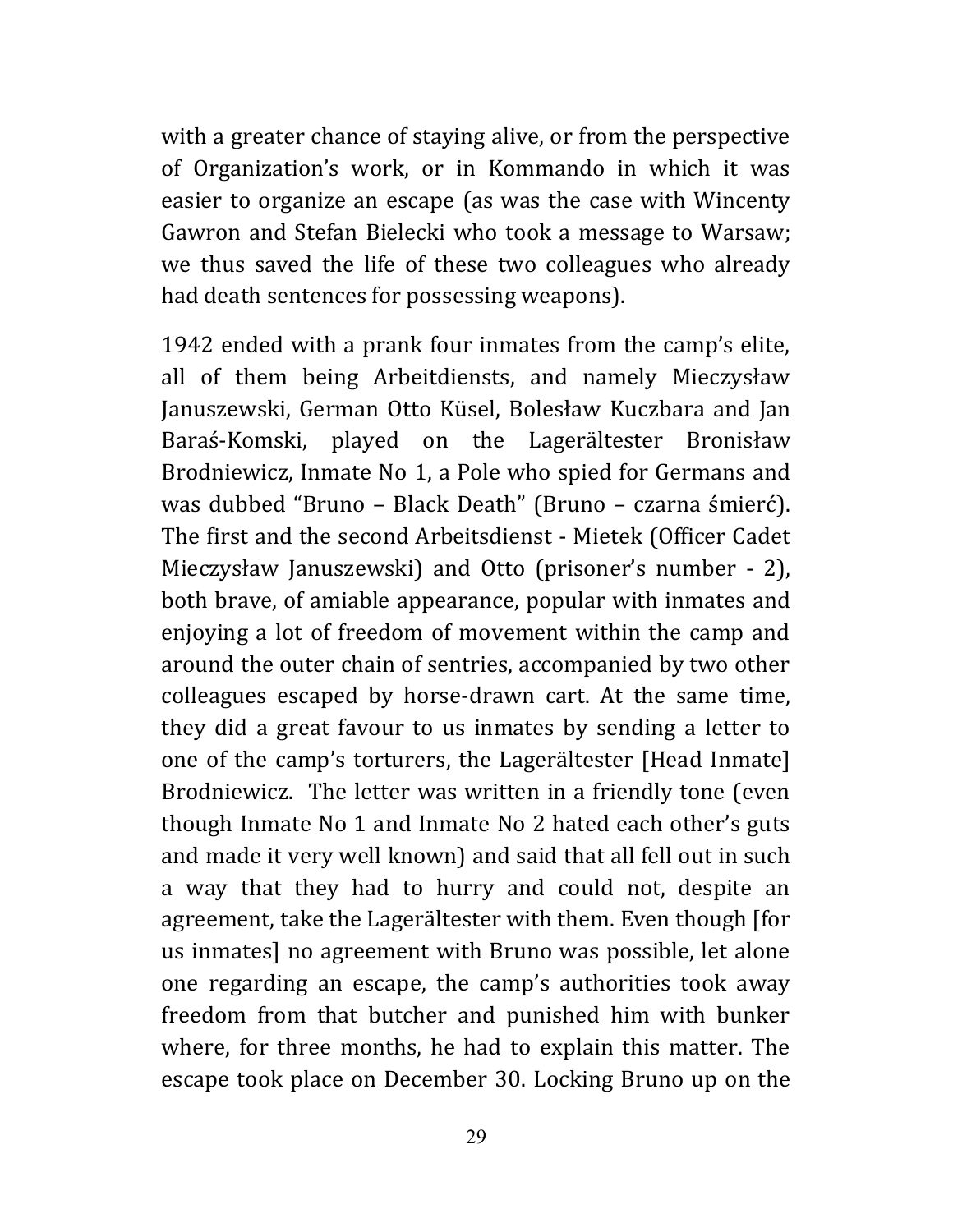New Year's Eve caused all the festive season, until January 6, abound in parties, masquerades, boxing matches, concerts and dancing events, all unheard of before. To oldest inmates all that business looked like a folly before storm.

**The discipline in the camp has been weakening, slowly but steadily, from the very beginning**. [The experience of] someone who arrived at the camp a month later than someone else did not so much differ in that the former has spent here 30 days less than the other but rather in that he had experienced fewer methods of tormenting [inmates]; some of these could simply have been discontinued since last month. A multitude of these was always available to those in all sorts of positions of authority and to their tout pack. Some used these methods because of their urge to destroy lives of those they hated, others – to endear themselves to the former ones. Often, SS-men would openly say, as if explaining their behaviour: 'Das ist ein Vernichtungslager' ['This is an extermination camp']. No wonder that those who stayed at Auschwitz the longest reacted to the above-mentioned festive riotousness saying: 'There used to be Lager Auschwitz. But now, thanks to God, it is no more. Barely, its last syllable has remained: 'wic' only'. [The German word 'der Witz' means 'joke'; the colloquial Polish uses a derived word 'wic' which has the same, informal, meaning – a note from this translator]. At evening, when returning to our blocks behind the barbed wire after all-day work, it did not trouble us at all when we saw a scene that could appear ghastly to people from outside the camp: our orchestra made up of our colleagues-musicians (a very good job), very much admired by all commissions from Berlin and our Camp Commandant's pride (whenever it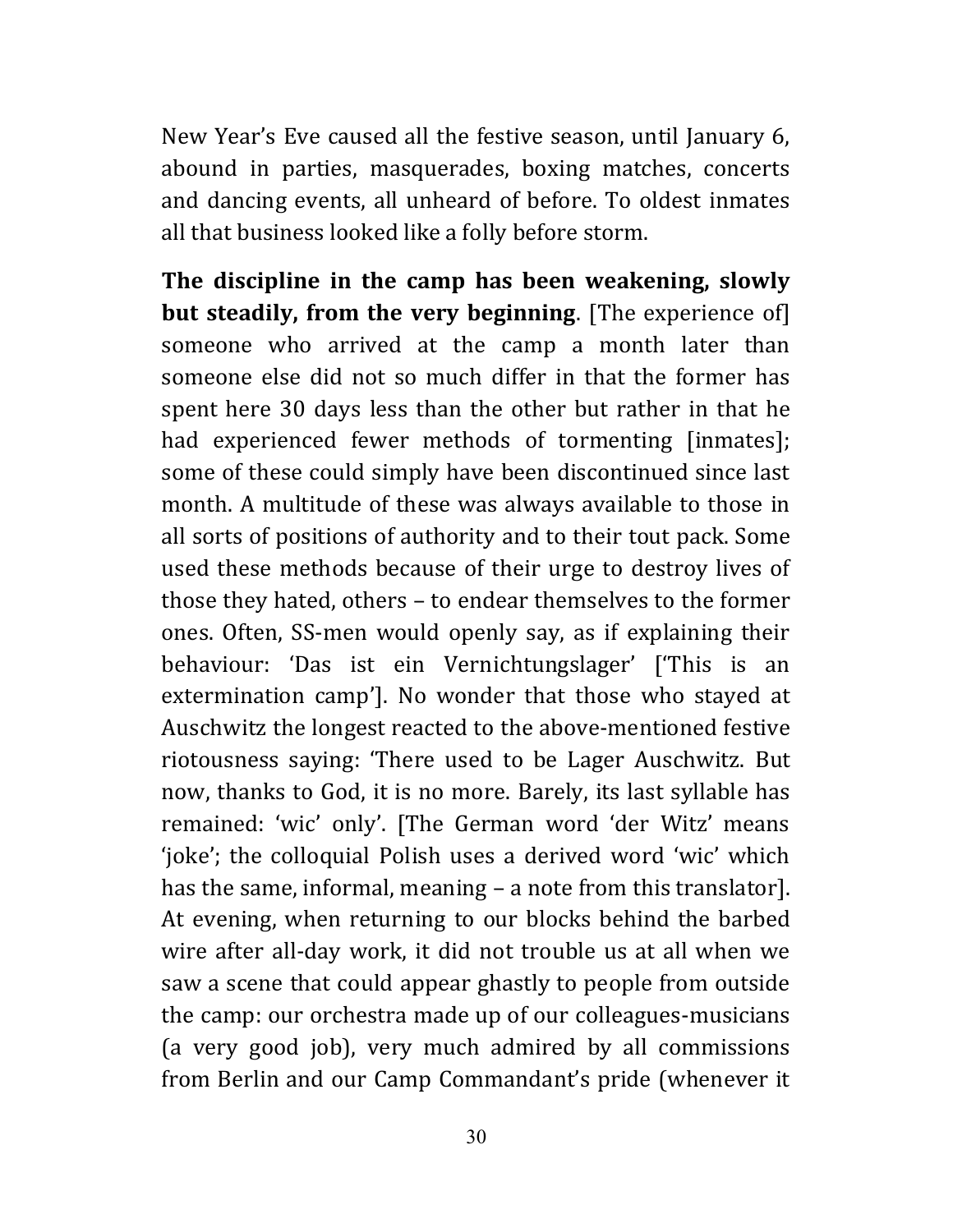had a vacant position, a replacement was easily found on the outside and brought to the camp) with much zest plays a march tune, usually very lively one. Sometimes Kommandos would march to the tune of polka or oberek [two popular Polish folk dances – a note by this translator]. However, not all of these march as briskly as "old numbers" do, most of whom work at workshops. Some Kommandos only shuffle along – these are "new numbers". They carry those who have fainted or haul those who are too weak to walk by themselves. Bloodied heads knocked out by hands of some moron from Silesia or Germany droop inertly or are supported by shoulders and carried by their colleagues their distressed faces beside [these heads]. One cannot help but ask oneself a question: which of these heads are alive still? Here they haul a half-cadaver, his abdomen touching the ground. Those who carry it barely can walk themselves, yet you are supposed to match the rhythm of this lively march, if you do not want to get one on your head.

Our detachment is five hundred men strong, all of us work at workshops: we are healthy, strong, cheerful whenever possible. You see different faces here, most of us are camp veterans. Our step is firm, we now walk past a group representing camp authorities and can still see on their faces, and in their eyes, amusement caused by the passage of the previous, pitiable column. Strong step of our colleagues, most of whom belong to our "fives", wipes away that smirk from our tyrants' faces. Even though they do take pride in the workshops, our work and ourselves being often presented, as model-inmates, to all sorts of commissions, now they are reluctant to look straight into our eyes and turn theirs away.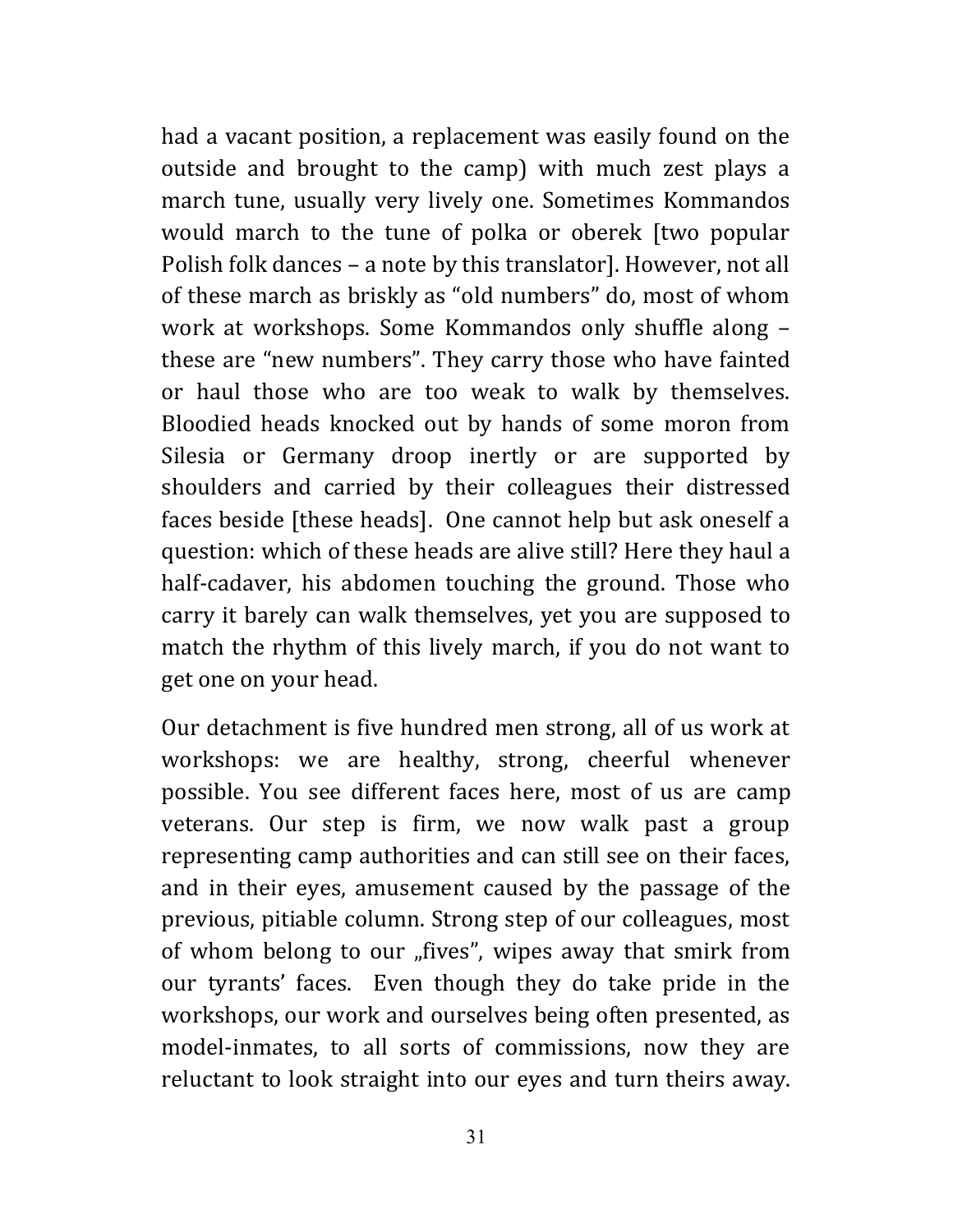Our thought: when will we finally be able to spring at you? Next to them – as an emergency – there are two detachments of heavily armed soldiers. Yet, this means nothing to us, we would not even give them time to breathe. **Yet, we must not! Colleagues, we must not! The outside society would have to pay dearly for that** – so seem they to suggest from afar. **Don't we deal here with some calamitous misjudgment?**

We walk past the crematorium. Next to its entry there is a group of men and women. Poles. Our impression as if we were a few steps from a slaughterhouse. My God – these Polish women, as soon as we enter the camp, will be taken alive into the crematorium, issued a soap and a towel and these males and females will think that they will have a bath (sometimes [the authorities] do not consider it necessary to play this comedy). When in the crematorium, a window in the ceiling will be opened and a container with gas thrown in through it. It will break open on impact. This metal container will contain diatomite crystals saturated with prussic acid, so-called cyclone-B. And such will be their lives' end. A small group will even be grudged the gas – they will simply stun them with a head hit and carry them, while still alive, right to the [crematorium's] grate. We walk past them, we almost brush past them. Us – healthy, strong men. We hope we do not see scorn in their eyes. Maybe they still have some hope. They do know, though, that people come here to die. We have passed them. In many eyes we saw death, but not scorn! In many eyes - even pride that they would die at Auschwitz. Among them there was a young boy, maybe ten years of age; he stood on his tiptoes to see us better. He smiled at us, maybe looked for someone he would know. We all have our beloved women,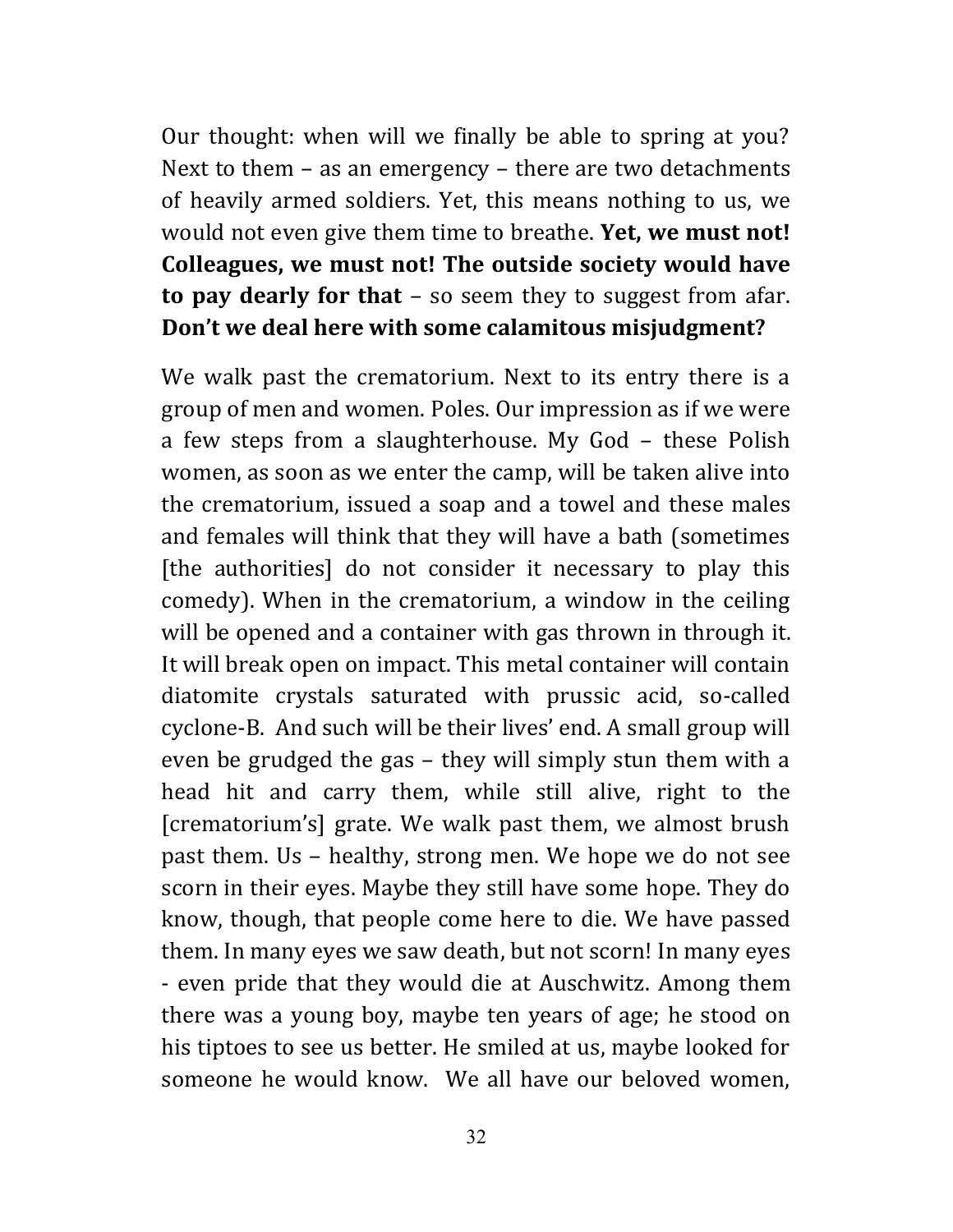some of us - small tots at home, we have seen here many infernal scenes, yet the eyes of these people keep us later awake at night. Further down, at the gate, there is another group of women and men: they are turned away from us. They will remain there, until this ghastly procession entering the camp has all walked past them. Then they will be taken to Block 11 for examinations and then to the end of their peregrination – to the Wailing Wall. Then their bodies will be brought out in bloodied coffins to the same place to which the bodies from the first group would go and their ashes, together with "Häftlings" [inmates'] ashes, will be blown about by wind on fields. Looking at these women, how many of my colleagues would think: maybe Mother, maybe sister, maybe daughter. Yet, the camp resident's heart is hardened – only a half an hour later his thoughts are exclusively occupied with where to find some extra food and so he strikes with a colleague some "margarine deal", paying no attention that an enormous heap of naked corpses killed on order by phenyl injections is just a step away from him. Today "only" hundred odd of those. They are thrown down one on the top of another as they are brought from the hospital, their limbs spread, their dead pupils watching the business deal being struck, waiting for a cart to take them, in a few hours, to the crematorium. No-one would shudder if they happen to inadvertently touch, or even step on, one of these naked ones. Yesterday he may have been his colleague, today he lies here quietly, tomorrow maybe my body will lie here – big deal!

And so, after the festive season, year 1943 brought, apart from the change of Lagerältester [the Head Inmate] and a further softening of discipline, a continued supply of the usual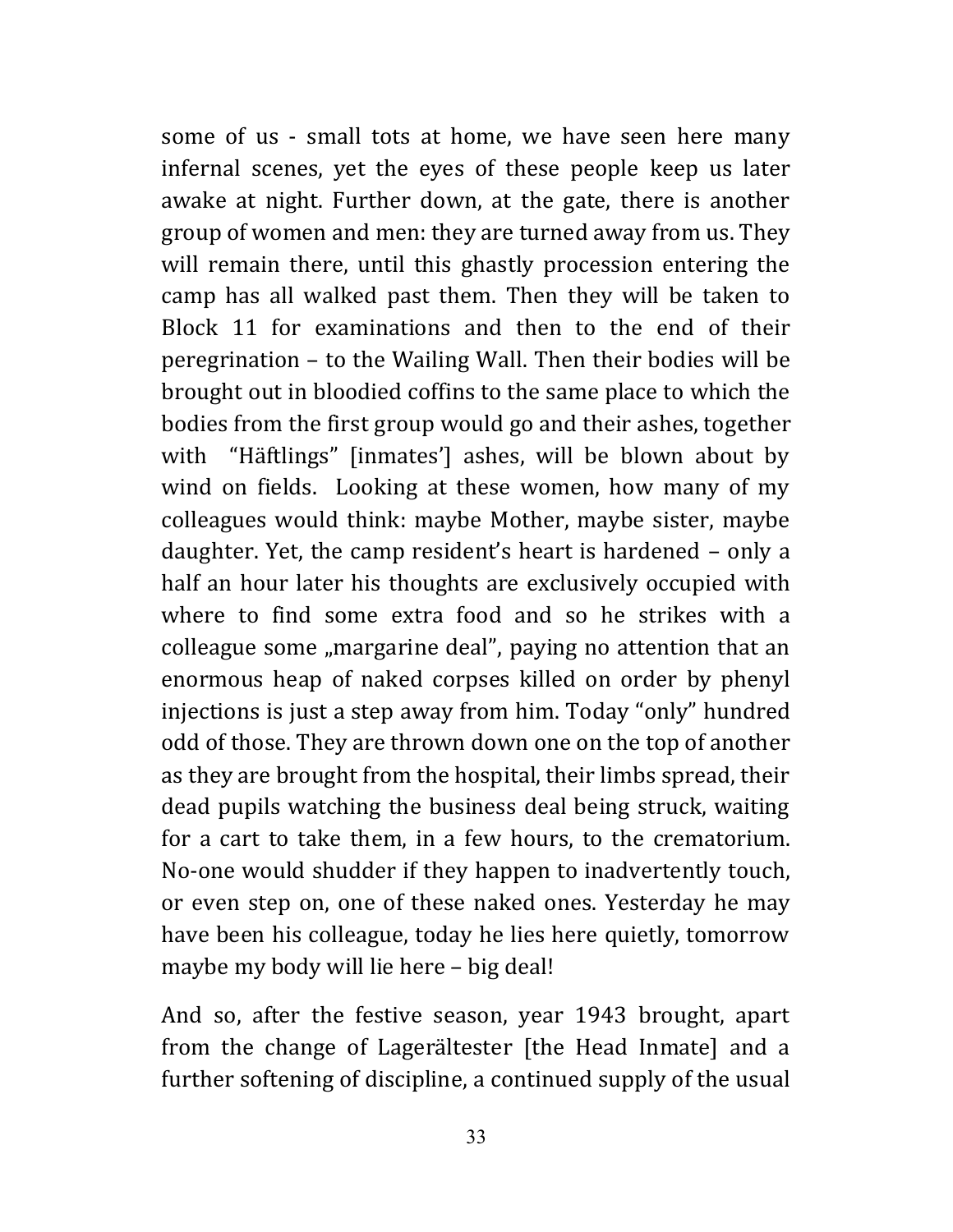camp scenes. In January 1943 they execute Colonel Jan Karcz and First Lieut. (Res.) Eugeniusz Zaturski, once a TAP worker in Warsaw, by shooting. On 16 February they shoot First Lieut. (Res.) Stanisław Wierzbicki, also a former TAP worker. Later, they in the end shoot a group they have kept for a long time in the bunker: Lieut. Col. Karol Kumuniecki, Major Edward Gött-Getyński, First Lieut. Tadeusz Biliński, Cav. First Lieut. Włodzimierz Koliński and First Lieut. Mieczysław Koliński – brothers and others, all with a single shot from an air gun to the back of their heads, a slight variation from the Katyń way.

Similarly to Katyń, bodies of those killed by gas were, at first, buried in Brzezinka in huge trenches. For that, they used a special Kommando, of Jews only, who were given two weeks to live and then were killed by gas themselves. Later, they found out that this was not a good idea as the local groundwater acquired a nasty smell and "clues" were left behind. So they started digging up corpses, piled them up and burned. At first it was a manual work, but later they applied a crane. It was out of question to burn them in the [existing] crematorium as all crematoria were lagging behind [with work]. As a new project, they designed two new crematoria, with eight body burning grates each. Electricity body burning was to take three minutes there. Calculations were made that working two shifts and burning two corpses on each grate at a time, the two crematoria could burn down about 5 million corpses yearly. The project was expeditiously approved of in Berlin and the construction of these commenced. They were to be ready by 1 February 1943. Out of necessity, this deadline was later extended. By April 1943 they were ready.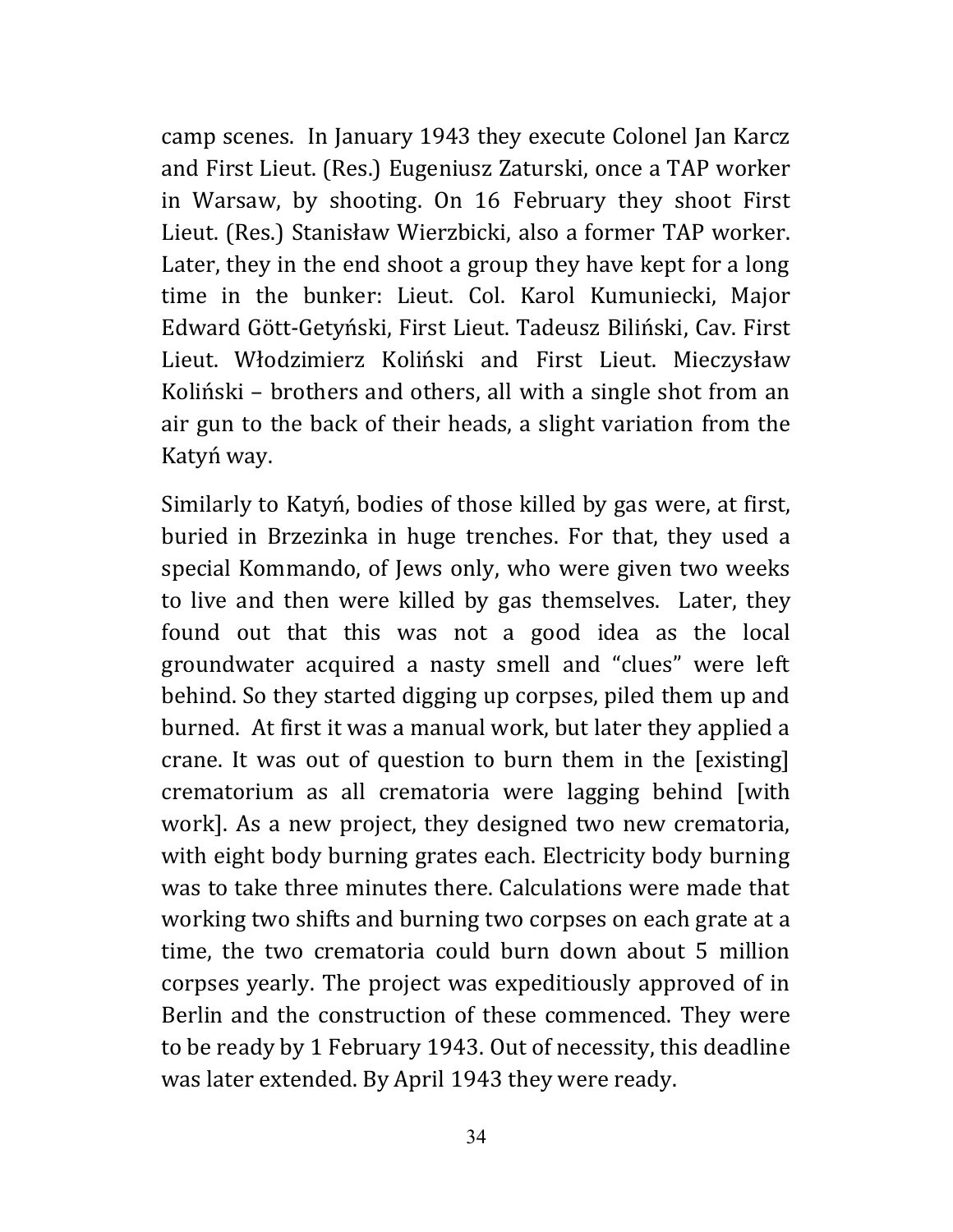Witnessing killing healthy people by gas makes a strong impact only when you first see it. A few months after the war with Bolsheviks commenced, the camp authorities received the first transport of war inmates: about seven hundred of them. In front of some kind of commission they were crammed into one room at Block 11 (gas chambers were not ready for use, yet) so that they could hardly stand by themselves. The whole room got sealed up and, in the presence of onlookers protected by gas masks, [all of them were] killed by gas. Those who were able to peep in as the room was being aired, spoke of most gruesome scenes there. Judging by the uniforms, in which they have been gassed, they were all high Bolshevik rank from various units. It looked as it was a gas trial.

In November 1941 I witnessed, soon after I left the block in the morning, a march of several columns of completely naked people towards the crematorium. There were several hundred of them. Icy snow was falling at that time and I shuddered at the thought how cold they must have been. They were all Bolsheviks. As this was the first instance of taking people alive to crematorium I at first wondered what might be the purpose of this given that there was no time there for anything else but burning corpses. The inmates that work there in two shifts can hardly cope with the heaps of our colleagues' bodies. It turned out they were made to undress and were brought straight to [be burnt in] the crematorium in order to save time.

From the very beginnings of the camp, yet very rarely, some inmates, particularly those rounded up on streets of Warsaw, were released. However, as soon as killing by gas started, all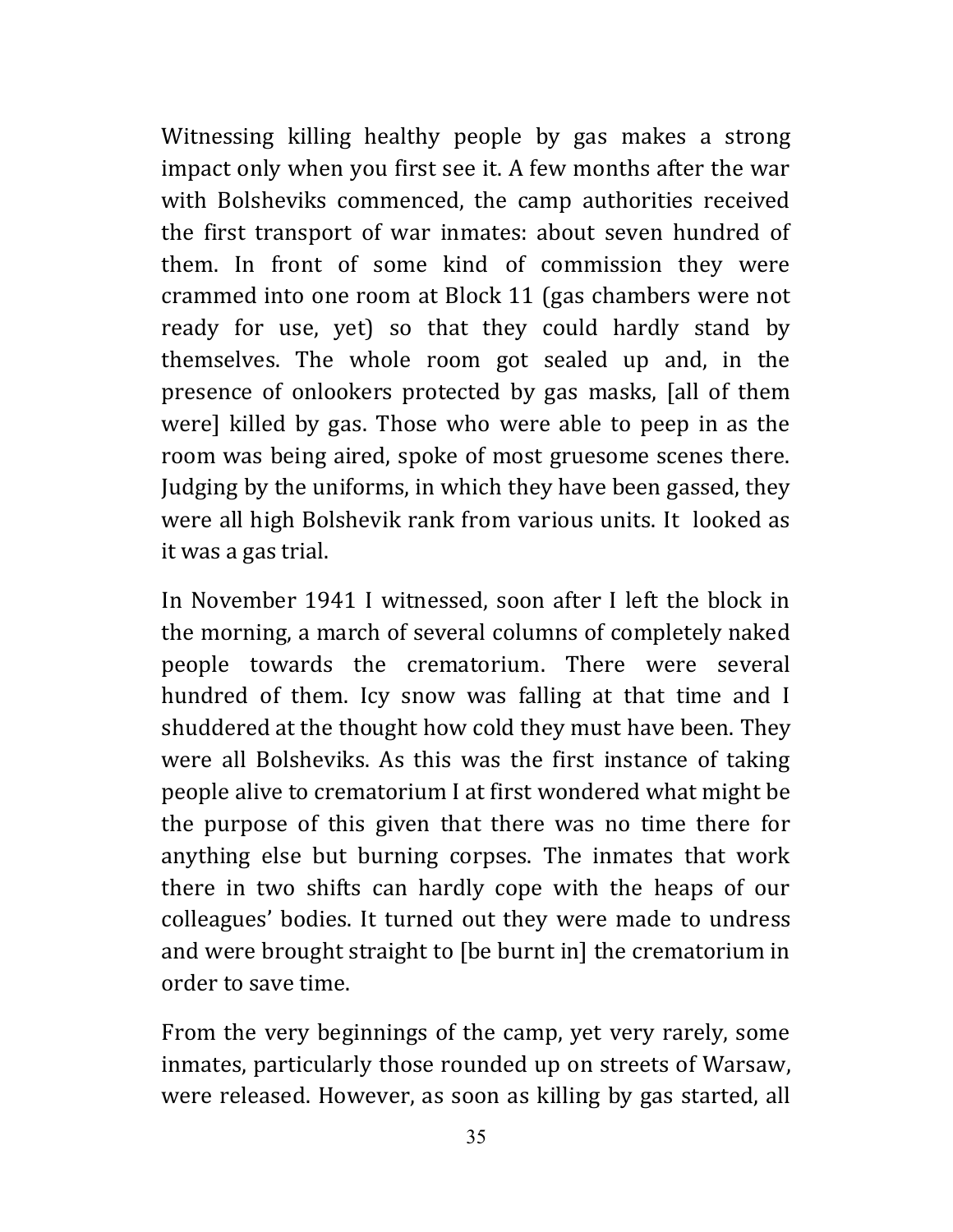releases stopped, until late in 1942, when many inmates, particularly those from Silesia, were able to leave the camp after they signed the so-called Volksdeutsch [ethnical Germans] list. That said, they were promptly drafted into [German] military units, so that they had little time left to put information about the camp around.

From the start, the camp authorities sought to deprive us of our private time after work, however little of it was left to us, as we also worked on Sundays. This was done by arranging various uniform reviews ["Sachenappell"], keeping us locked up inside blocks ["Blocksperre"], and – from the moment typhus epidemic started – looking for louses and checking by nurses of our linen ["Läuseappell"]. Under the guise of hygiene concern the main idea was to leave to inmates as little time as possible in which they could communicate between themselves.

Once the authorities realized, that Poles were doing well (solidarity, control of better jobs, supporting ill inmates, high percentage of recoveries made by ill persons, as well as "accidental" deaths of stool pidgeons planted on us), an inkling started developing with them. Then, in Autumn 1941, they deprived us of two hours of our private time on Sunday – between 1 p.m. and 3 p.m. – forcing us to sleep during that time. It was strictly enforced by the camp authorities, since a prisoner who did not sleep after Sunday lunch was treated as a saboteur who wasted his energy.

Seeing that the efficacy of this order was only minute, the authorities adopted another approach in 1942. Outside Block 15 they set up a mail box into which they ordered (this was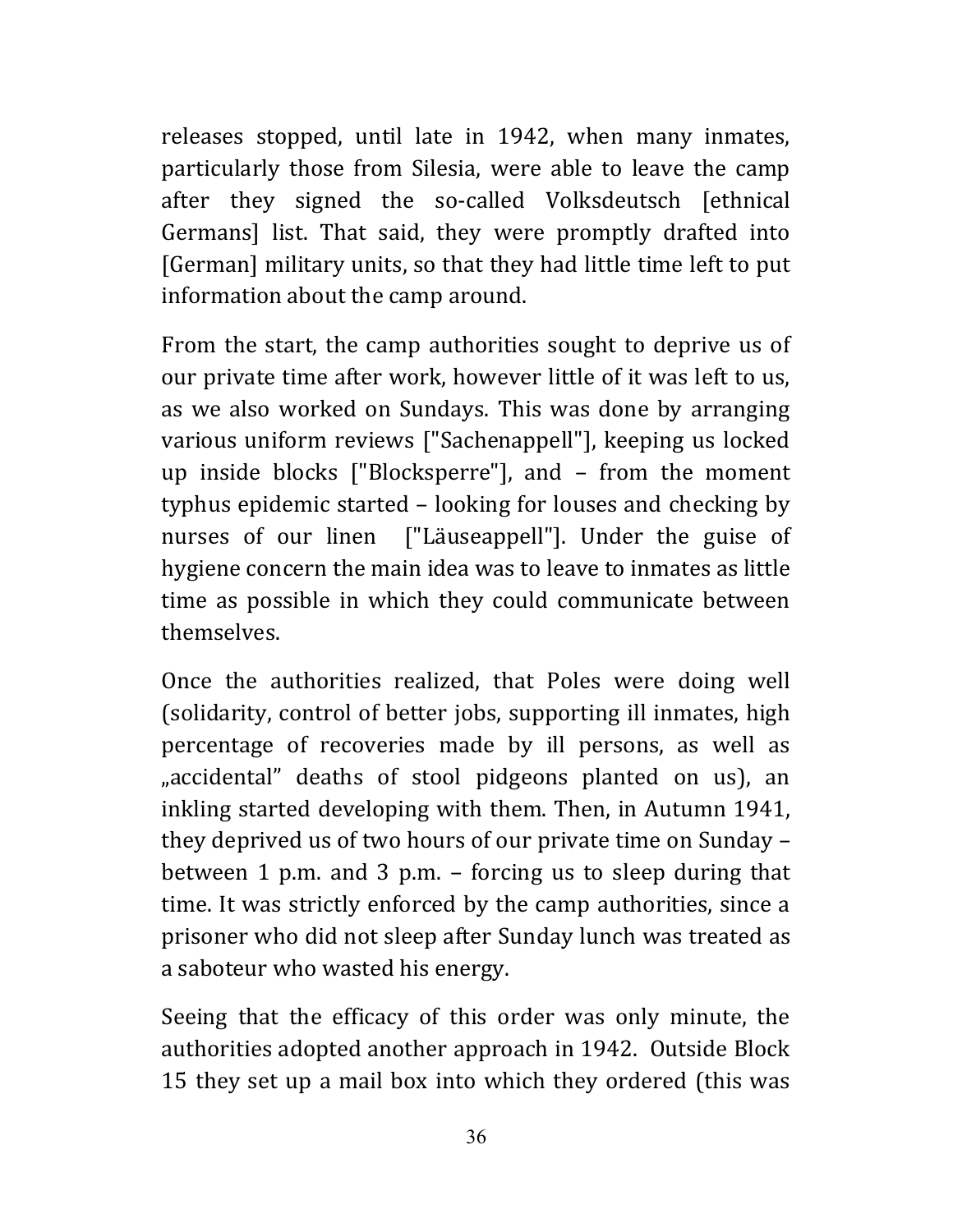announced in all Blocks) to drop anonymous or signed information destined for the authorities about various, pried out, or overheard conversations, or like.

## **We Decided to Fight It**

The matter was taken care of by: First Lieut. Tadeusz Biliński, our colleague Tadeusz Jakubowski and Capt. Tadeusz Dziedzic. A few hours before Palitzsch or someone else from the authorities were to open it, our colleagues would open it using a self-made key. They would look through the letters dropped in there and would leave those we considered harmless to us. We would find out who was an informer. Sometimes we would write anonymous letters ourselves to provide some food for thinking to the authorities about "the gold procurement" or other activities we were uninterested in, but the authorities were greatly absorbed by. Sometimes we achieved good results with it, instigating investigations against informers.

"Gold procurement" was a reference to all that concerned gold, notes or precious stones hidden in briefcases, suitcases, tubes with cream, toothpaste, shoe soles, soap, anywhere where one would least expect them. All these have been left behind by, mostly, but not necessarily, Jews who came here expecting they were being taken to Germany to get work, and got gassed. They would come here from France, Czech Republic, Greece, the Netherlands, Norway and elsewhere. They were allowed to take a hand luggage with them. It contained all their wealth: gold, dollars and brilliants they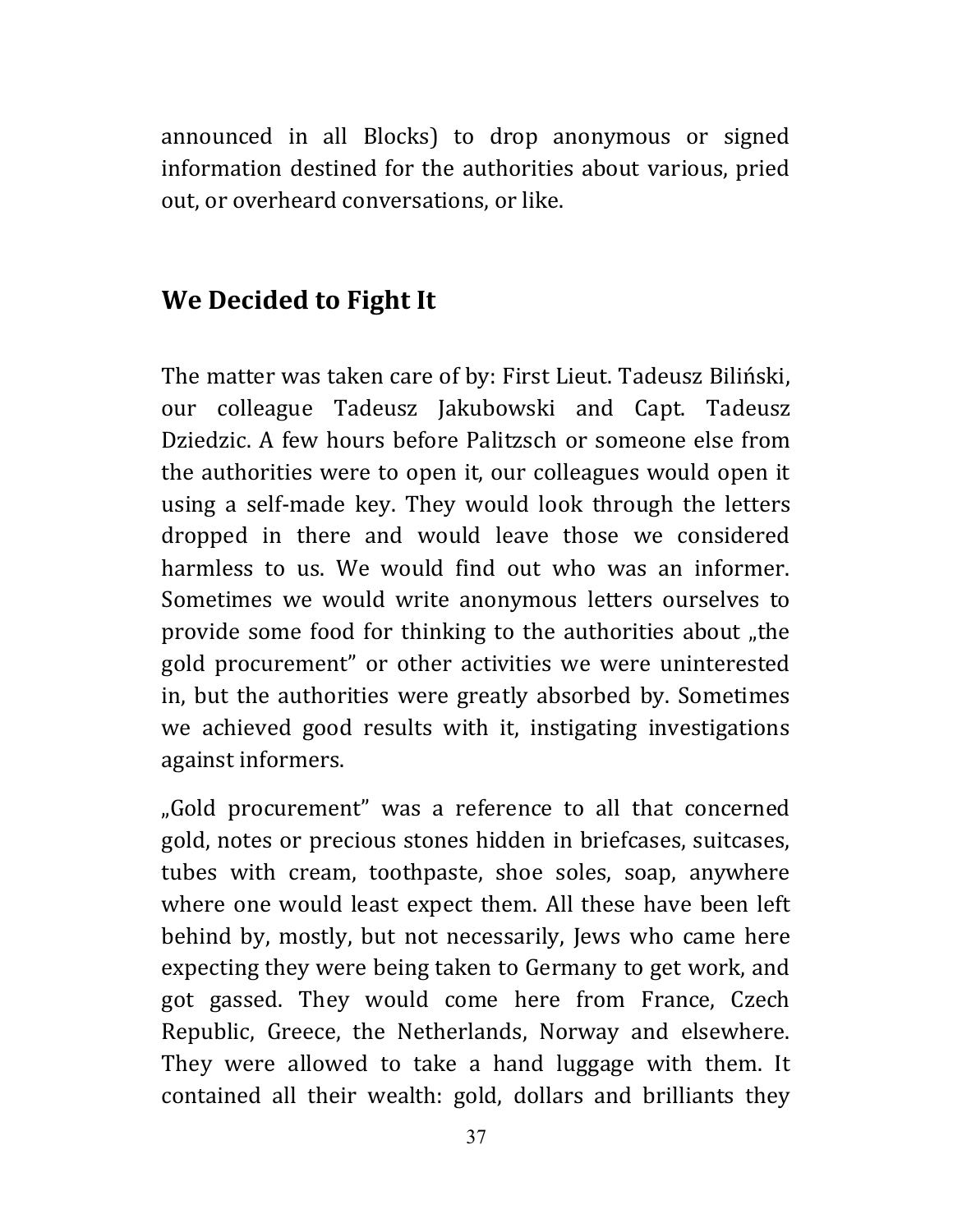wanted to smuggle through. After a cursory, incompetent examination by SS-men or Kapos, inmates involved in this work were able to, due to their shrewdness, find such objects and, if unburdened by scruples, would often extract from them (I witnessed it myself many a time) very fine brilliants, gold and notes, as well as all sorts of women's and men's outfitting, anything that a well-off lady or gentleman would need to have.

I then worked at the tannery where they would bring suitcases, children's prams, ladies' handbags and many other objects, sometimes luxurious ones, for them to either be immediately burned down in a large industrial furnace, or sorted out and made pairs from whole pyramids of men's, women's and children's shoes, of all forms, colours and sizes. If we add a huge quantity of very fine underwear, then we will get a rough idea what this particular "Kanada" was.

Another type of "Kanada" were food reserves brought by the people who thought they were going to get work in Germany and **were going there through the crematorium's chimney at Auschwitz**. All sorts of canned meat and fish, sardines, oranges, lemons, sugar, chocolate, cocoa, sweets, cakes, dates, figs and like. This was just a part of what made up the other "Kanada". All those articles were subject to exchange between inmates and gave SS-men and Kapos an excuse to daily revisions, which resulted in rich booty for them and in many inmates ending their lives in the bunker, or in SK [Strafkompanie – penal company].

[In other words], "gold procurement" was possession of objects that belonged to people killed by gas, and the business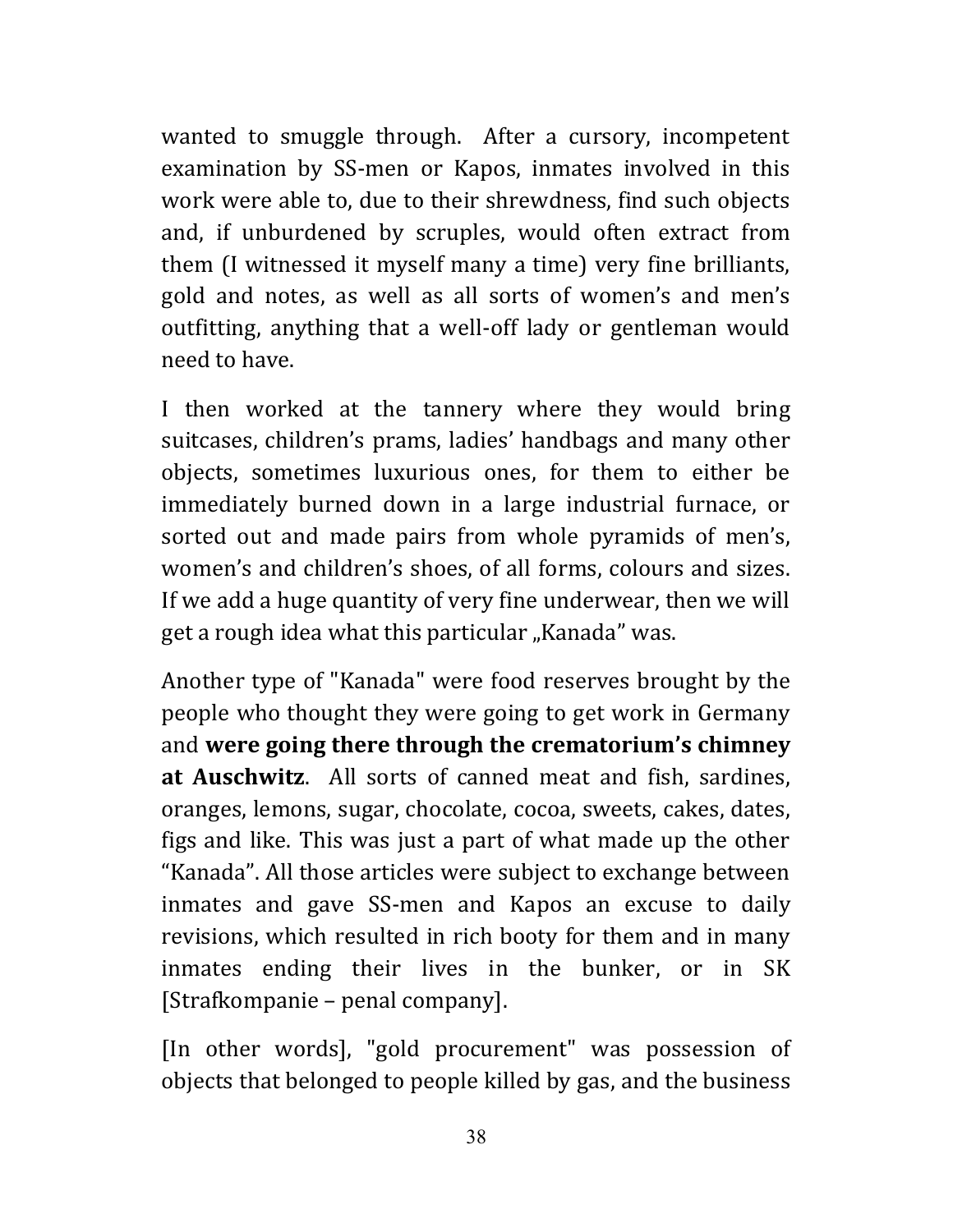of exchanging these. [Even] an accidental one-time exchange between inmates who had not known each other was mutually binding and required discretion from both parties involved. An investigation that followed detection of gold [with one inmate], would sometimes, after beating in the bunker, lead to arrests of a number of other inmates, to which the respective clues were leading. The greed for gold among the SS-men was also a cause of investigations inside that group.

Auschwitz soon became a centre, from which small streamlets of gold and brilliants would start flowing in various directions. Camp authorities had themselves their hands in it. The camp commandant who had good relationships with the greatest thug at our plant (tannery), Oberkapo Erik, officially allowed, having probably his cut in the spoils, for suitcases containing selected watches, perfumes from Paris, scissors and like to be delivered to Eric by car. From there such objects were sent on to Germany.

Along roads from Auschwitz you could see sentries stopping even military cars, doing personal searches of SS-men and anyone else who would drive, or walk, from our camp's direction.

It was because of this "gold fever" (gold procurement) that duping SS-men by providing them some related leads could serve as an effective "lightning-rod" for our Organization's work.

People reacted to gold differently. Personally, I never thought, brilliants or gold with blood on them could bring me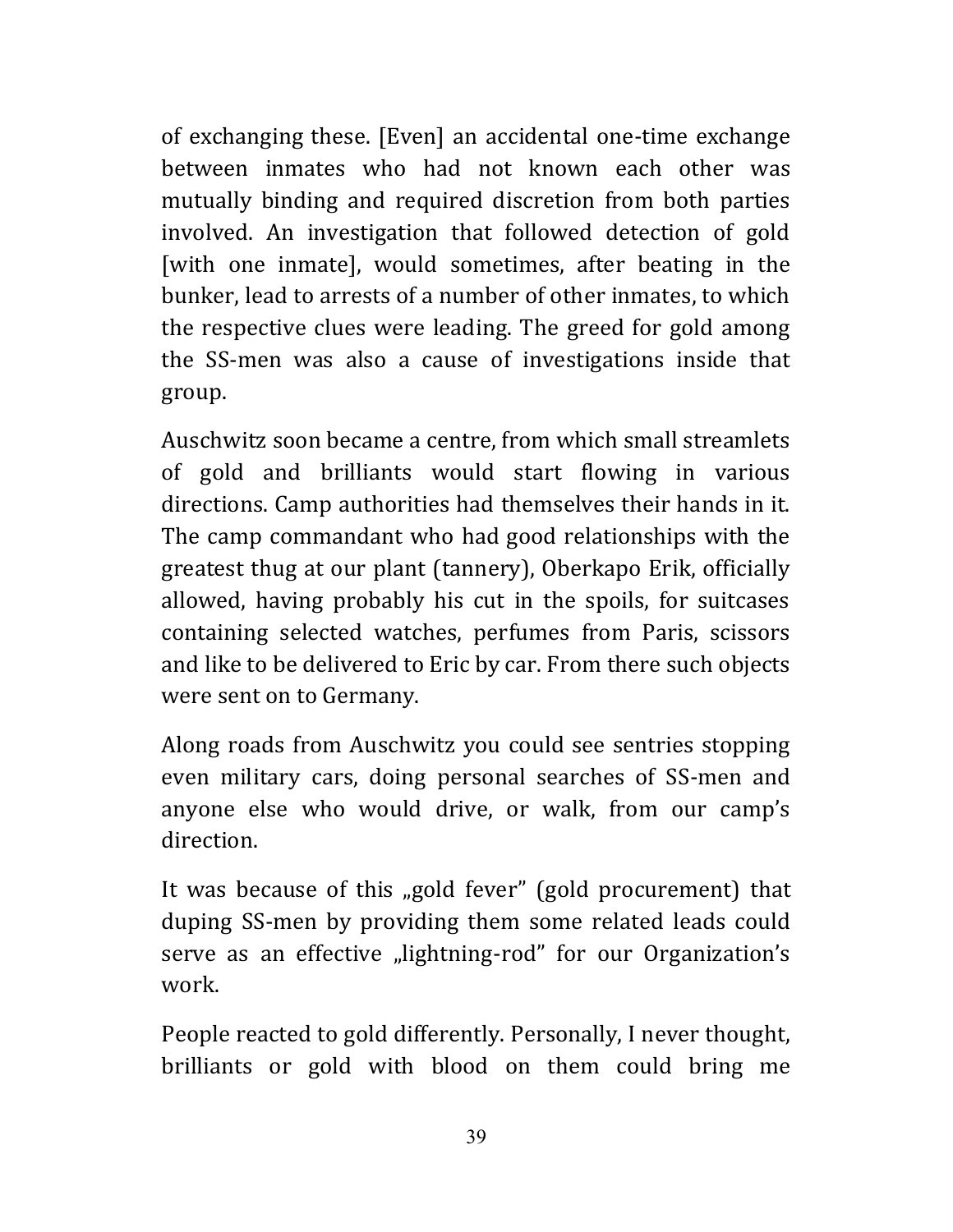happiness. Frankly – in a way I never expected, I would go past these with almost perfect indifference. Yet, I knew some people who worked in the [camp's] slaughterhouse and would sell smallgoods for gold. Later, when preparing to leave the camp, I turned to one of my colleagues who had some money, and proposed a joint escape with me. We could need some of this money on our way. When I asked him how much he had already gathered, it turned out he had more than one kilogram of gold. A few weeks later he had over a kilogram and a half. As it happened, we did not leave the camp together and I instead took others with me who had no penny to bless themselves with.

It was not gold alone but the camp conditions and experiences in general that would set characters apart. [People have] individual values. Some would slide down, becoming ever worse cads with no scruples, others, as if to compensate [for the others] would continuously rise morally, sculpting their characters strongly [as it were] in the manner of crystal. Surprises would still happen, yet: some who looked very strong would break down, and some weak persons would suddenly experience moral revival.

Putting aside "Kanada", we would also experience surprises courtesy of new arrivals, our colleagues who would come from Pawiak, Montelupi and other prisons as well as from street round-ups. Our "fives" would look for their kinfolk, acquaintances and Organization's workers among those. We would take good care of them [providing them with] linen, [extra] food, a better job. We always scrutinized them with caution as you never knew how a [former] colleague [of yours], fresh from outside, would behave. Major Wacław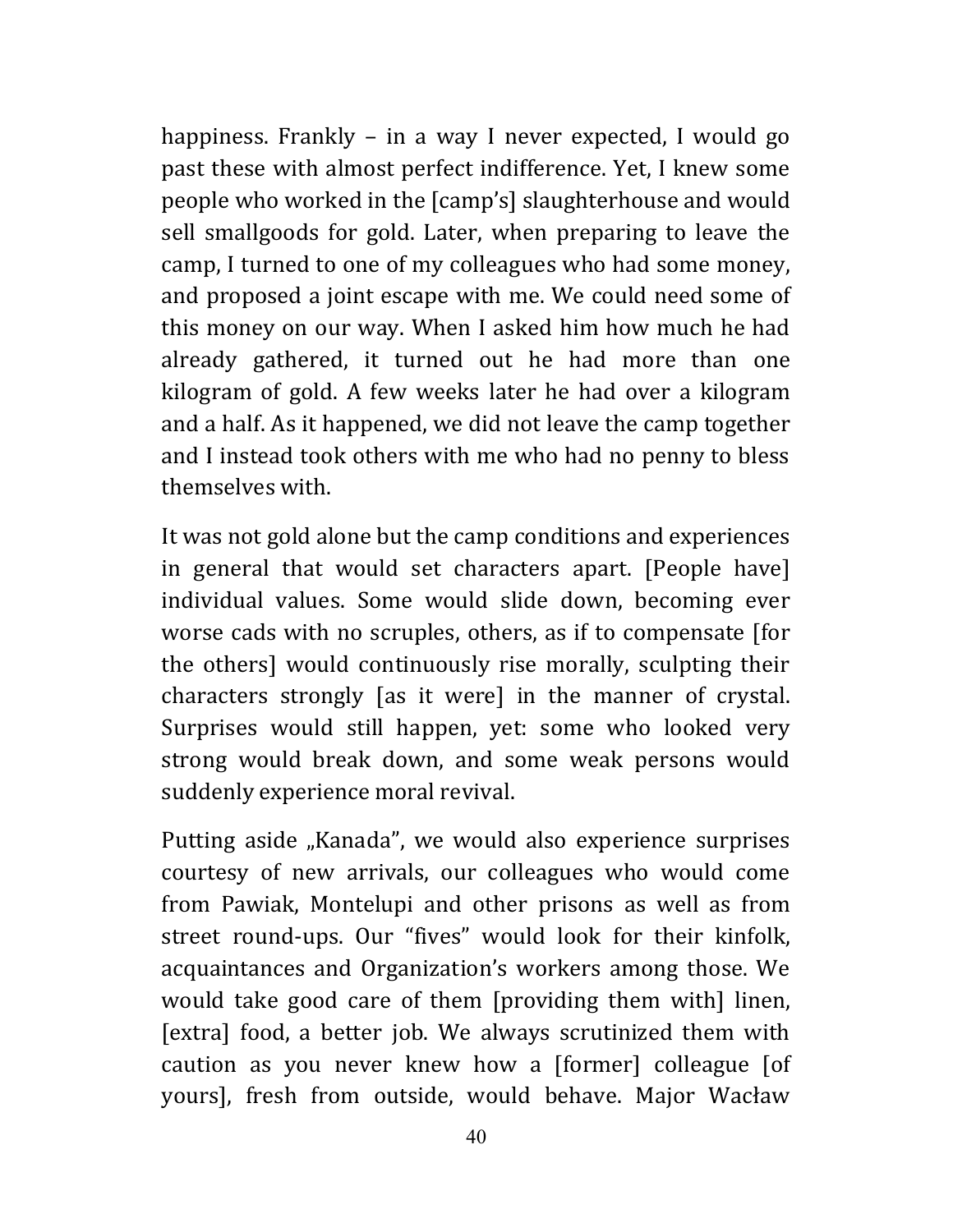Chmielewski, to name one, who worked with us at TAP in Warsaw (his *nom de guerre* was "Sep"), and who I thought I could rely on, spotted me during my walk along the camp's assembly square. Before a dozen, or so colleagues who stood close by, he embraced me with a great joy, almost shouting: "And you are here! Under your own name. Think of it, the Warsaw Gestapo cut all my bottom into squares, trying to get out of me where Witold was" Luckily, there was no informer close by at the time. We later had to work on it to undo it. First Lieut. (Res.) Karol Świętorzecki, currently out of the camp, witnessed this [incident].

Sometimes old inmates would also surprise us. Take a typical schizophrenic, Janusz Kuczbara, rumored to be of Jewish faith, [someone] deprived of principles, ethics, scruples. To take advantage of the opportunity to get rich through "Kanada", he managed to attain sway over "Czesiek", "Tadek" and Sec. Lieut. Konstanty Piekarski. The last one maintained Janusz Kuczbara **was an extraordinary person**, the only person who had Warsaw's approval to carry out [underground] work here. Advised by Sec. Lieut. Konstanty Piekarski about who leads our Organization, [Kuczbara] resorted to an unusual ruse to hamper our work. When his efforts to frighten us off failed, Janusz Kuczbara, while sparing my person owing to Sec.Lieut. Konstanty Piekarski's intervention, sought to ridicule a few persons from our top. To achieve his aim, with assistance from another prisoner, on Bristol board sheets he painted "Diplomas of Honour" to vest "Order of Garter" on our colleague Henryk Bartosiewicz and Colonel Juliusz Gilewicz (with their names, caricatures, and stamps on them) for "their work for the cause of independence inside the camp".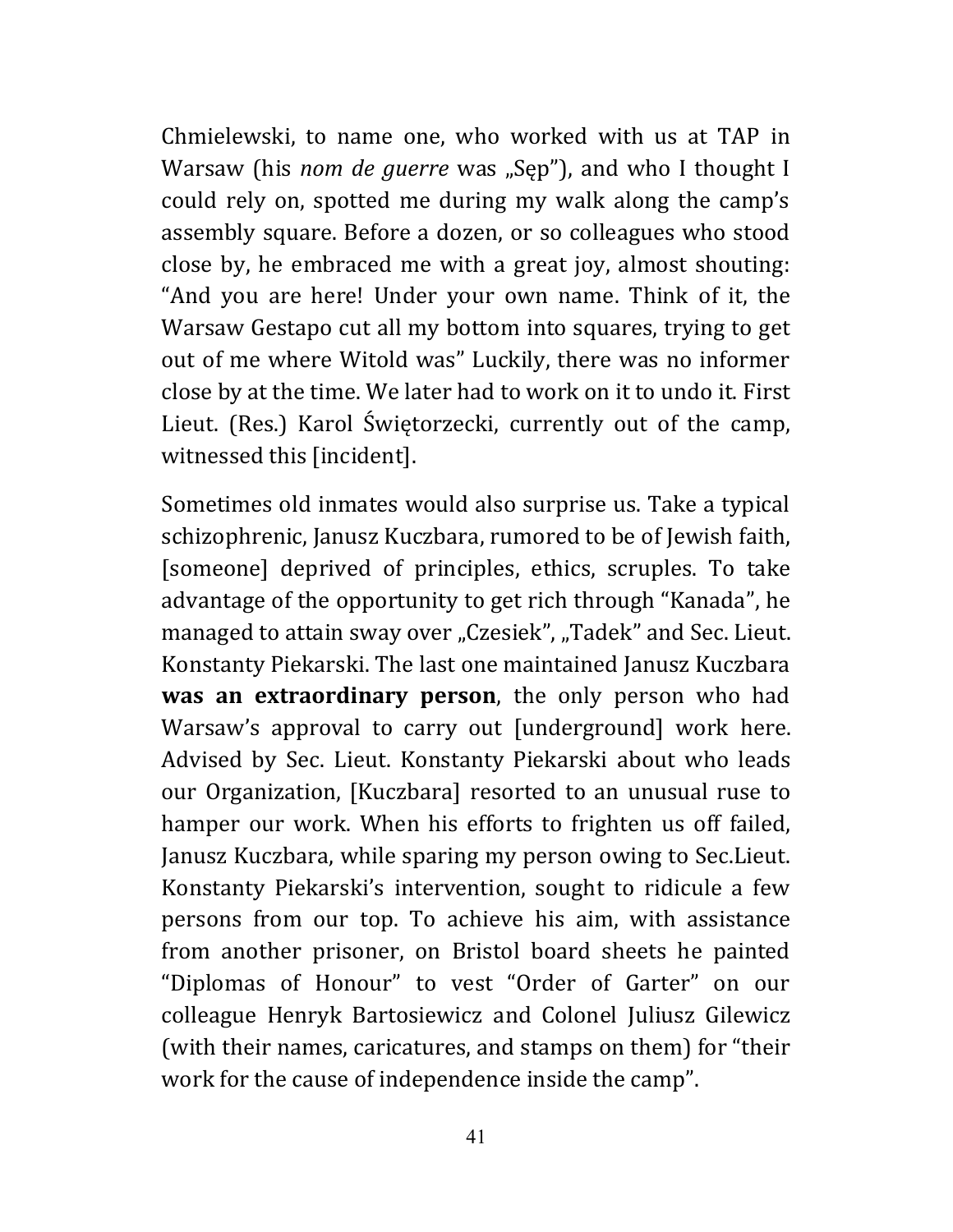With these sheets, made into rolls with garters obtained from "Kanada", in plain daylight, during a lunch break, making no attempt to disguise anything, he went to the hospital, to get credit there for this strange exploit in front of his acquaintances. It looked senseless. Any SS-man or someone else from the camp's leadership could ask him what he was carrying under his arm. His motives aside, his conduct was more than inappropriate – he was recklessly putting two of his colleagues into peril of investigation, and a danger of death. [Moreover], this could well lead to a further investigation in the camp. Our colleagues, Cpt.Dr. Władysław Dering and Dr. Rudolf Diem managed to take these diplomas from Janusz Kuczbara and destroy them. Apart from that he was a smart person: one evening I saw him in the camp before Block 23 wearing an SS uniform. This suited him well on 30 December 1943 [an error – should be 1942 – a note by this translator], when it made his escape, I earlier mentioned, possible.

In February 1943 they brought to Block 2a four hundred fifty men and women. They were tortured in various ways and forced to make confessions. For weeks they had to lie face down. They were Poles. In Block 11, Palitzsch, a particularly dedicated torturer, would hunt children. He told girls to run around a closed yard and would shoot at them, killing them like rabbits. He would snatch a child from its mother's embrace and would smash its little head against a wall, or a stone. A true degenerate, tears and death followed him. Having committed a most heinous crime, he would come out smiling, handsome and polite, calmly smoking a cigarette.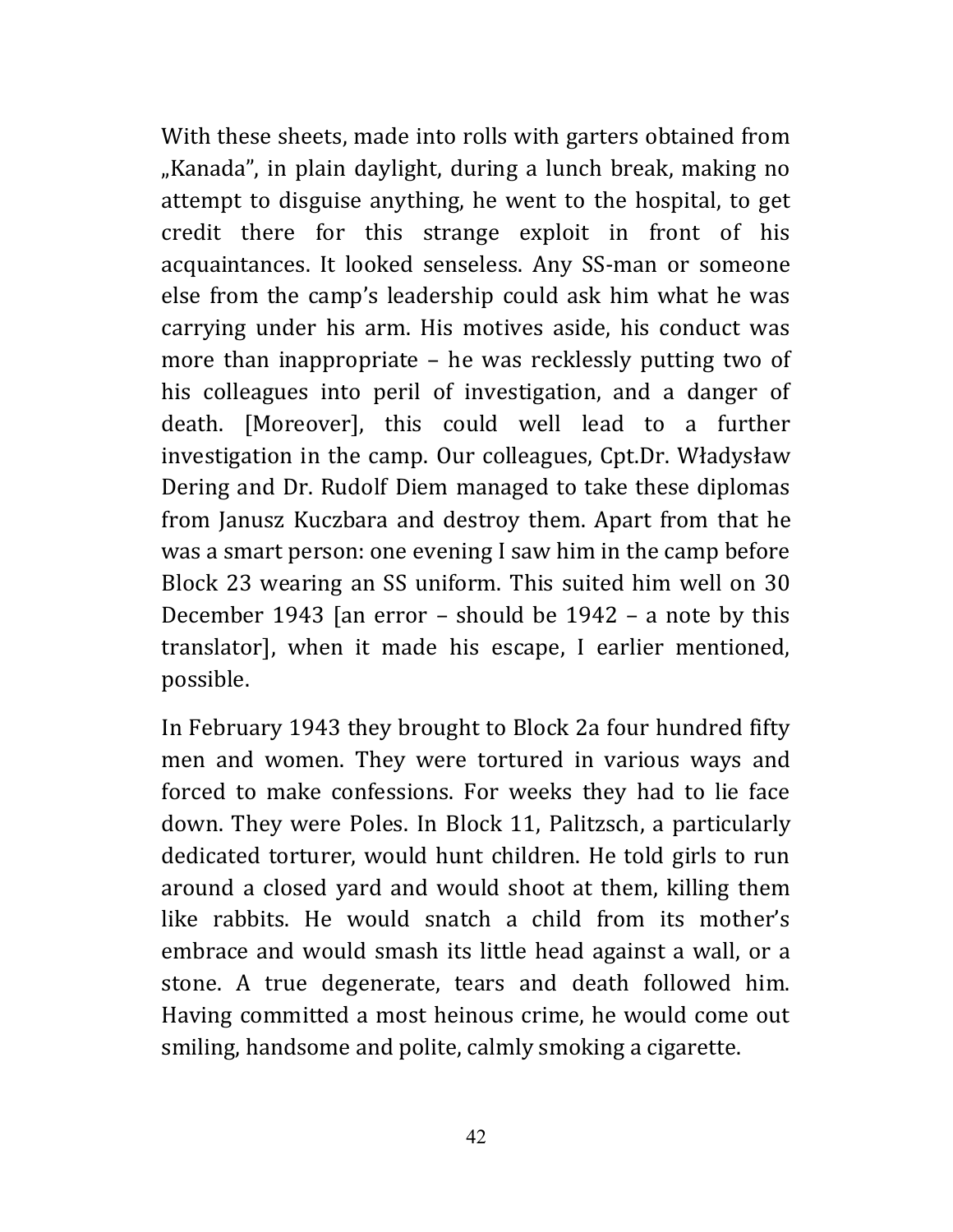From Spring 1942 till Autumn 1942 our camp was divided by a wall. Behind it, there was a women's camp. Later on, all women were transferred to the camp in Brzezinka, where they would die in conditions worse than us and in filth, as water and other conveniences were lacking there. At first, our camp consisted of twenty blocks, all of them separated [from the outside] by a fence. Six of the were double storey, and fourteen – single storey, During my stay at the camp they built eight new blocks on the former parade square and all blocks obtained a first floor. All of them had sewage installations. Open air toilets and pumps were moved to blocks. All these construction projects cost thousands of human lives. Bricks and roof tiles were carried by hand over a distance of several kilometers.

In March 1943 they brought to Brzezinka Gypsy families for which a separate camp was established. Later, some Gypsy males were brought over to us. Together with Dutch, Norwegians, French, Jews, Germans, Yugoslavs, Greeks, Russians, Ukrainians, Belgians, Bulgarians and Rumanians we together made a virtual Babel Tower.

Rumors were in circulation at that time about all Poles going to be taken out of the camp. At the beginning we thought camp authorities would not decide to take all Poles elsewhere, as they were, after all, the best workers of all.

Yet, they decided to take Poles out of there. The justification of it was that keeping such a large group of Poles on Poland's territory, surrounded from all sides by the local Polish population, was very dangerous, due to the ease of communication between them, and considering a possibility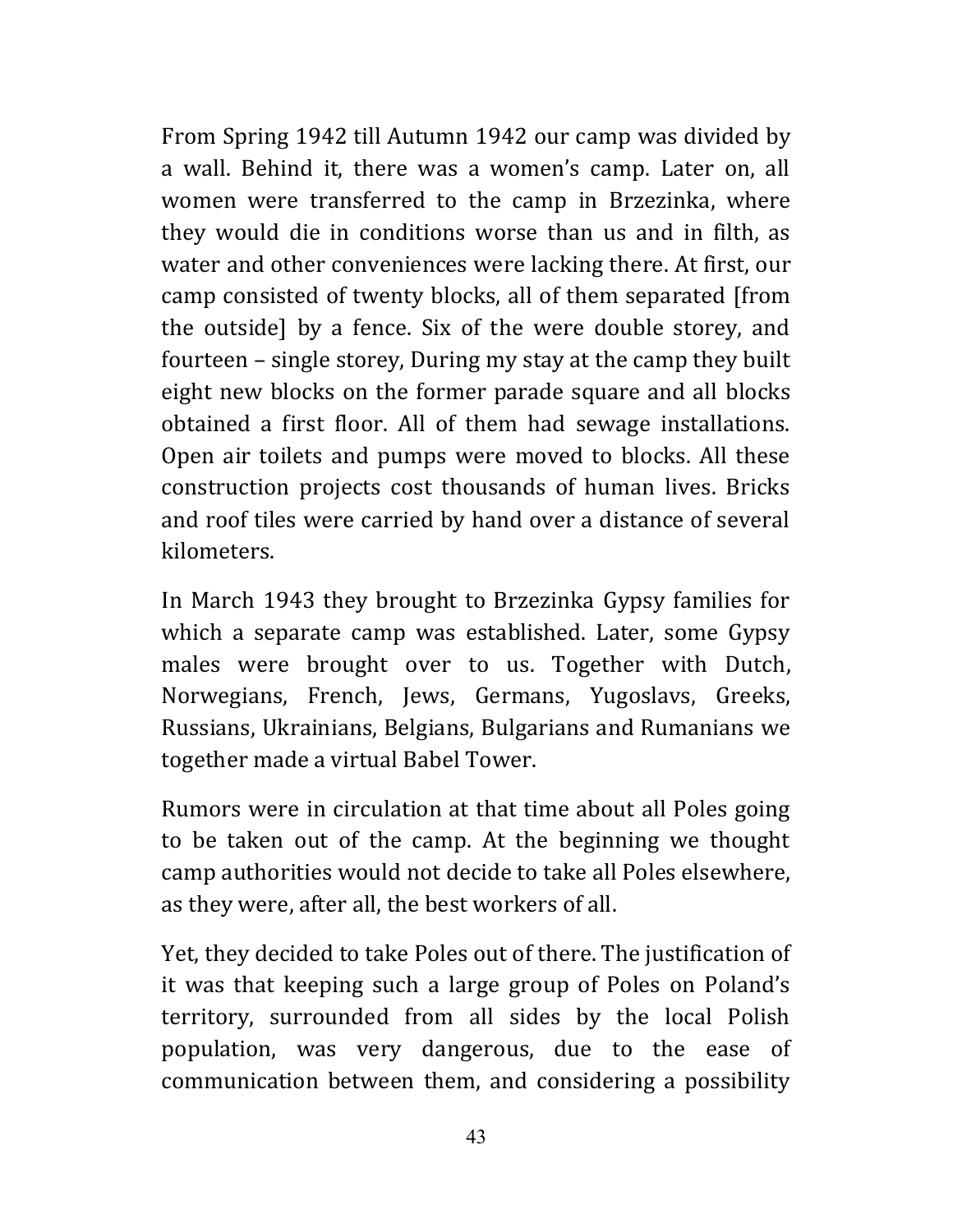of an air ride, or a weapons drop-off. **What was not [earlier] taken into consideration by our friends, our enemy has, after all, acknowledged.**

During the night from 7 into 8 March 1943, numbers of all Poles were called whom the local political department had no intention to interrogate, or execute. After that night, further numbers were called over the next two nights. They did it at night to leave no time to anyone to try and somehow stay in the camp. It was a common knowledge that Polish camp inmates who stayed there the longest would always find an excuse, such as a violent onset of an illness [to stay in the camp]. Apart from that, had it been done at day time, individual SS-men responsible for various work areas and those in charge of Kommandos would have very gladly helped Poles out – they always preferred Poles as workers. At night one could undertake nothing of the sort. From one locked-up block, inmate walked to another block that was assigned for this purpose. All doors were locked up there, as well.

[Visibly] agitated, inmates followed numbers called. A load was off many a heart, when their number was called: "it means they have given up on tormenting me here". "well, so I am leaving", "they will not shoot me here". One would also hear here and there some of our colleagues say: "God, why they have not called my number yet?"

Yet, those inmates who had jobs offering good food and contacts with local population did not, in the least, like the prospect of their transfer. At the new place they will be again ", new arrivals" [Zugangs]. They will need to start anew, try to once again come up close to the top. And yet not all will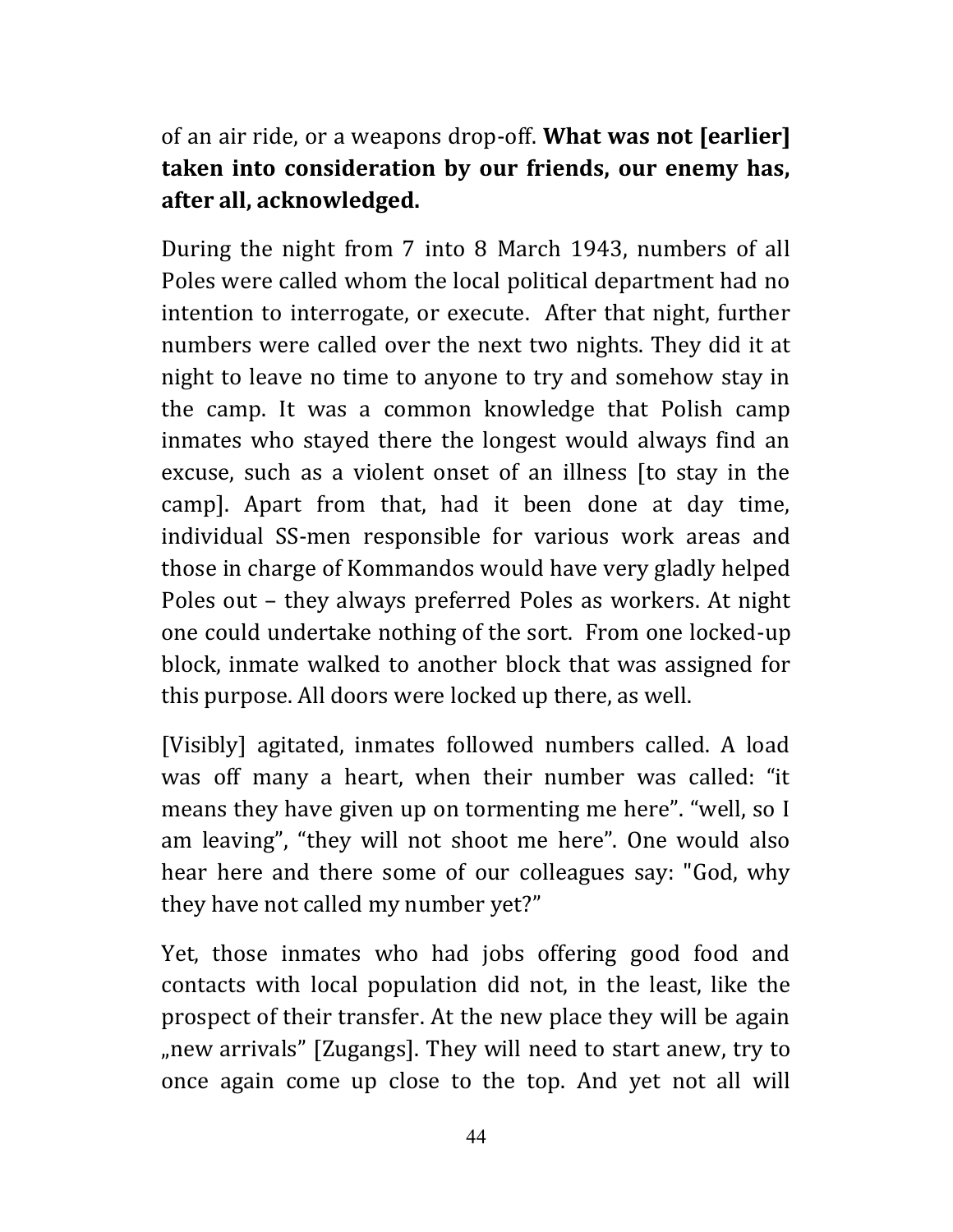succeed. A ruthless selection, once again. The prevailing opinion, however, was that it would be a good thing to leave.

It has been known for quite some time (based on opinions from inmates who came from other camps) that there is no hell like this anywhere else. Apart from that, attachment to colleagues [whose names had already been called – a note by this translator] encouraged [many] to transfer. It was impossible to know before whose number would be called. Our "[top] fives" members who would always provide to us detailed news, including those from the political department, could not help at all in this situation. Two camp gods – Grabner and Palitzsch – kept the inmates transfer lists close to their chests.

From "our" SS-men – and there was in the camp a dozen, or so, SS-men who had contacts with Volksdeutschs some of whom once served in the Polish Army as NCO's - we usually had early warnings about all types of actions as well as other news that always proved to be true. They assured us that – if it comes to [confrontation – a word added by this translator] – they would be on our side and would hand in keys to armories. To tell the truth we would have hardly needed those keys. Whilst repulsive and two-faced, they were very useful to us in this hell and could be even more so. It was already known to us that the camps we were being transferred to were best of all in Germany. It would not have made sense to try and wriggle out of these, as the next transports were likely to be to camps worse than the first ones.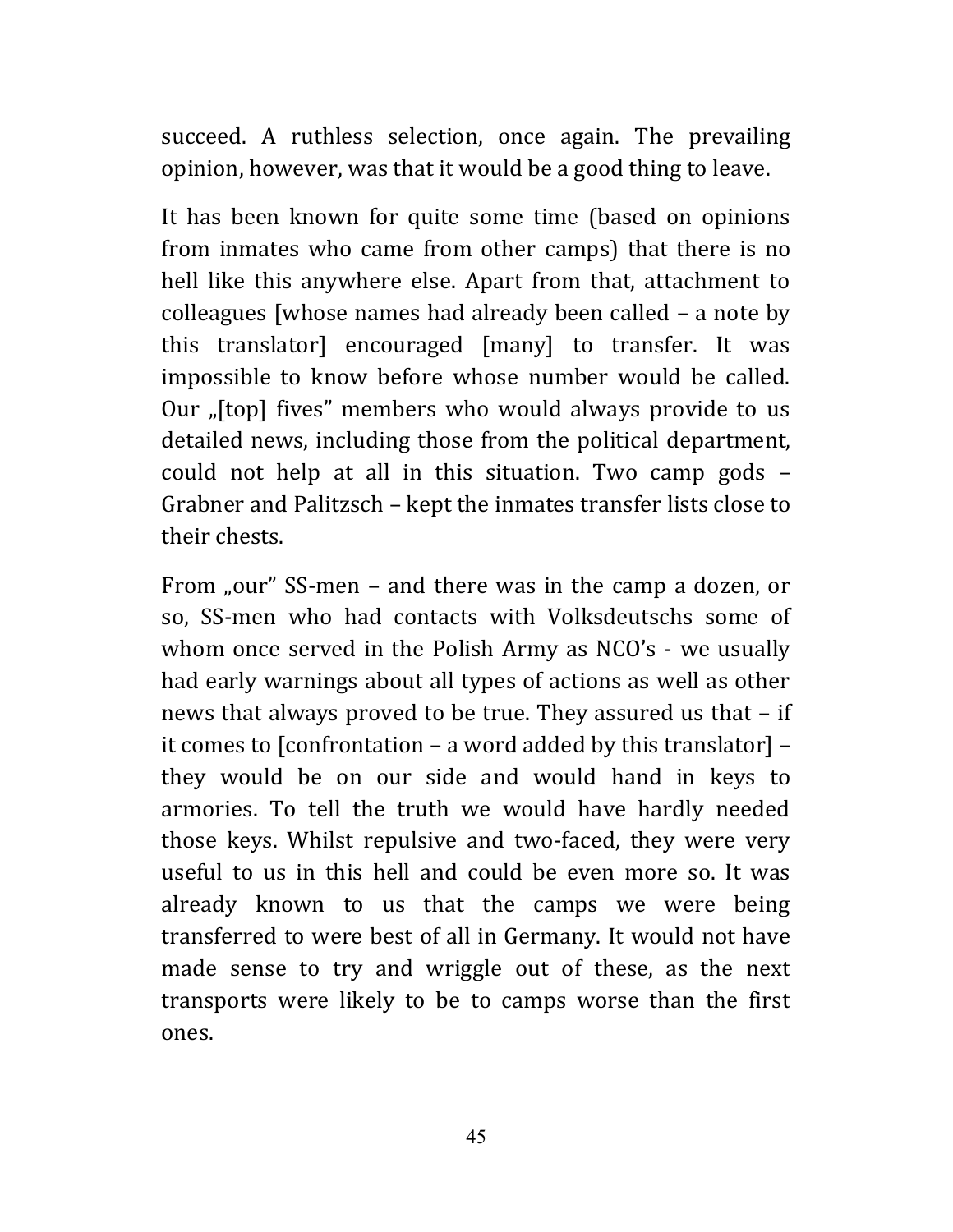My number was called already on the first night. I was to go to the Neuengamme camp. They kept us locked up for the rest of the night in Blocks 12a and 19. On the next day we stood all day in files along "the Birch Avenue", examined by a medical commission. The examination continued on over the next night. I stood next to my friend Tadzio (Colonel Tadeusz Reklewski) and Kazio (Kazimierz Radwański) [both of whom were] destined to go to Buchenwald.

My mind worked frantically. A transfer meant for me to drop all my work here. I had to make up my mind. A very good team of my friends and colleagues was due for a transfer.

A camp friendship is a feeling that is founded on a level far higher than what free people call a friendship. Many a time, when rescuing their [camp] friend's life people were putting their own one in danger. Oftentimes, as a retribution, they would later join the penal company where they would soon die.

In my mind I quickly went through all their profiles classifying individual persons and adding their current [status], for instance: shot, died other death, alive, leaves, or stays. It was a massive review.

I want to mention here names of those fellow inmates whose work for our Organization at Auschwitz deserves a special distinction (however, they form a line so long that it is impossible to mention all relevant names here). Still, I do so, as **I believe that this should, after all, be of interest to someone in the future**. On the top of those already mentioned, **all those listed on the separate sheet**, with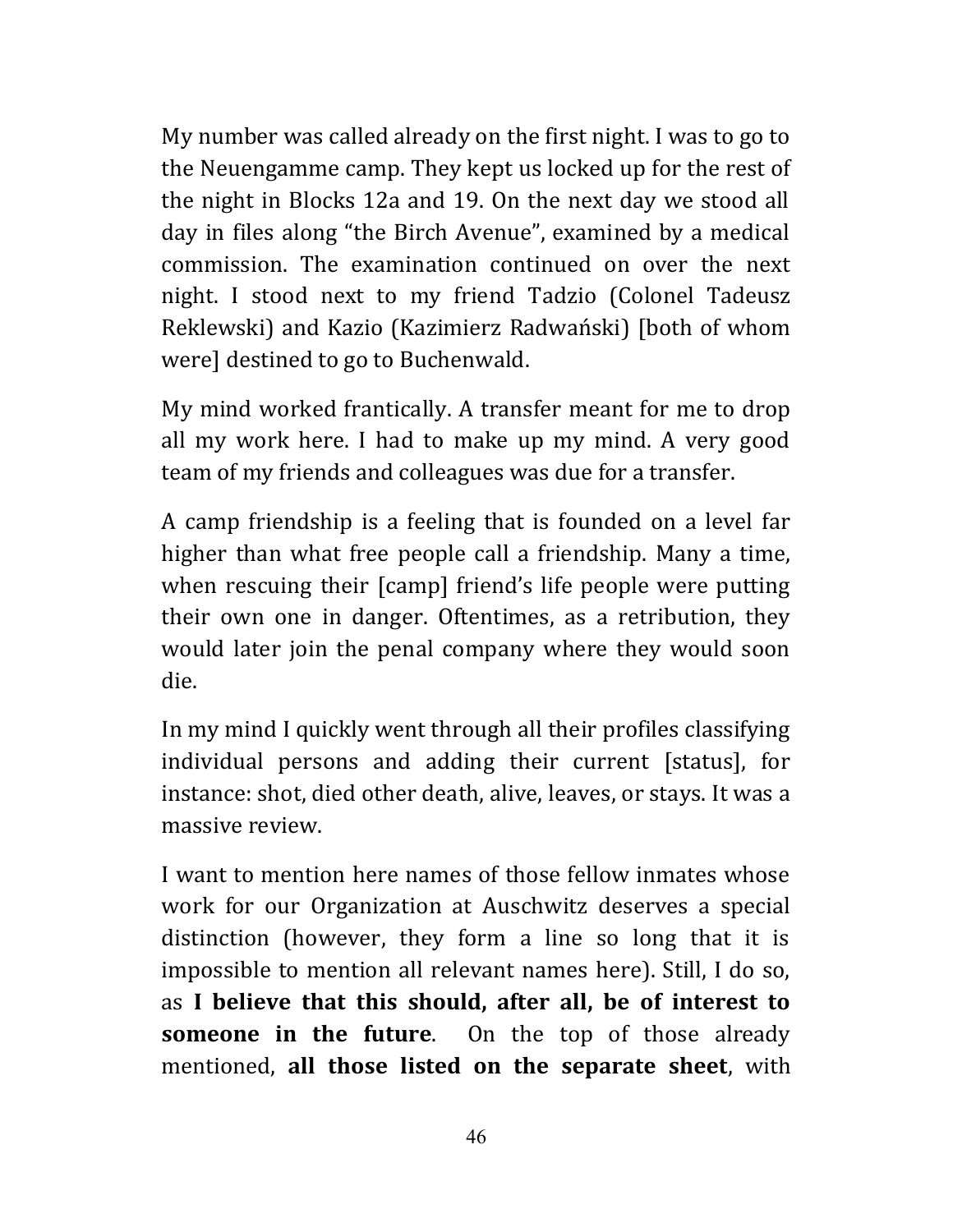numbers from eight to two hundred eight, **have worked for us**.

Over the last six months (I write about it separately), an outstanding contribution was made by Cpt. Dr. Władysław Dering and Dr. Rudolf Diem. In his area of work – by Sec. Lieut. Bernard Świerczyna. Isolated from others, but mentally very strong: Henryk Szklarz, Sergeant Major Stefan Gąsiorowski, who was transferred to Brzezinka with a special authority, and Cpt. Dr. Henryk Suchnicki, who bravely faced his death. Officer Cadet (Res.) Zbigniew Ruszczynski and Officer Cadet Antoni Rosa and the unforgettable "Wernyhora" - Jan Mielcarek [take the credit for] shutting off power supply to the fence and for taking control of the camp's radio station.

From the early pioneers who gathered in Warsaw at the memorable tea at number 40 building I met here, among others, Cpt. (Cavalry) (Res.) Jerzy de Virion, whom, regrettably, despite all our efforts, we were unable to save, due to his breakdown and him being eaten by "kreca" [comes from a polonised German word: die Krätze = scabies]. Stanisław Ozimek, who had a stopover here on his way to a quarry and Jan Dangel, whom we provided with an ill person's documents and then secured his transfer to Dachau. Apart from that, when planning [anything] I would regularly contact a member of our Organization, Col.Teofil Dziama, and my friend Tadzio (Col. Tadeusz Reklewski), a very brave person, who did not die despite his emaciation, owing this, presumably, to his strength of will alone. He would always be such a wonderful example to others. It was him I stood next to immediately before we were examined by the medical commission.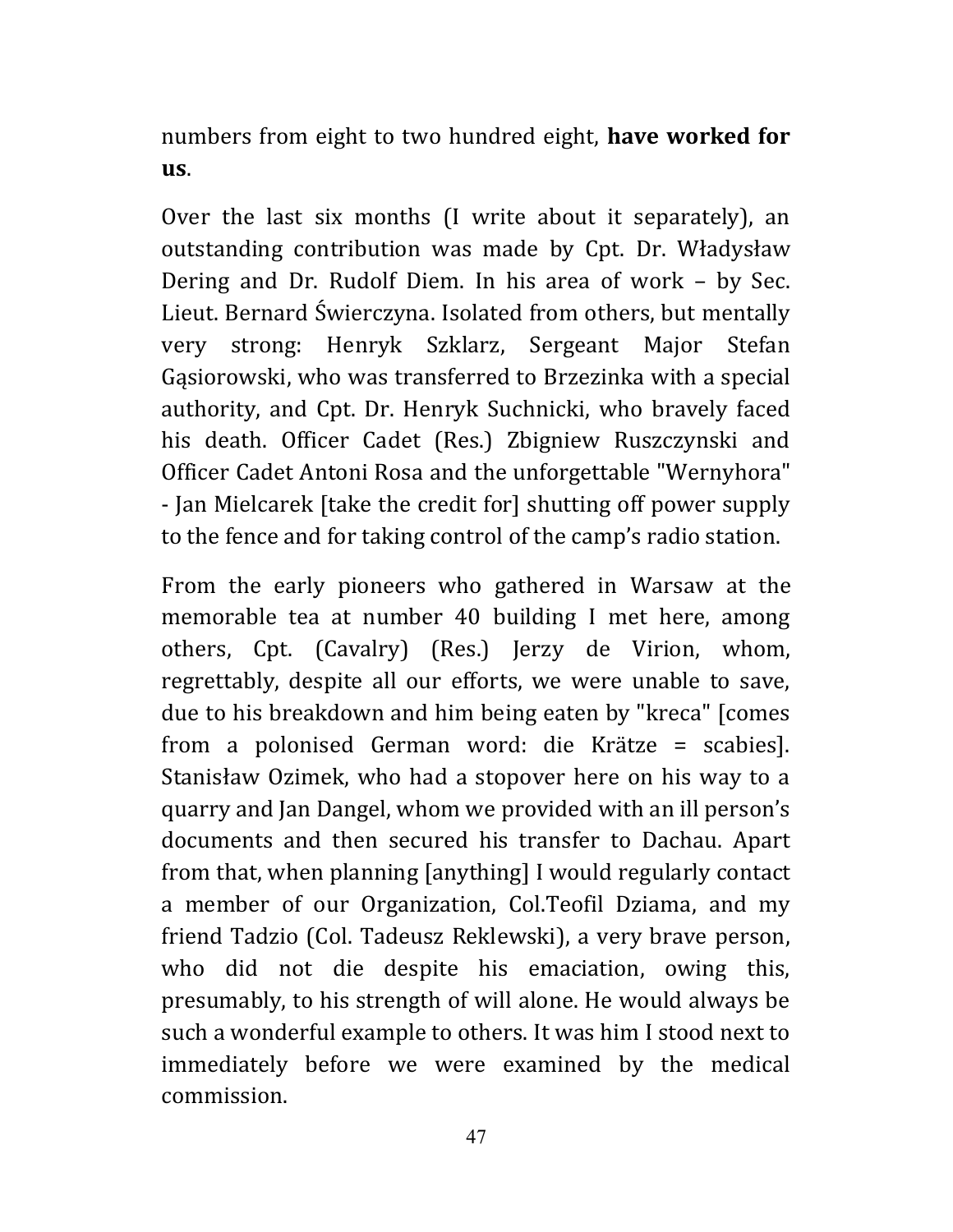Tadzio was happy to go to Buchenwald, as it was one of the best camps. Rumors circulated that from there they were to send us on to do some voluntary work somewhere in Germany, and so on. Tadzio i Kazio were at the time of the view, that it was better to transfer. I also sincerely wished them that, as it was, similar to Neuengamme, one of the best camps. Soon they were to examine us.

Having considered everything, and after some quandary, I decided (Tadzio agreed with that after giving it some thought) that because of my duty to the Organization I needed to stay, for the time being, in this hell. That meant we unfortunately had to bid farewell of each other.

One therefore had to act swiftly. The decisive moment was approaching: either-or. I was healthy and weighed 75 kilograms. In a hurry, I put on a truss provided to me by one of my friends, "Staszek", who was not to be transferred. I never suffered rupture in my life and so I stood before the commission.

It was two o'clock at night and the commission was tired. Tadzio, who compared to me was a weakling, more than ten years older at that, was accepted for transfer. As for me, as soon as they spotted me, without uttering a word they pointed towards exit. So my hoax was successful. Through the transfer block I returned to my own, and on the next day – to my regular work.

During the examination, doctors shook their heads with admiration when they looked at the robust, muscular and well fed bodies of Polish inmates. That obviously was a result of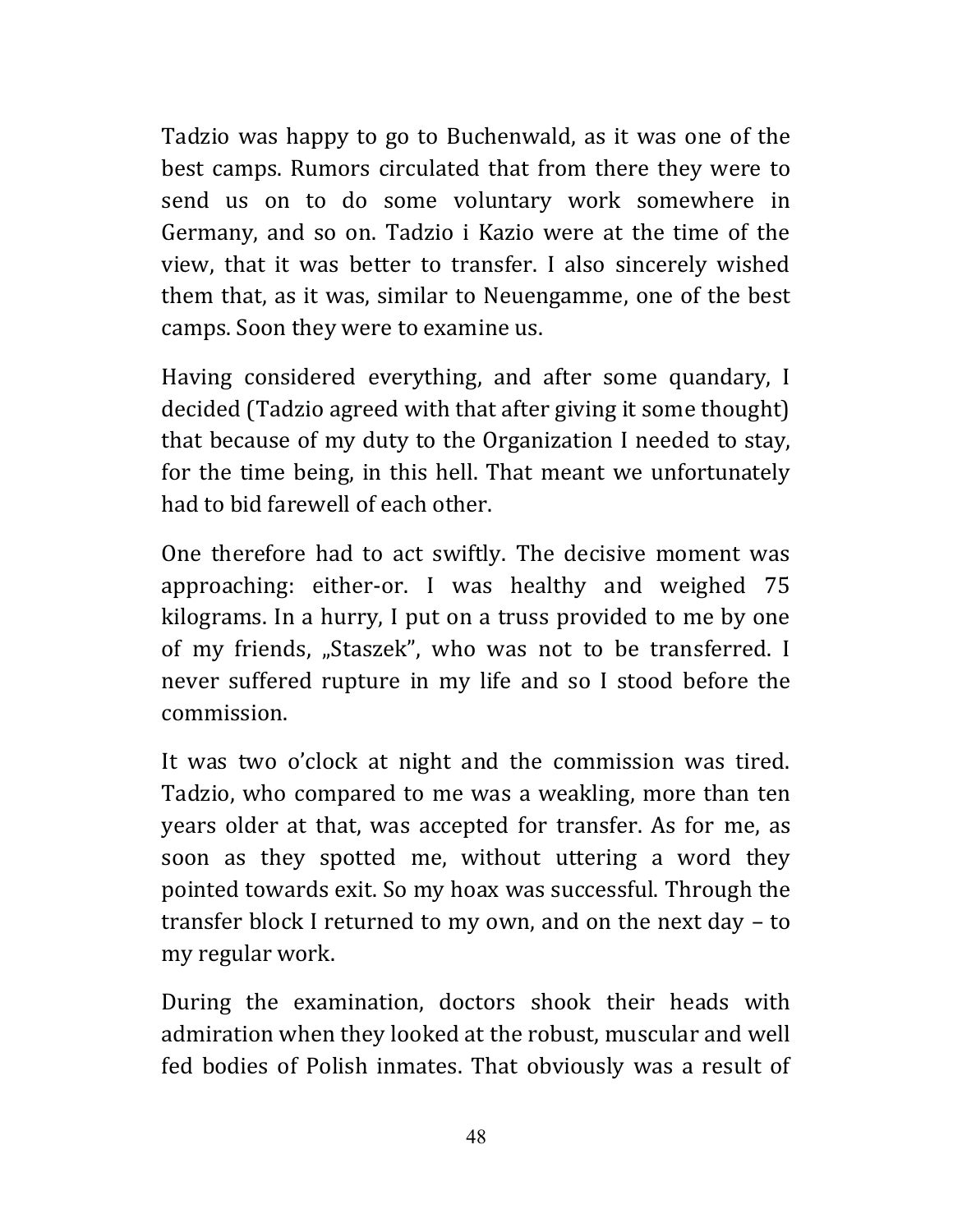their work. "Kanada" has likewise made its contribution. Since they started to kill larger transports by gas, we no longer suffered hunger, not by camp standards, anyway. Half of the Poles (all those who were "organized") had enough food. Besides, since November 1942 we could receive food parcels.

On 10 March, a total of five thousands of Poles were transferred: one thousand to Neuengamme, one thousand to Buchenwald, one thousand to Sachsenhausen, one thousand to Gross-Rosen and one thousand to Flossenbürg.

Since all most significant operatives from Organizacja Wojskowa were able to avoid a transfer, we worked on.

One week later we again had a commission for all remaining Poles, to reduce the amount of work at next transports. They would take down, next to our numbers, notes to be kept permanently: " $A$ ", or "U". (Possibly these were abbreviations: A - **a**rbeitsfähig (capable to work) and U – arbeits**u**nfähig (not capable to work). To me it was a surprise, for to get category A meant to be in the next transport, and to get U – meant to be recognized as not capable to work. On the other hand, they were supposed to take us [all] to Dachau. Who could guarantee, though, that if they need to kill people by phenyl injections, or by gas, they will not take from the  $\sqrt{U}$  reserve. So I decided to have category  $<sub>n</sub>A''$  and I did receive it. After</sub> that I decided to shirk transports by acquiring the status of "indispensible" worker. Whilst, in principle, they would keep skilled workers, it was difficult for me to pretend I was one in my Kommando, as my last job there was to handle parcels in the post office. Still, as one of only five, out of forty inmates who worked in the post office in two shifts, I managed to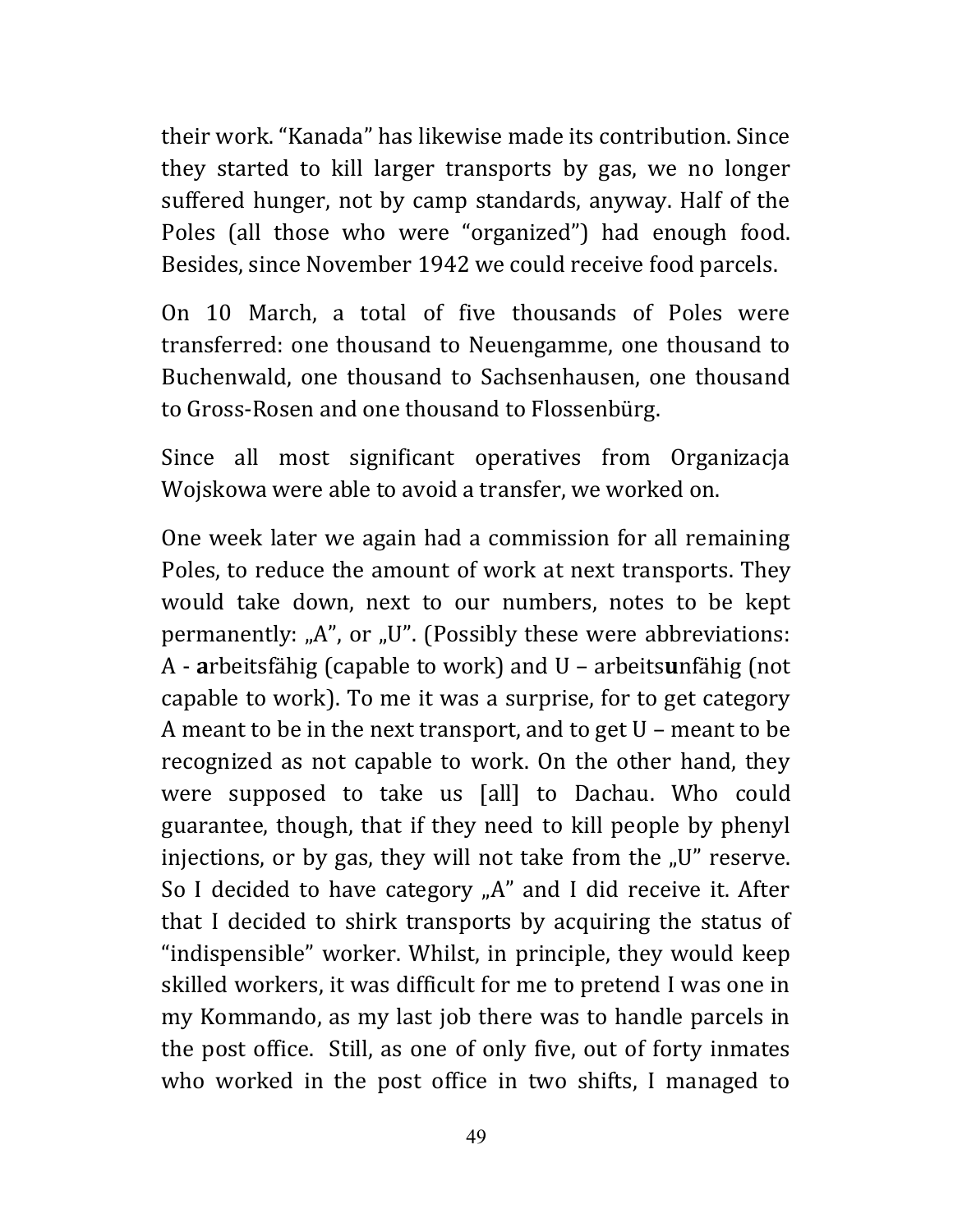avoid two next transports. On 10 and 11 April **two thousand and five hundred healthy Poles** were sent to Mauthausen.

The second medical commission, the one entrusted with the task of dividing Poles into categories A and U loudly expressed their admiration of our supreme physical fitness. They said: 'What a regiment you could form from such guys, how they have been able to retain a physical condition like that?'

At mass executions by shooting or gas, Krankenbau would receive victims lists with an order to proceed fifty numbers daily to the main Schreibstube [camp's office - in the original Pilecki uses a spelling "Szrajbsztube"], as a cause of the death giving heart [disease], typhus, or another "natural" illness. Family was advised only against a special order from the political department. Often, six months later family would still believe that their relative was alive, only not writing letters, and would thus [continue to] send him parcels.

Recently, I worked at parcels' reception. Each day we would select a great number of food parcels that were addressed to colleagues who had already died. SS-men who supervised this would eagerly put aside better parcels. These were next taken in baskets to the SS mess room. "Worse" parcels were destined to the inmates' kitchen. Since the parcel section was headed by a fairly decent SS-man, an Austrian, after a few parcels have arrived addressed to a deceased person he would try to stop that family from sending next ones by sending the last one back with a stamp on it: "Neue Anschrift abwarten" (wait for the new address). In so doing, he would stop these from continuing to arrive. Despite the original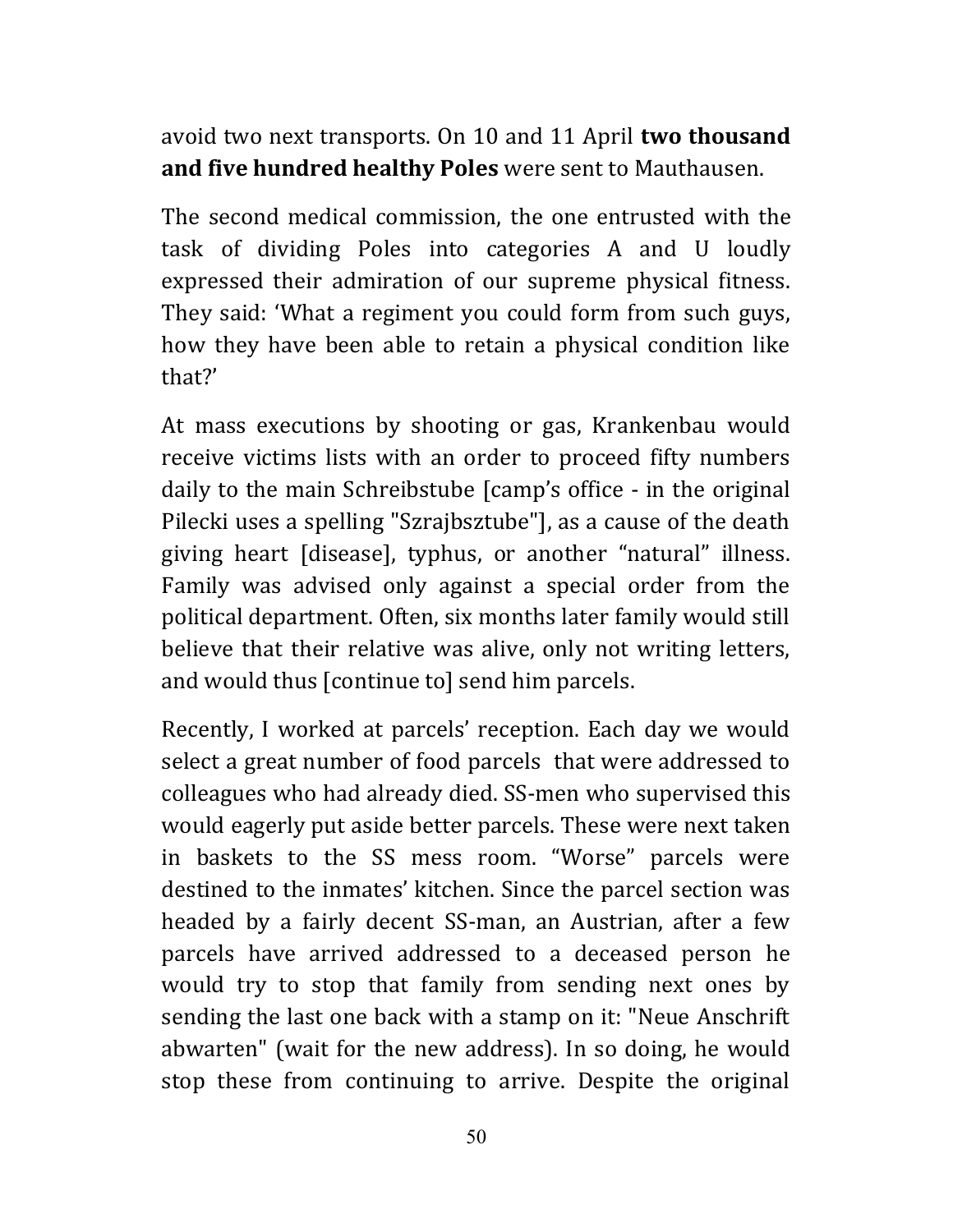weight limit of 250 gram on these, arriving parcels were often quite big, as big as a suitcase. All of them were delivered and never confiscated. Naturally, it depended on the boss. SS-men particularly liked parcels from Czech Republic, as they, apart from cakes and sugar, would always contain wine, oranges and lemons. Wines were always confiscated through the authorities. As most Czechs and French Jews who received such attractive parcels were already dead, whole parcels [addressed to them] went to SS-men.

From time to time SS-men would make evening calls at a block, gather Jews and tell them to write letters to their homes with the standard phrase: "I am well and doing nicely". Those letters were bringing new transports of Jews as they, at learning how well their coreligionists were doing, would more readily present themselves "for work in Germany". They were also bringing new parcels for SS-men, as authors of these letters would in the meantime get killed.

Transferring Poles out [of Auschwitz] was, as Kapos and some SS-men explained, a consequence of escapes organized by Poles, and of their contacts with local population.

Among SS-men there also were such chefs of Kommandos, some of them Austrians, who had for quite some time been on a good footing with Polish inmates. They would happily accept food organized by Poles and apologetically explain they never hit a Pole. They clearly hinted that they would gladly escape with one, or a few inmates, provided only that the latter would find a [safe] place for them in Poland to stay in until the war is over. In February 1943 there were two such SS-men who maintained it was 'high time' (an incident with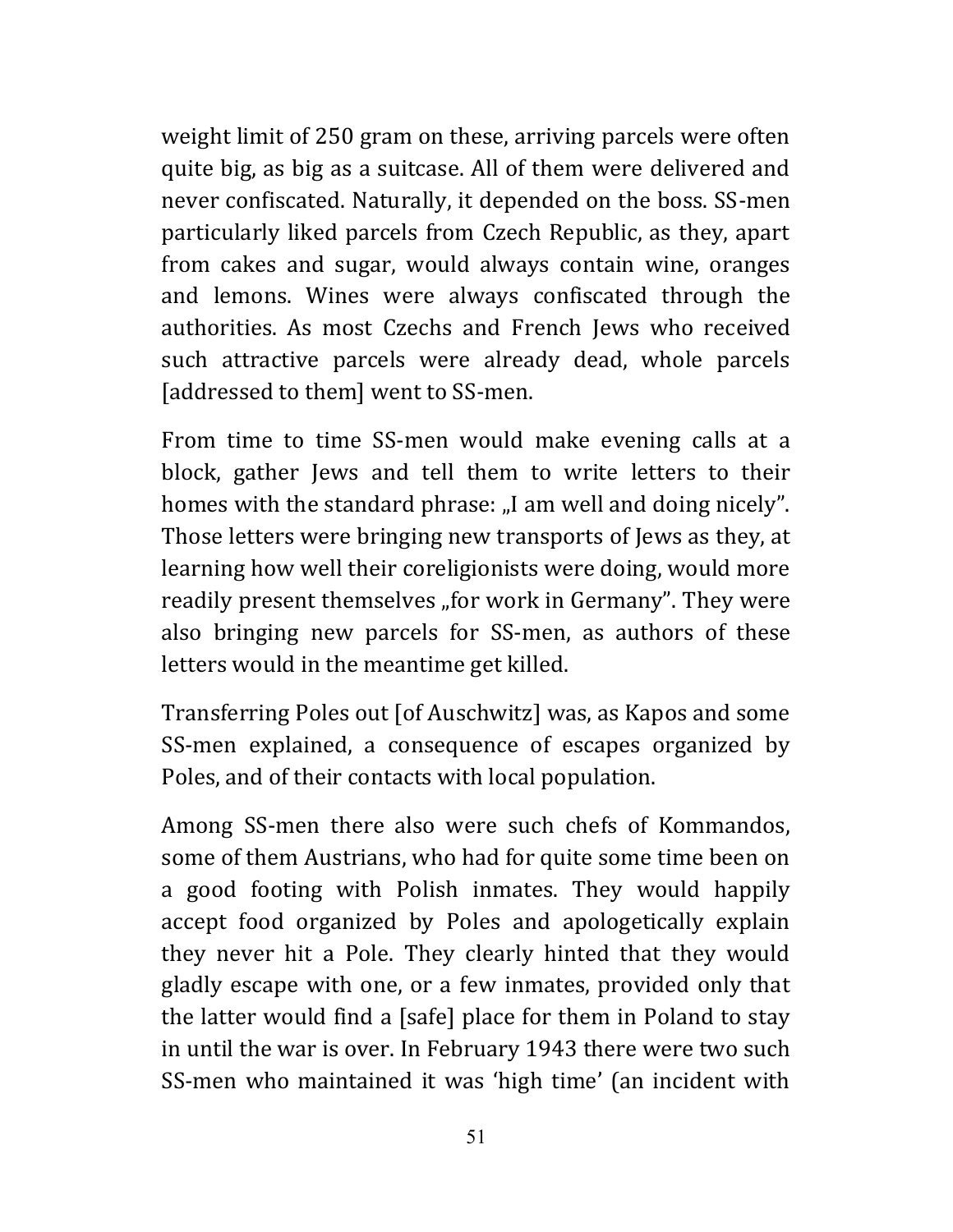our colleagues, Officer Cadet (Res.) Zbigniew Goszczyński and First Lieut. (Res.) Marian Moniczewski).

One should underline here, at least in a few words, a very brave conduct by priests, to tell the truth – not by all of them. In the beginning, a priest would not survive here longer than a few days. At the assembly square, they would be killed with clubs. Jews, on the other hand, were [often] killed as they pulled a roller they were harnessed to, or as they did another "work" that would be deliberately thought out to torture them. Later, in early 1941, following an intervention from Rome, priests were transferred to Dachau where, apparently, they had bearable conditions. The next transport of priests to Dachau took place in summer 1942. It was between these two transports that I got to know a few brave priests, among them Father Zygmunt Ruszczak (Nr 9842), who was our (Military Organization's) chaplain. In spite of, one would think, insurmountable difficulties, apart from confessions we would also (secretly) celebrate Masses. Wine and hosts we would obtain from outside [the camp].

## **Escapes**

Ever since the camp was established and [also] during my stay there many escapes were attempted. About a half of them were successful. How they resonated in inmates' hearts depended on how the camp authorities would respond to each one of these. We would sometimes witness fundamental changes in those reactions.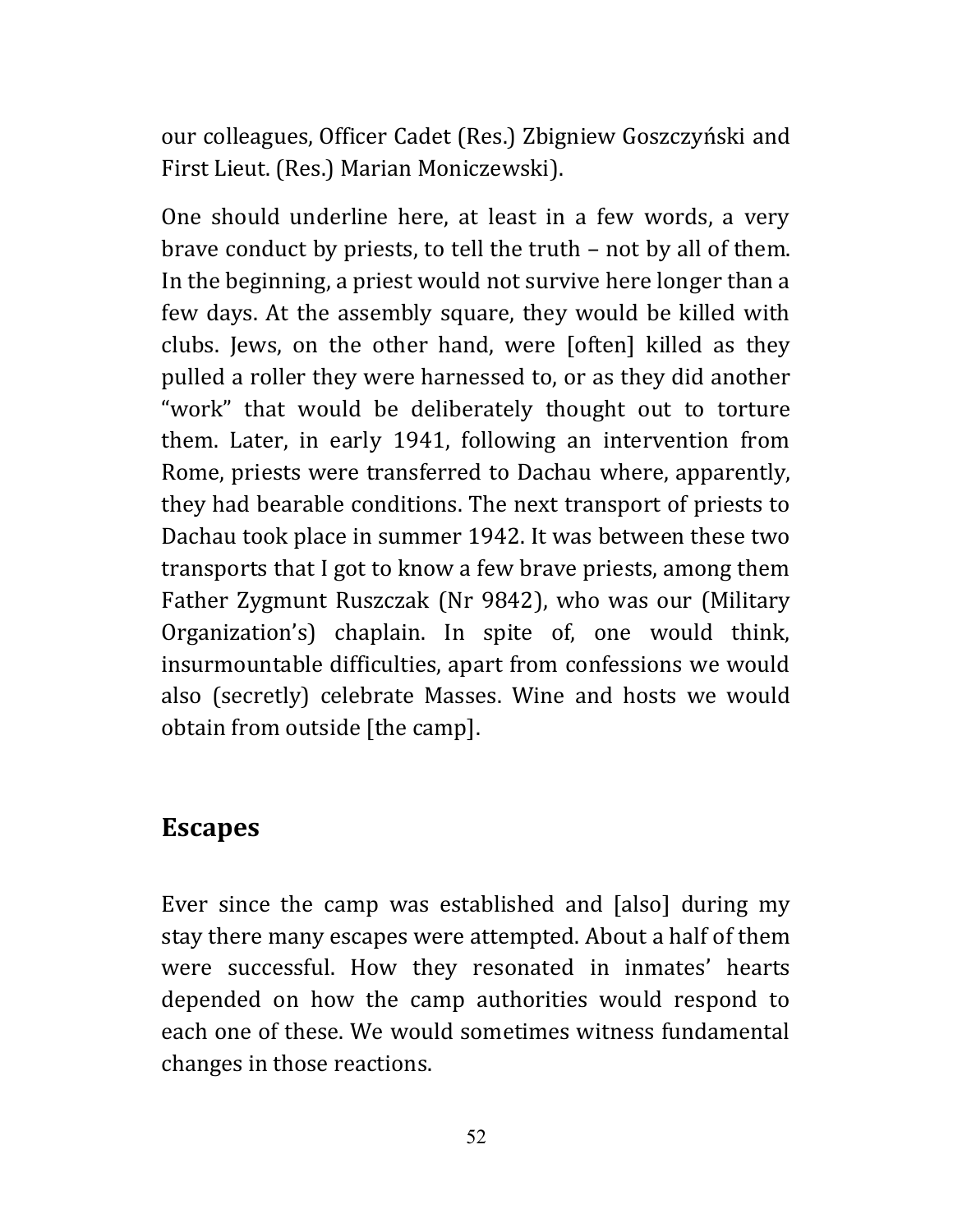First escapes were unsophisticated - across the fence that at that time was a single barbed wire one with no electricity connection were organized either at night, or at day – from a work place outside the fence. [Inmates] would hide for the night in sheds, barracks or behind other screening objects. Those escapes all resulted in orders for all inmates to stand at attention at the parade square for many hours [a so-called "stójka" - punishment parade], assaults on individuals, beating inmates by raving mad SS-men, annoyances in blocks and searches. Sometimes they would find run-offs hidden somewhere where they worked ("Industriehof I" or "Industriehof II"). They were either **killed** immediately after detection, or sent **to the bunker**.

The name of the first prisoner to make off in the first few months of camp's existence was, as if out of spite to the camp authorities, Tadeusz Wiejowski (Nr 230) [the surname has affinity with the Polish verb "zwiać" = to make off]. His colleagues paid **an inordinate price** for it. All inmates stood at attention lined up at the square without food, or a chance to go to toilet for eighteen hours. At day they were fainting from heat, at night they were shivering from cold. At the end of this very long "stójka" they were all very miserable: half of them had dropped to the ground.

In time, such punishment became shorter and inmates would remain standing only until the escapee was found. If he was not, we would stand only until the evening roll-call. Yet, even a few hours' "stójka" **would often be hard on us**. For instance, on 28 October 1940 we had rain mixed with snow. We had neither coats nor caps. I belonged to the large majority of those who did not have socks, either. A cap I got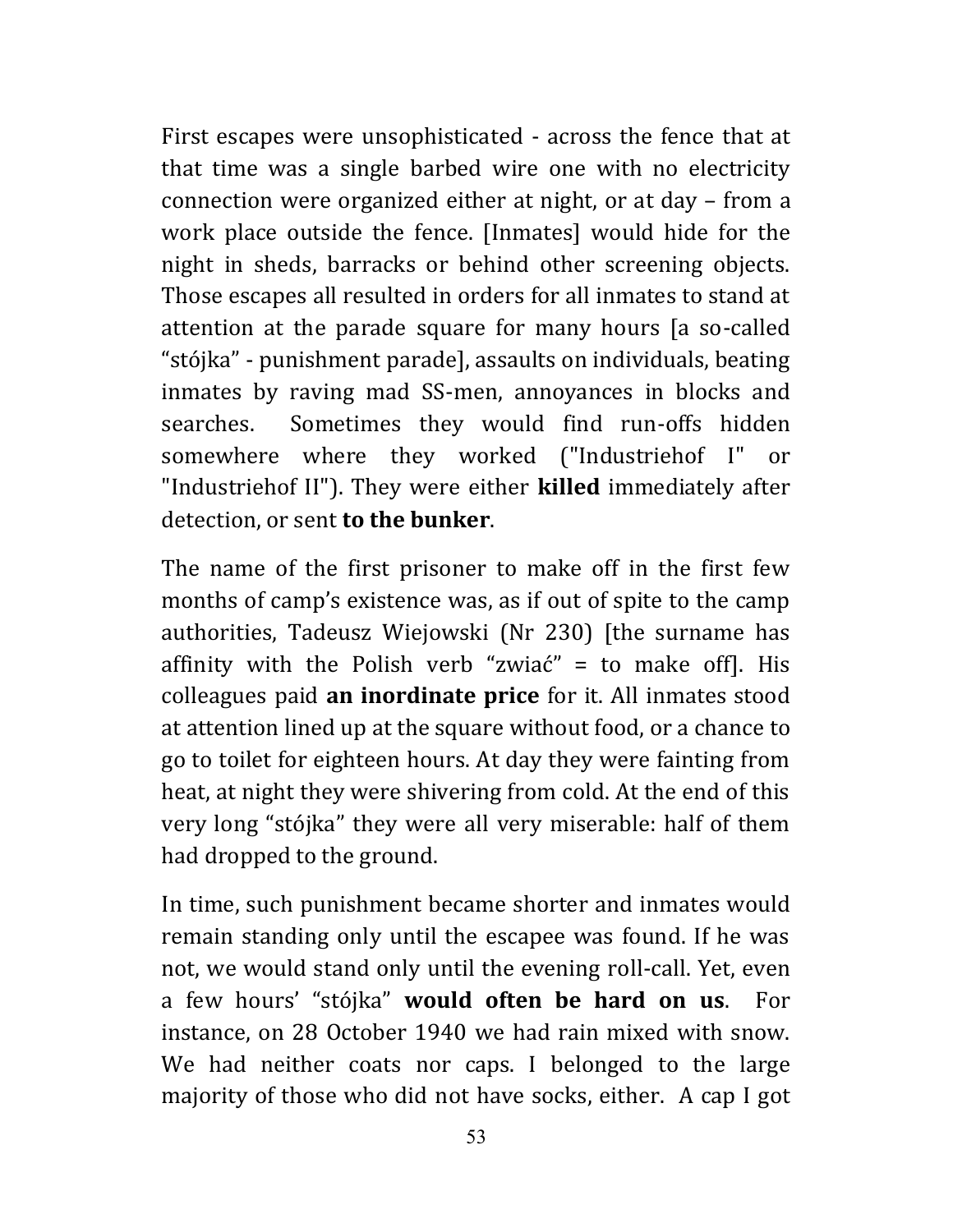on 8 December 1940. Before the **escapee was** found and **killed** and the standing drill was called off, about one hundred forty of **weakest inmates died** of fatigue, food deprivation and cold combined.

Later on, standing drills as retribution for escape got even shorter, their duration calculated in such a way, as to leave enough time for dinner before the night rest's gong. That did not mean we were not, on occasions, at sub-zero temperatures or when it was raining, kept for hours when gathered for roll-call at the assembly square.

[Sometimes], even when **nobody escaped**, they pretended inmates were missing. So they would go indoors to "do their calculations". This was meant to finish us off.

Ad the end of November 1941, during an absence of the camp's commandant, with his deputy in charge, we had Seidler's Week ("Tydzień Seidlerowski").

Each day, after our return to the camp from work, **even though no-one was missing we stood at the evening rollcall** almost until the night rest's gong and only then would quickly gulp down our soup which by then was cold like ice. The gusts of wind were penetrating, frost would creep down our heads, backs and limbs. With the whole resistance our bodies could muster, we fought not to catch a cold.

From Spring 1941 escapes became more common. It was then that the camp authorities came upon the idea to apply **collective responsibility** to the entire block. For one escaped, they would select **ten inmates from the same block to be killed**. First, they would go to the bunker and then they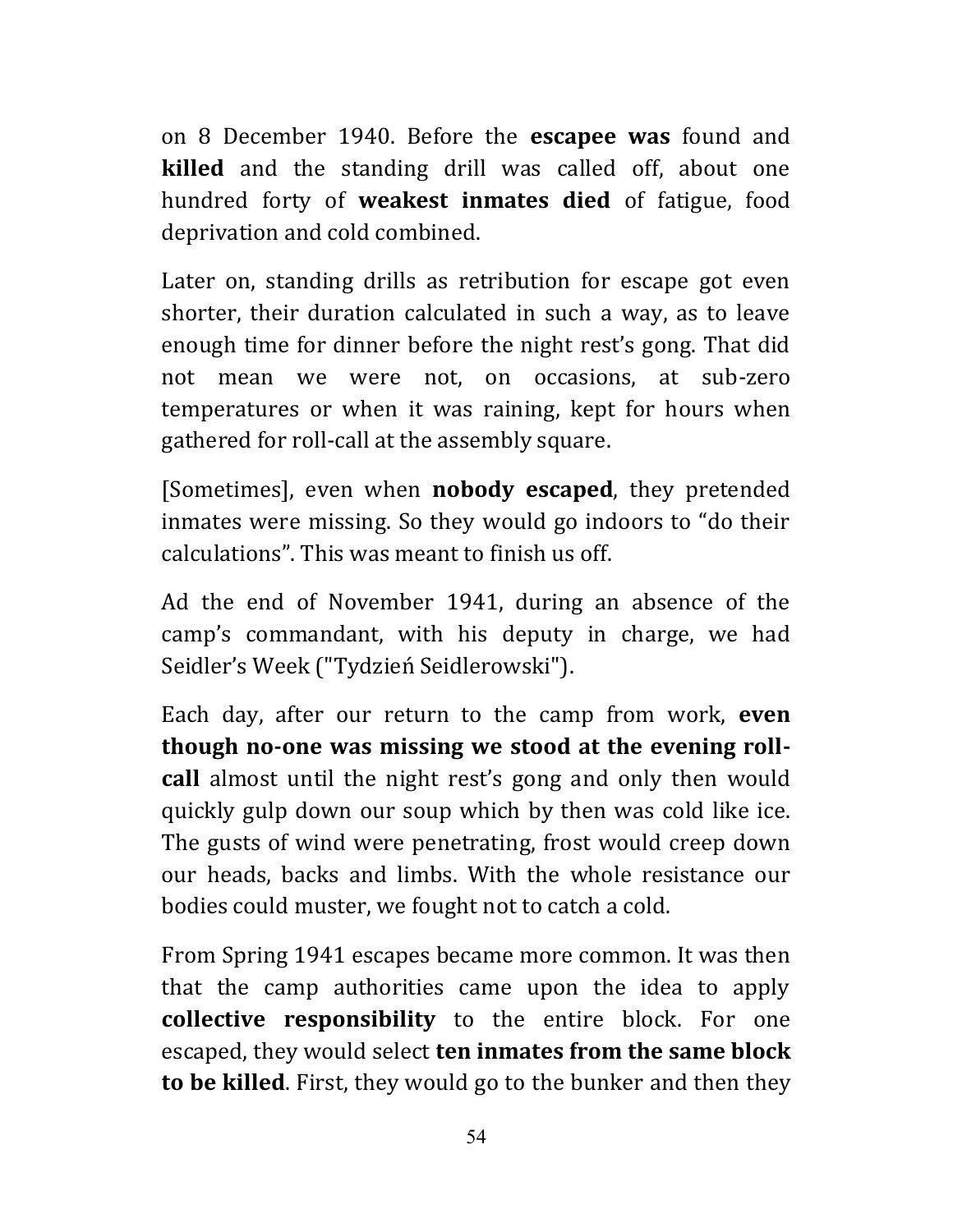were **killed** by shooting, or in any other way practiced. The moment when the commandant selected ten inmates to die was **very difficult** for the entire block. Yet, we also experienced some **very lofty** moments, such as when an elderly man, a priest, offered his life for a younger man who had been selected to die. The priest's sacrifice was accepted, and the latter was allowed to live.

## **It was during that period that our Organization developed its negative view of escapes. During 1941 we organized no escapes and would condemn all independent attempts at these.**

From the day a letter arrived from Berlin forbidding escape related reprisals in the Auschwitz camp (the message came from our "top fives" who worked at the political section) we have never since had ten inmates killed for one escapee. The ban on these, allegedly, was introduced first in camps for Germans. So, once again, escapes were on and we commenced planning them.

Only then, from Spring 1942 until the end of that year did we organize escapes I already mentioned about.

In early 1943 (on 27 February) seven colleagues escaped who worked in the SS-kitchen. These were: Kazimierz Albin –No 118, Tadeusz Klus - No 416, Adam Klus - No 419, Bronisław Staszkiewicz - No 1225, Franciszek Roman - No 5770, Włodzimierz Turczyniak - No 5829 i Roman Lechner - No 3505.

Inmates were no more responsible for escapes of colleagues; not only the death penalty, but also the punishment with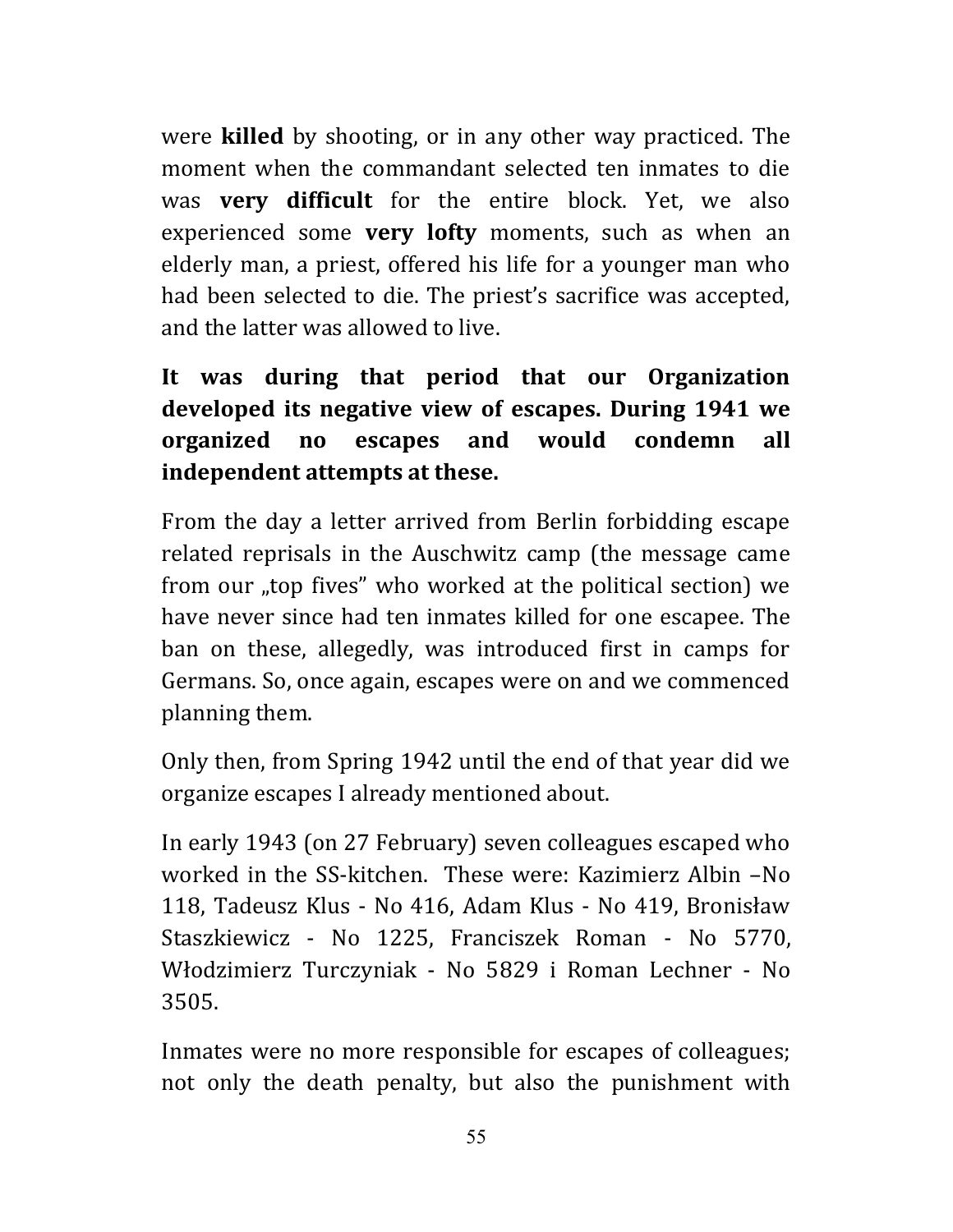bunker was banned, and  $-$  from early 1943  $-$  the "stójka" [punishment parade] as well (in 1943 we never were punished with the latter at the roll-call following an escape). Apart from that, inmates who worked inside the camp's fenced-off area were issued civil clothes from "Kanada" with red stripes painted on them. All this **encouraged inmates to attempt an escape**. That is why the camp authorities found a new way [to discourage us].

At all blocks an announcement was made that in retribution for an escape all escapee's family will be brought to the camp. One day they even arranged a "demonstration". When returning from work my colleagues noticed a scene that made them very uncomfortable. Two women accompanied by an SSmen stood next to a post with a board affixed to it saying: 'Seeking to salvage himself, a prisoner very unwisely chose to escape; by this he put the lives of his mother and his fiancée in danger; his thoughtlessness brought them to the camp'.

At first, this made our hearts ache. What a scumbag [we thought] - to deliberately expose one's Mother or fiancée to such a danger. Or, any woman. A few years of separation from the opposite gender had its significance. We certainly had our tender feelings for women. On the first evening all camp reviled the monster that would expose an elderly woman and such a nice fiancée to all those dangers. Yet, it appeared that the numbers these two women had on their uniforms were much lower than the current day numbers [given] in the women's camp. We were too clever for this trick. On the next day we found out what was the current number in the women's camp: the trick was only played on us to impress us.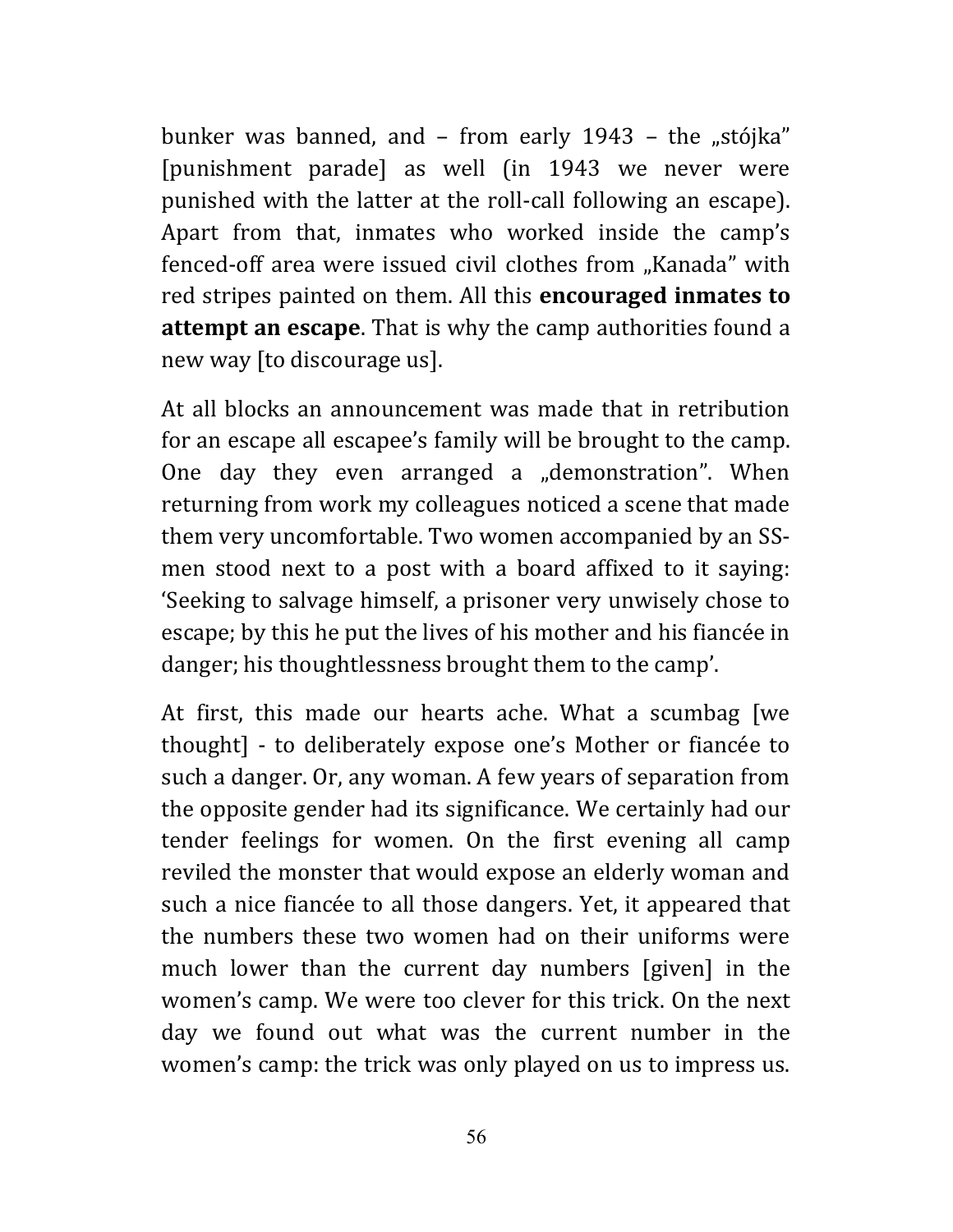So, we after all relaxed and the whole episode encouraged, rather than otherwise, some inmates to attempt an escape.

Two of our colleagues escaped soon after. Yet, we were not absolutely sure that [by escaping] we do not put our families in danger. For that reasons, most of our colleagues would shudder at a mere thought of escape.

One more time we later saw another young and nice-looking woman at that post with an announcement on the board, yet this was able to impress only new arrivals amongst us.

Since mid 1942 all escapees who were caught were hanged publicly and with great fanfare. They were hanged by inmates who were to be hanged themselves two weeks later. This was done to increase the latters' torment.

From early 1943 I had a contact with a Montelupi [prison] hero - Aleksander Bugajski alias "Szczęściarz" ["The Lucky One"] who had a death verdict. He was in no doubt that they would finish him off here. He got closer with me to help him organize an escape. I suggested a route I had in mind for myself – just in case. That was why I worked the night shift at the post office. At the same time, in December 1943 [an error – should be 1942 – a note by this translator]. Sec. Lieut. (Res.) Witold Wierusz, who worked in the land-surveying Komando, often a few kilometres away from the camp, presented to me an escape idea. His project had a particular condition, though: if not feasible otherwise, and calling off the escape is no longer possible, we would have to resort to violence. For this reason, I took a negative view of this idea, and I explain it below.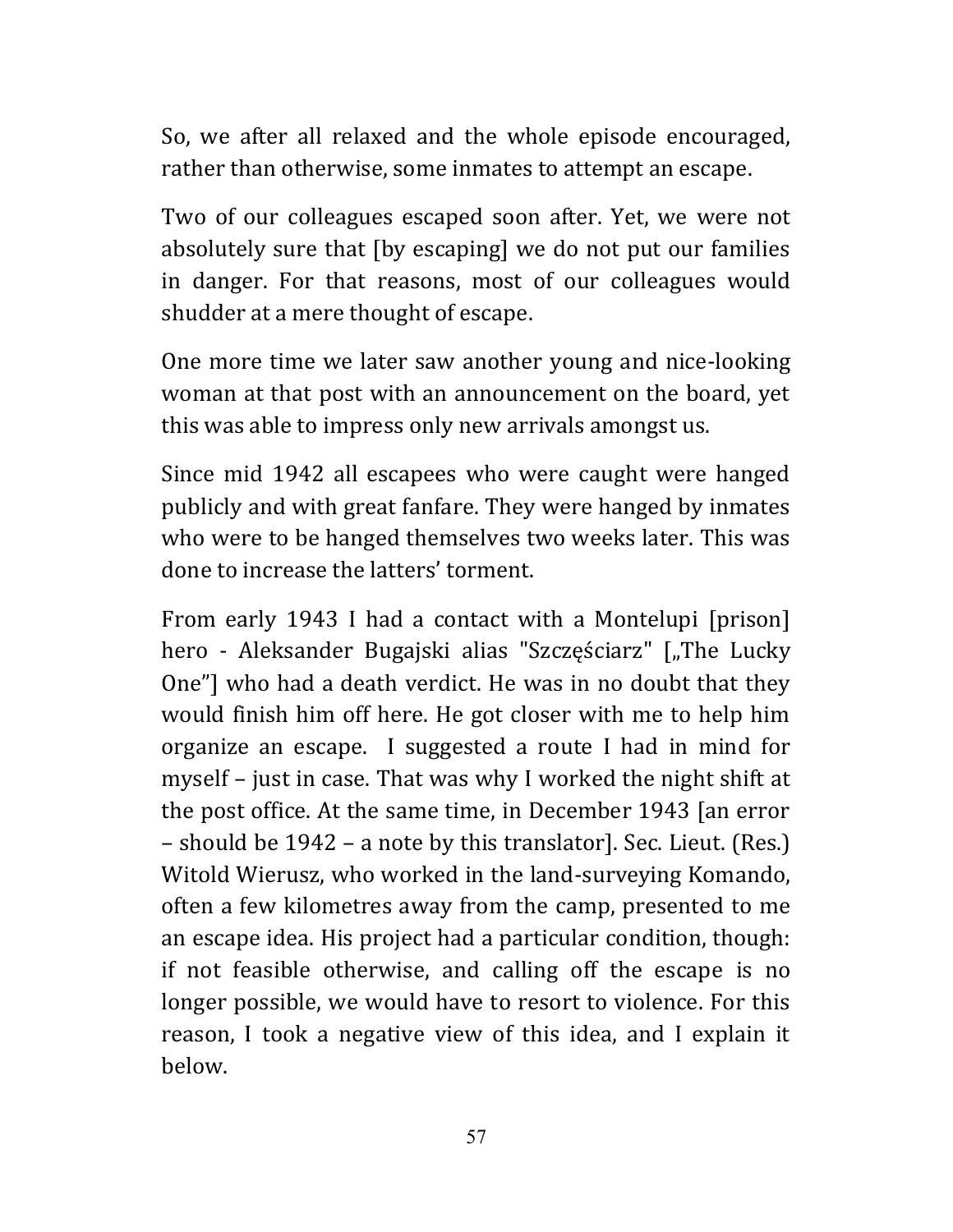Escaping from the camp was not easy to start with. It was becoming even more difficult by the need to escape in such a way, as not to bring about death of colleagues [in the camp]. This was the hard part.

With some Kommandos that worked a few kilometers away from the camp, one would be very tempted to organize an escape. The obstacle to it was – oh, what an irony – the life of one, or a few SS-men. Their death, while opening the road to freedom, could well cost many lives of our Polish colleagues [at the camp]. This being so, an escape involving killing SSmen would have been an act of such ruthless selfishness that no decent Pole would commit it.

An escape plan had to therefore be conceived in such a way as to consider not only its success prospect, but also its consequences for those remaining in the camp.

Once we have introduced a few corrections to the plan developed by Sec. Lieut. (Res.) Witold Wierusz, I acquainted the latter with Aleksander Bugajski. Since "The Lucky One" Aleksander Bugajski considered the Witold Wierusz plan to be less risky than my own, he transferred to the Komando where Sec. Lieut. (Res.) Witold Wierusz worked and started preparations for this escape. A few days later, "Szczęściarz" proposed to prepare an escape plan for me, as well.

As I have already mentioned, on 10 and 11 April 1943 two thousand and five hundred Poles were sent in two transports to Mauthausen. **This has finally forced my decision.** Staying on in Auschwitz ceased in my view to be a necessity [due to my duties here]. What I could have done, I already did. The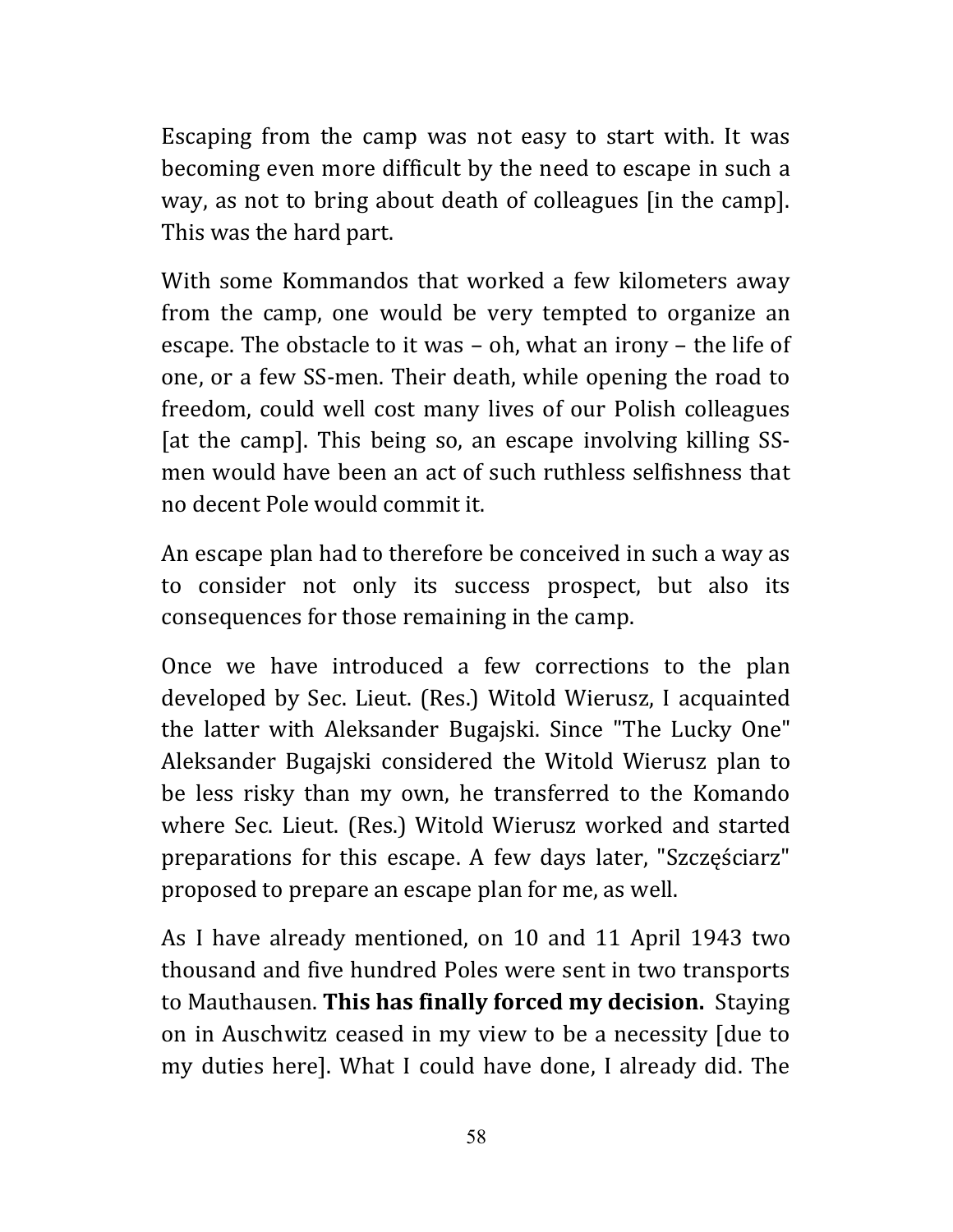"better" half of my colleagues had already been gone. Awaiting "something" to happen has proved to be in vain. Threats were made for the rest of Poles to be transported [out of the camp], as well. Having formed a view that I could be of more use on the outside, than when remaining inside [the camp], I chose to leave the camp.

The other reason encouraging me to leave the camp was the news that has since early March been circulating in the camp about Janusz Kuczbara having been captured in Warsaw and being at Pawiak prison. I regarded him as someone with no scruples, who to save his own life may spill the beans about the top of our Organization, all the more likely that he already attempted to do it when at the camp, and in no need, in relation to Col. Juliusz Gilewicz and our colleague Henryk Bartosiewicz. So, on 11 April 1943 I discussed this issue with my colleague, Sec. Lieut. (Res.) Leon Murzyn.

Bearing in mind my [imminent] "departure" from the camp, I had a few talks with Maj. Zygmunt Bończa-Bohdanowski and my colleague Henryk Bartosiewicz, informing them about all this and entrusting them with all further work.

On 13 April I spoke to my colleague, Cpt. Stanisław Machowski. I told him that after the two-and-a-half years long wait I no more wish, or **need** to stay here. Maybe, when on the outside, I will be able to help my colleagues in the camp sooner. [Colleague; Stanisław] Cpt. Machowski put a question to me: 'Well, is it however all right to come here, when one so wills, and leave it likewise?' I answered: 'Yes, it is'. And indeed, for a few months it was possible for me to escape from the camp on any night, even though, admittedly, [the idea of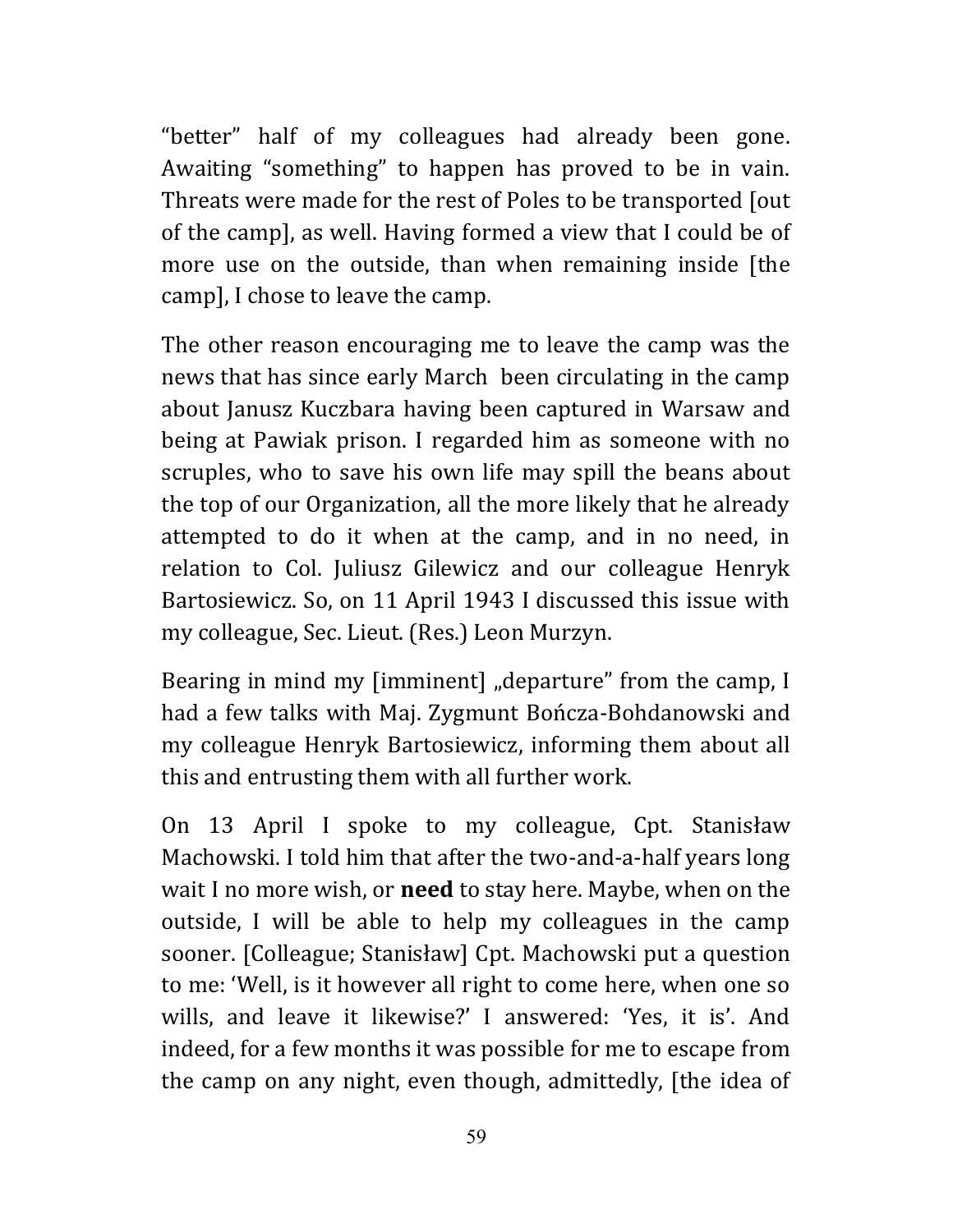it] was rather uncomfortable and a bit risky. Besides, "Szczęściarz" prepared an alternative escape route.

As it happened, I used an entirely different route, leaving the first one to the colleagues I let into the secret: Henryk Bartosiewicz, Maj. Zygmunt Bończa-Bohdanowski, Zdzisław Uliasz and Andrzej Gąsienica.

Prior to my escape I also spoke to my colleague "Tadek" regarding his communication with Warsaw and the absence of instructions. Referring to his communications, he said: "now Warsaw thinks about Auschwitz differently". I do not know what he meant and I did not change my decision.

The date of our escape from the camp as set by Aleksander Bugajski unfortunately for him coincided with a jocose night escape of our colleagues from the Brzezinka camp through what we dubbed "Diogenes barrel". All soldiers were involved in the search for these escapees. As there were no Posts [=guards], the camp was closed. For three days we were not let out for work. This was taken advantage by the authorities to de-louse the camp. During these few days the boss and Kapo from the Kommando where Aleksander Bugajski previously worked (post office/parcels) realized that "Szczęściarz" transferred to a new Kommando illicitly which could be interpreted as **"an attempt to escape"**. Consequently, for his willful change of Kommando Aleksander Bugajski was sent to the penal company. The date for our escape attempt was set on the day after the "Diogenes barrel" night.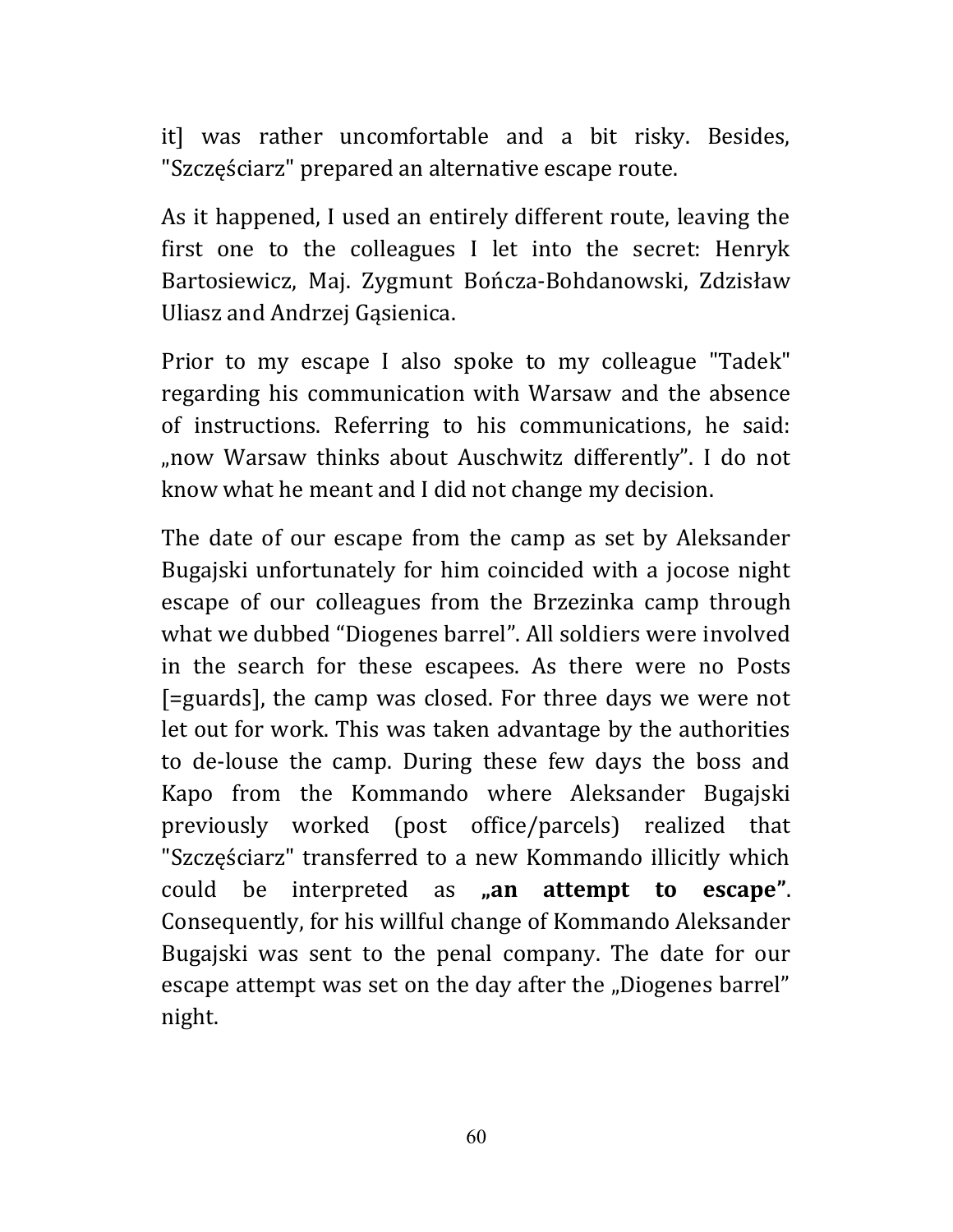So, in this instance "Szczęściarz" was out of luck. As for me, I had to try something else.

One of my colleagues, Jan Redzej, was in a Kommando which transported bread to the camp from a bakery in the town. He noticed that [at the bakery] there were large, iron made gates, at first look - a formidable obstacle, yet a possible gate to freedom. To have a closer look, he managed to get his Kapo's permission to stay in the bakery for a few days. The work in the bakery was very hard, one had to bake thousands of loaves daily, as ordered. For any underperformance at work you were sent on the next day to the bunker. A few civil bakers and a few inmates worked [in that bakery]. Over these few days he needed to have "a closer look" at the door, our colleague Jan Redzej, a ninety five kilogram tall strapping fellow, lost six kilos. In the end, he came to the view that even when some tricks are used the door will not yield and open up, so he returned to his Kommando.

## After a further consideration of this matter we **jointly developed a plan we later implemented**.

Through my colleague Wacław Weszke I had Redzej perfectly legally placed at the bakery by an Arbeitsdienst. We used the Easter mood in the camp and a reduced alertness from the celebrating authorities. To save my block and work colleagues from possible repressions, I misled my block's and my Kommando's authorities on Easter Saturday by faking illness. I got transferred to Krankenbau, to play even safer - to Block 20 (the typhus one), that the authorities would make calls at only very reluctantly. On the first day (Easter Sunday) "I was ill", as the bakery had the time off. On the next day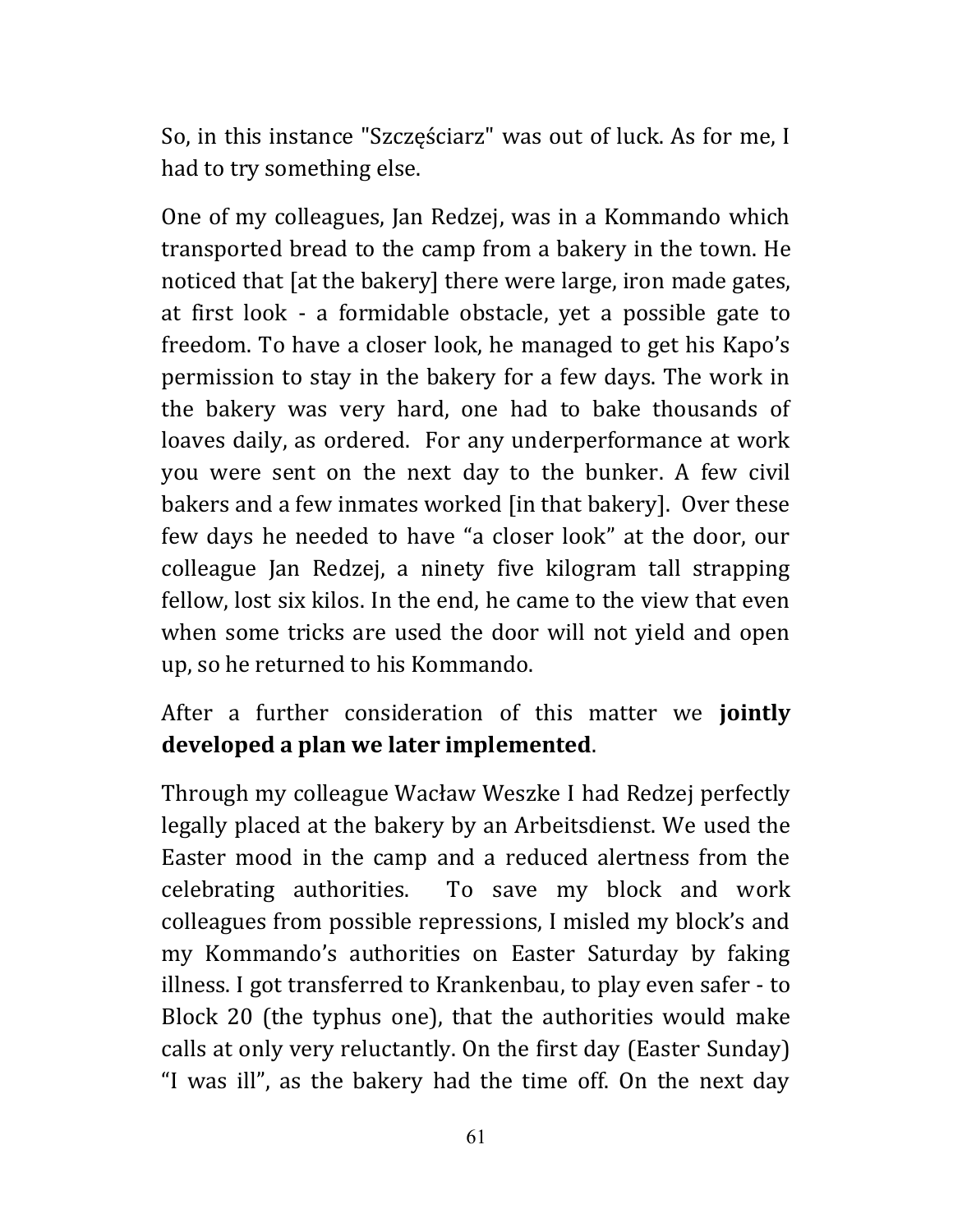(Easter Monday) I had to leave the hospital, as the bakery was resuming its work. Immediately after a festive break workers substitutions were less likely to be noticed.

The success of this all depended on me being sent back not to my own block, as they would normally have to in accordance with camp regulations, but to another one, Block 15, where bakers resided, and also, on me to be kicked out from the typhus block after two days, against hospital rules (one was not allowed to leave prior to completing a quarantine) and, [finally], on no-one from my Komando or the block authorities seeing me "recovered". After all, at the very time I, after a transfer to a new block and a new work, was starting my baker's "work" [authorities bosses and colleagues] needed to be convinced I was ill [at the hospital].

The hospital check-in and check-out formalities when leaving to another block were taken care of my colleague Edward Ciesielski (Marian Toliński helped me with the check-in, and Władysław Fejka – with the check-out). Since Ciesielski's assistance with my escape was to expected to be to be obvious [to the authorities], on Sunday night I offered him to join me in it. My decision to offer him a joint escape, which necessitated some changes to its plan, was also influenced by his conviction for possession of weapon. He kept on saying that he only waits for his number to be called for him to be shot. During two years, whenever we met, ho would finish our conversation with the same words: "Tomek, I can only count on you". I did not want to disappoint him and contacted Jan Redzej. Edward Ciesielski promptly decided to quit his very good job at the hospital block. On Monday morning, the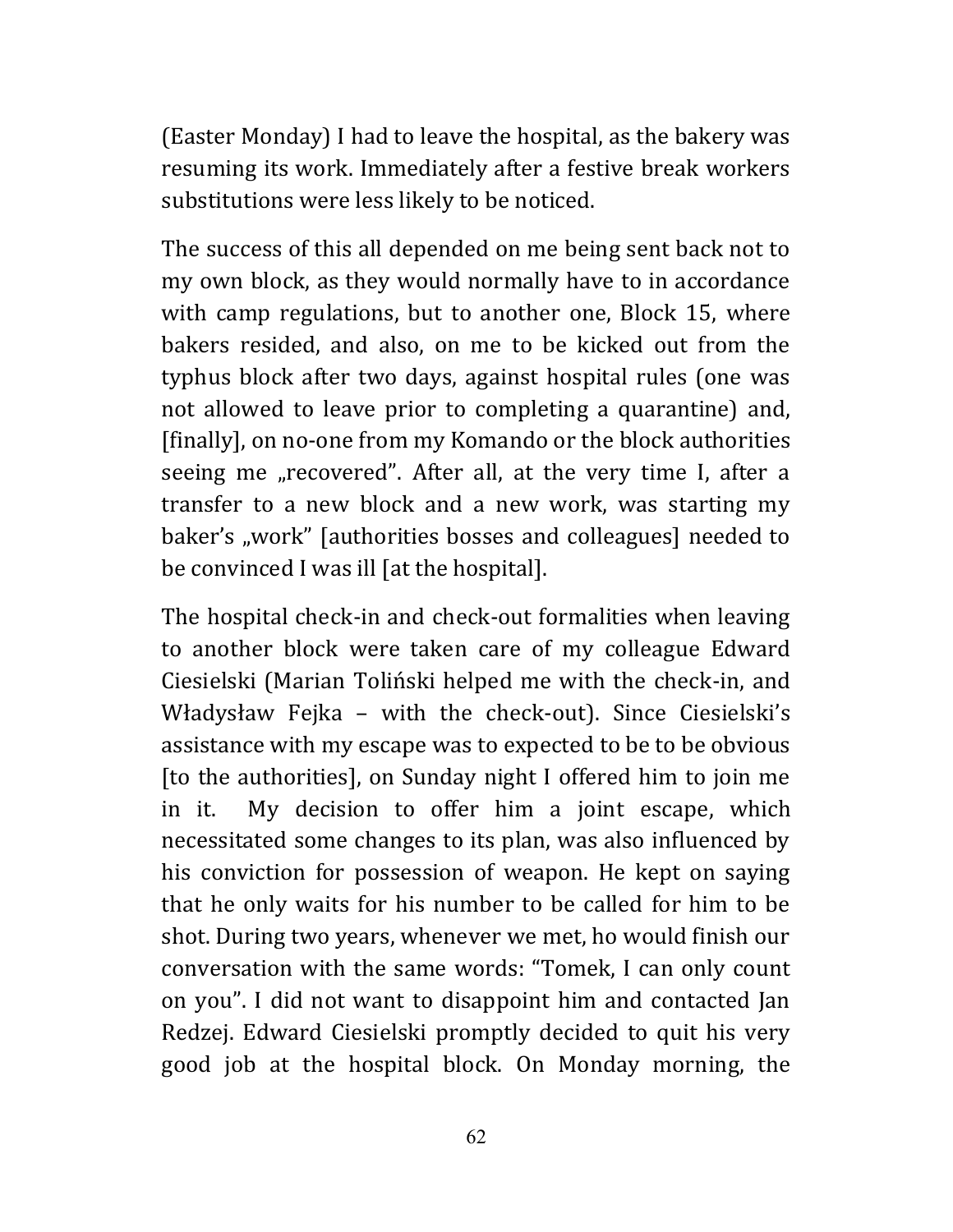second day of the holidays, together with me he reported at Block 15, where bakers resided.

We misled both the Block authorities and the bakers' Kapo. We let the bakers' Kapo believe that the block leader received the required transfer forms from the Arbeitsdienst (even though I did not want to take them lest I implicate him in assisting us with our escape) and the block leader thought we were coming to his block as new bakers to be employed at the newly established mechanical bakery. We still had to overcome the resistance from two inmate bakers. This proved most difficult.

We had to somehow convince those two bakers to give up their work spots to us for this night. We thought the bewilderment of camp authorities we deceived could not last very long. Likely, it would only be a matter of hours. We had to hurry, yet our talk with them proved tough. They could not understand why we were so keen on the night shift. And, naturally, we tried very hard they did not. However, they were fearful we wanted their bread baking jobs. Finally, we overcame that obstacle, as well.

I then went all the way. Jan Redzej and Edward Ciesielski could both safely return to the camp, if the night attempt at escape failed. For the former one, such return would be no different from any other day since he holds a permanent baker position. As for the latter, he has settled all necessary formalities with the authorities from his previous block, and – likewise – [all formalities] regarding the job he abandoned (he would only need to change his job again, as he would not be able to last long [in the baker's job]). However, my return to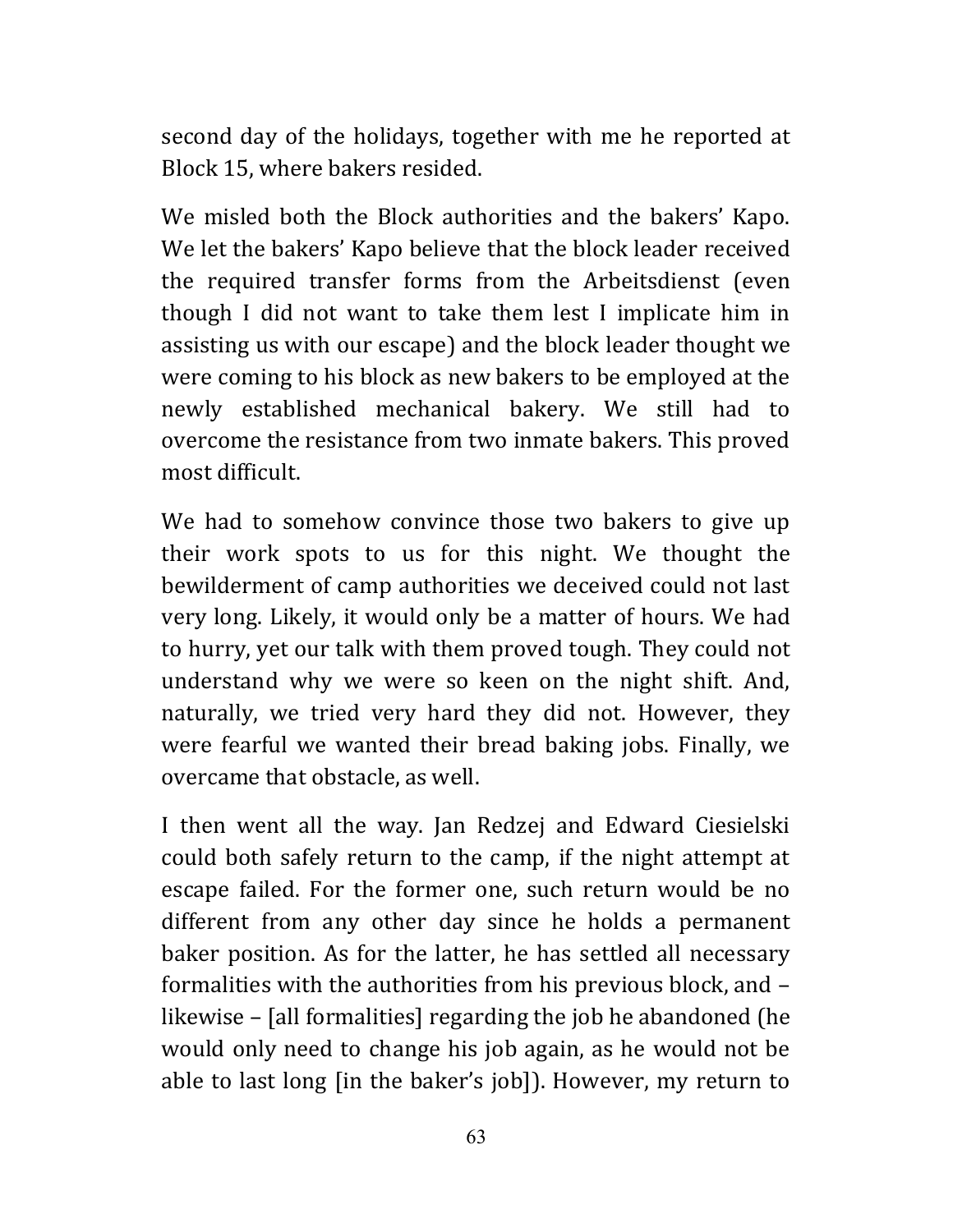the camp after a failed night escape attempt would see me transferred to the penal company, as I would not have a chance to justify my appearance on a wrong block, or my leaving for the night shift at the bakery. After all, I belonged to another Kommando and neither Kapo or head of my Kommando had any knowledge of my release from that Kommando. Moreover, we dealt here with the same parcels section whose authorities knew how to deal with "Szczęściarz" (Aleksander Bugajski) in an identical matter. A formal transfer from the parcels' section was impossible, either, as only about two weeks earlier I sought a status of **indispensible** worker there, the status I obtained.

**We therefore decided to not return** [be what it may]. **First, however, we needed to be able to leave** [the camp]. Kapo, a Czech, has long stuck to his guns insisting that today only one of us (apart from Redzej who had a permanent position) will go to the bakery, and the other - tomorrow. **Whilst we felt as if we were at the boiling point inside, on the outside we all appeared indifferent**.

Redzej took care of Kapo by explaining him that his two colleagues are fools who were taken in [by someone] and think the bakery work is easy. The best way will be to take them for this night [shift] and he, Redzej, will put them through such a mill that they will not last in this Kommando long. Maybe they will loose all liking for it after this night. The most difficult task of them all was to overcome the resistance from the two bakers. Finally, Redzej's glib persuasion, preserves, sugar and apples from parcels provided by myself, and a merry mood of the second day of Easter have together combined to bear enough influence on them.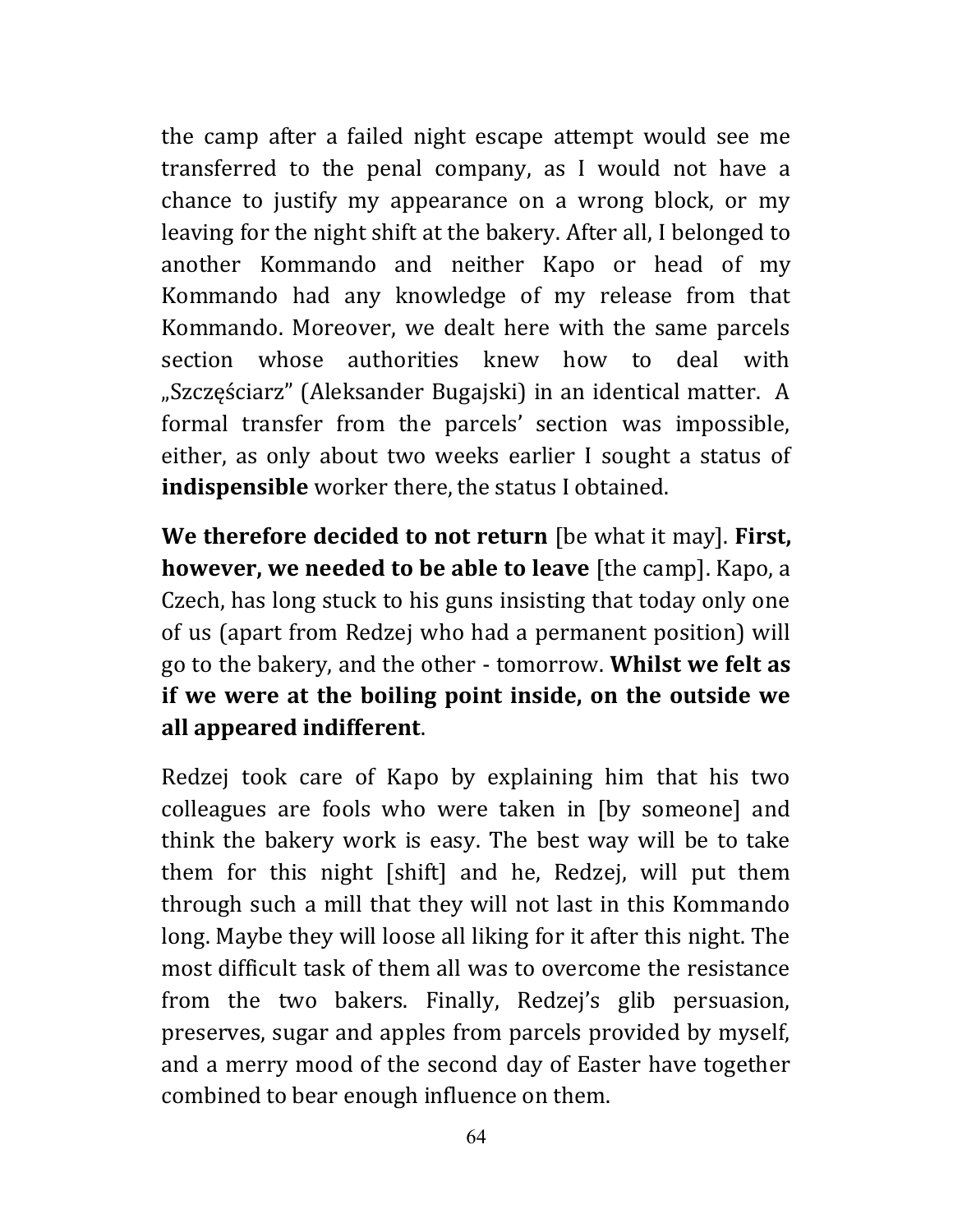It's 6.30 p.m. The SS-man calls out from the gate: "Bäckerei..." [bakery…]. We run towards the gate. As we do, I pass many inmates having a walk there and catch sight of three familiar faces (Sec. Lieut. (Res.). Jerzy Olszowski, Zdzisław Uliasz, Mieczysław ...rowiec) surprised at seeing me there. They all are my good friends. We are being counted. The number is exactly as it should be - eight. It means the other two gave up this night's work. Had there been one too many, one of us, being new ones, would have had to stay. We walk escorted by four SS-men. We pass the gate. How many times did I pass it and thought: "when will be the time I will not have to go back through it?" Today I am leaving with the thought: "**Under no circumstances must I walk back through it ever again**".

My mood is difficult to describe. At any rate, our complete resolve lends us wings. When already in the town, we split into two groups. Two inmates and two SS-men walk to the small bakery and us – six inmates and two SS-men – we walk to the large one. This has been agreed on with Kapo. We were to be "severely tested" there, a task entrusted to our colleague Jan Redzej.

During the night five batches of bread needed to be made. We worked hard – except for Ciesielski, who already at the outset "staged" an incident with a bag that "caused" him "a sprain". He then complained of pain in the small of the back. Not all of us were able to malinger like that.

We were to try our luck at the first, or the second, batch. Meanwhile, we have already finished the first, the second, the third and the fourth one, and we still can not move. Things were made more difficult by it being Monday – on Mondays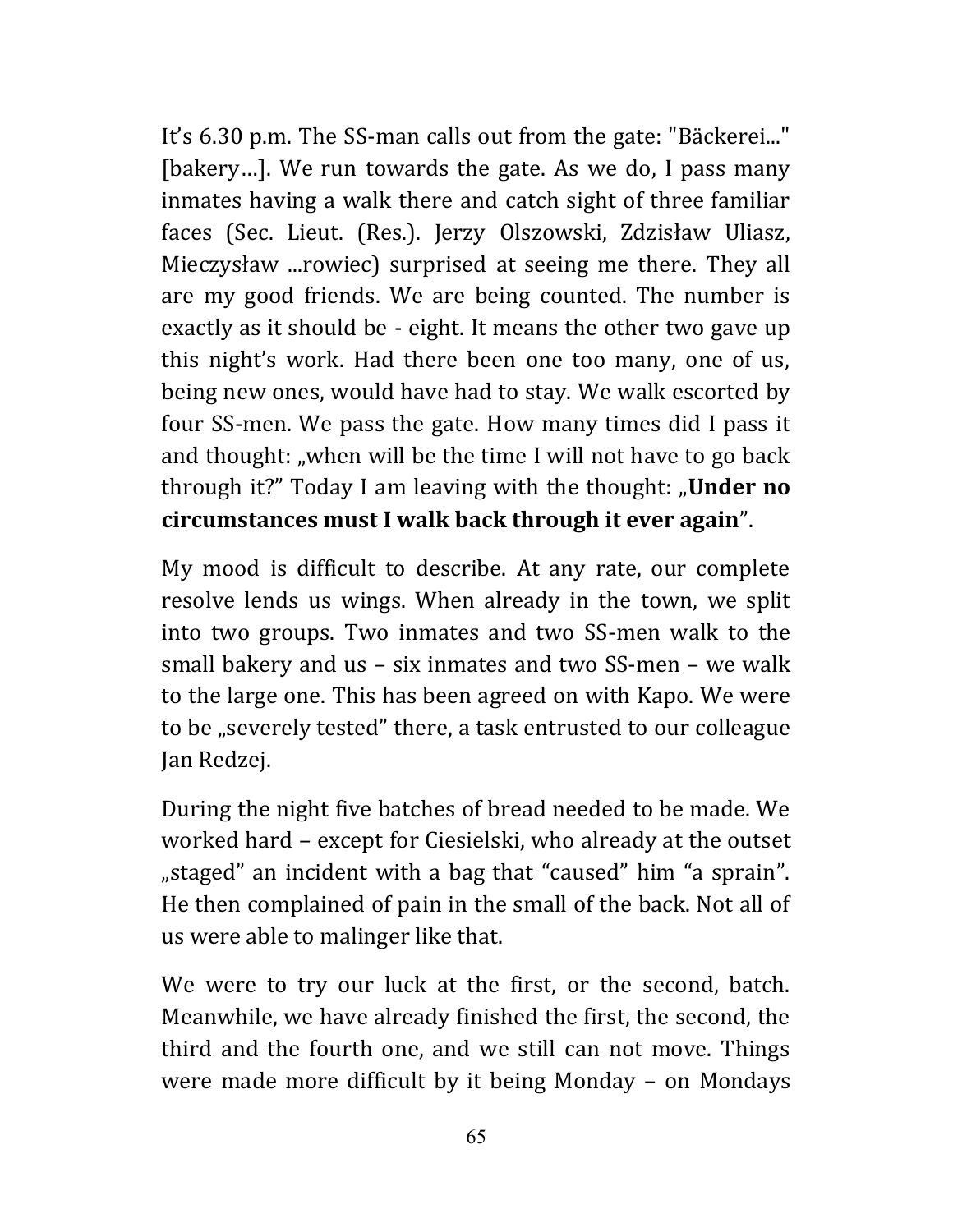they would always change guards. Towards the end of the week those already used to the workers and to their slumbers. And, by then, they are almost always tired-out. On Monday, the new ones are the proverbial "new broom". As we were leaving the camp, at the gate they loudly cautioned our guards: "Be alert". So I thought: "do they have an inkling about what is to happen?" At the bakery, one guard took an interest in "our" door, examining it thoroughly and shaking his head in disapproval deeming the door to be unreliable. Jan Redzej had to use his persuasive powers to convince him to the contrary.

When Monday passed and, at noon, Tuesday commenced, our situation started improving (only one guard was awake, the other one snored). Still, it continued to be fairly difficult.

We worked half-naked. The heat from the ovens made us sweat profusely. We drank immense quantities of water. It would have been impossible to make sense of all moves we made to meet different objectives each of whom **was in complete conflict with another**: hurrying with work to meet the requirements of master bakers, preparations to open the door, and moves to collect our clothes. All this had to be masked before the guard that remained alert and would often follow us closely. Besides, as long as the door remained closed, we could not be 100% sure that it would open once all obstacles are removed, for one hook was fastened **on the outside**.

The accompanying feeling was as if I played solitaire, only stronger, for it was my life that was here at stake. As with the game of solitaire, where all depends on lucky cards sequels and how they have been shuffled, also here we needed some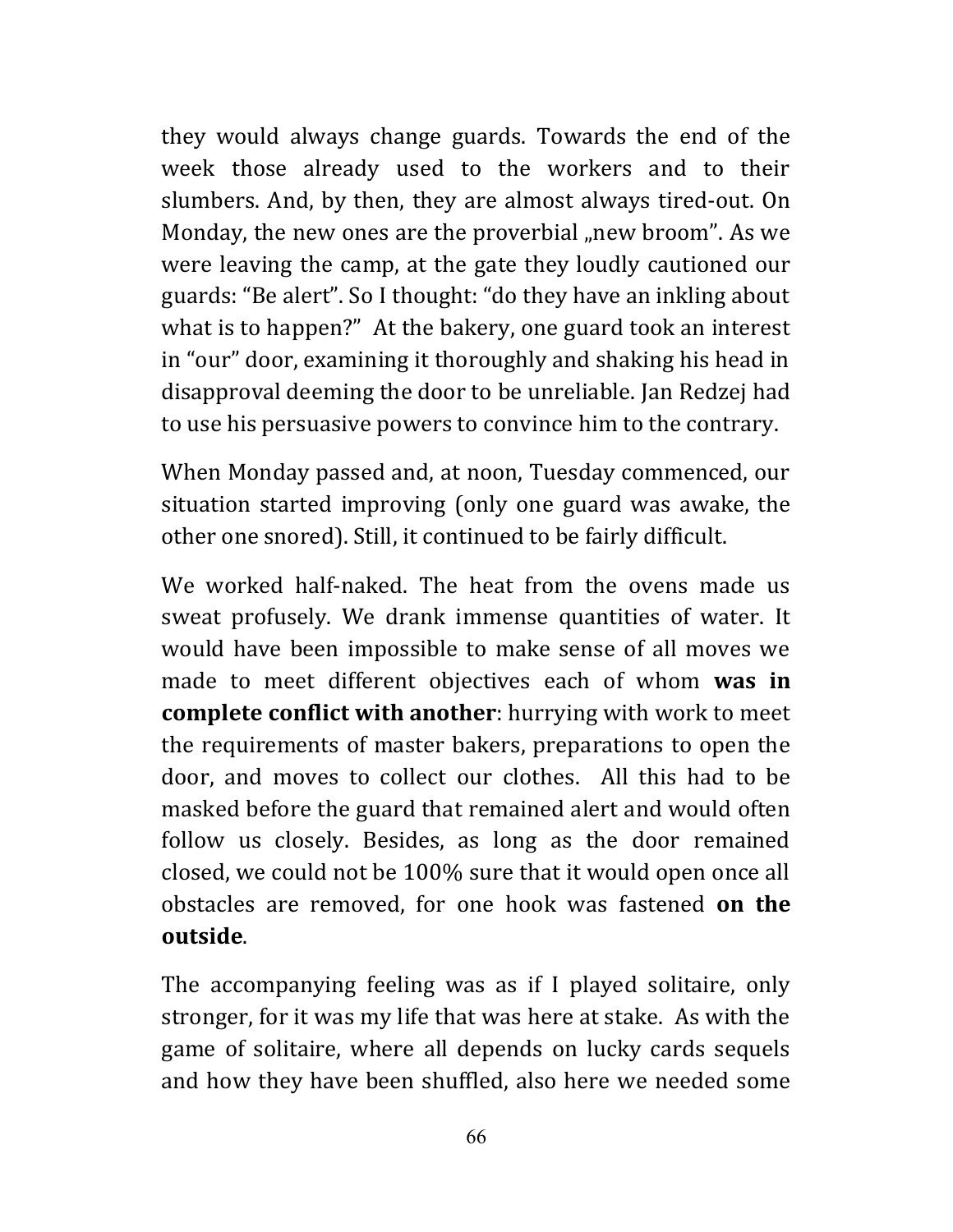lucky coincidences, so that with people walking in various directions, bakers running here and there with the guard crisscrossing from one corner into another, we in the end have a moment when no [guard's] eye watches the door. It had to coincide with all three of us being near that door and being able to slightly diverge to collect our clothes as we are about to open the door. That we had to escape [on that night] hanged above that all as the proverbial Damokles' sword. Particularly after we have cut out a few centimeters of a cable from a place right over our guards' heads. Our chances of escape were increasing, or decreasing, from one minute to another. And so did the tension.

Once Ciesielski, with confidence and quite cleverly completed his "surgery" on the phone's cable, and Redzej drew aside the bolt and unscrewed a nut, pushing out the catch that from outside held together the two leaves of the double door, the latter gave us signs for us all to lean with our arms against the door and force it open. It was then that the guard **came to the door to check it**. I saw it from a few steps' distance and awaited him to shout for alarm. Why did he not notice the bolts that had already been drawn aside, or the cable that had been cut through, or Redzej who was already fully dressed and pretended he only was using the toilet, I will never be able to explain. I think he was pondering this himself on the next day when in the bunker.

Finally the moment is suitable. I run up to Redzej, and at the same moment Ciesielski starts closing another door to provide a screen so that the guard who is just six steps away from us cannot see what we are doing. Together with Redzej we hurry and strongly push the door. We apply even more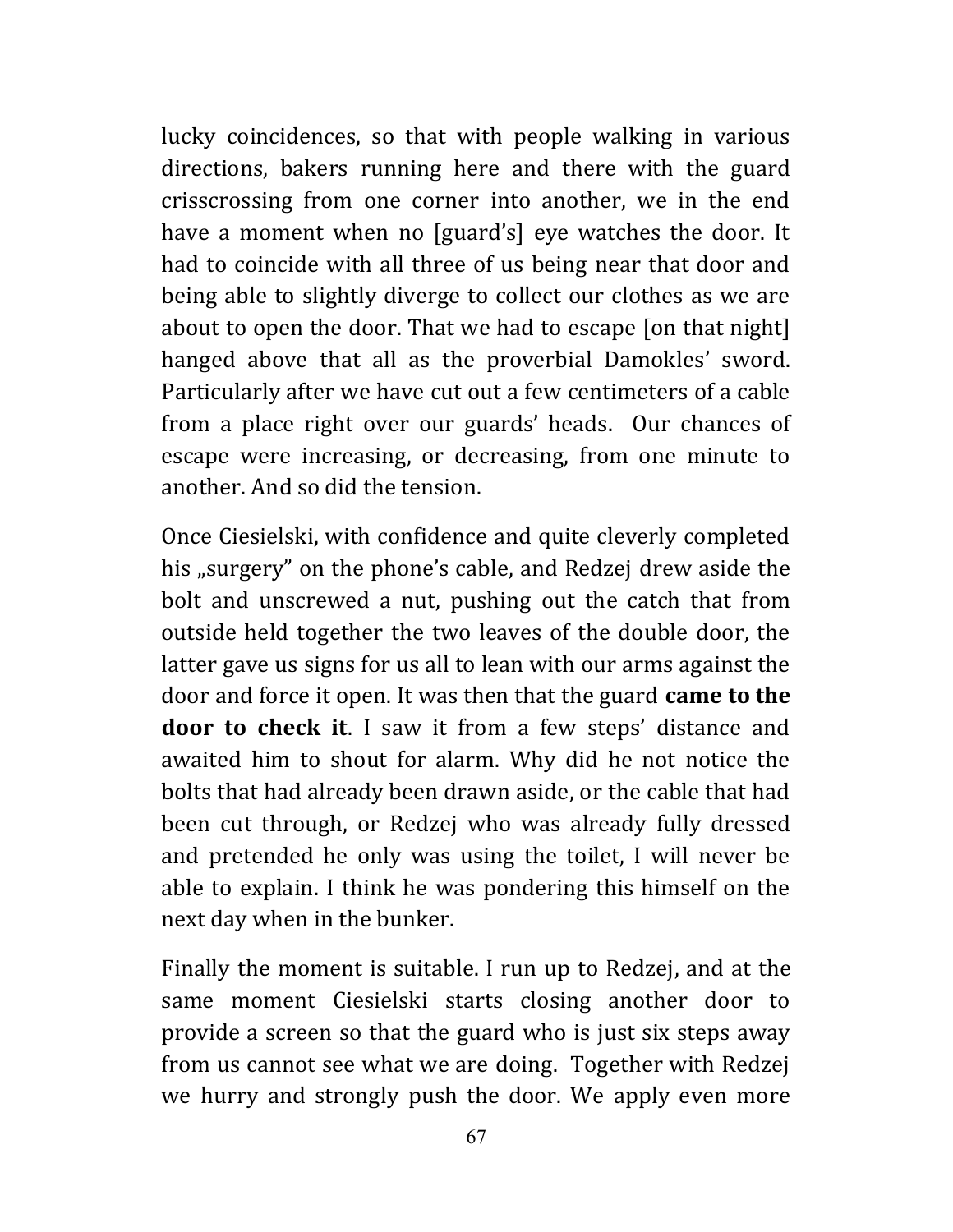strength, and, suddenly, and quietly, the door opens in front of us.

We can see stars and feel a pleasant whiffle of wind. We leap out and run as quickly as we can with our clothes under our arms. And so, in the company Jan Redzej and Edward Ciesielski, I left the Auschwitz camp, farewelled with shots by the guard who got the run of things a while too late for him.

So I leave at night. The same way as I came. And so I have spent in this hell nine hundred forty seven days. And as many nights. It is already past two o'clock, highest time we escaped. The night from 26 into 27 April 1943.

Leaving [the camp] I have a few teeth less than I had when arriving here. And a broken breast-bone. Quite cheap price for such a lengthy stay in this "sanatorium".

Going into **that night I have clean conscience** for no more are ten inmates shot for one escapee and I use an assumed surname leaving thus no traces leading to my family.

It would be hard to describe in a few words the beauty of our march on that first night and during the next few days. We must have been setting up speed records running up steep walls of gullies and then down headlong. We had a few remarkable lucky coincidences: [one] when passing a railway bridge, [the other] when our key fit [the lock] of a moored boat. Before the sunrise, from a few hundred meters, a strong forest's aroma and birds' songs hit us. Once there, we finally feel at home. Lush moss muffles our steps.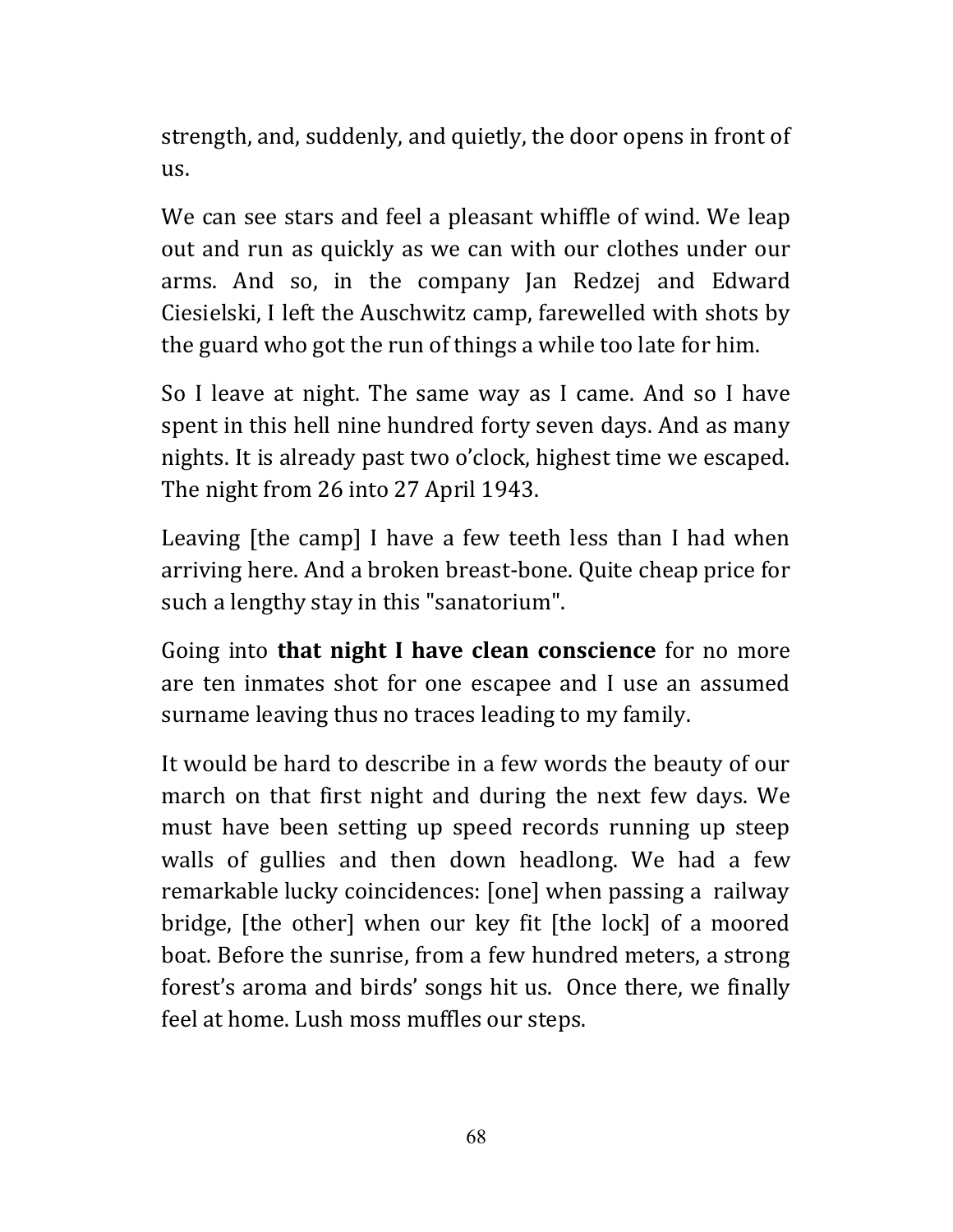At night we would choose our direction by stars, and at day – by sun. The town where I was to meet the people who were recommended to me was dozens kilometers away. As we had to make circuits and avoid populated areas, we must have done at least one hundred thirty of them. After an incommodious crossing of the Generalgouvernement's border, at which we were greatly helped by the hospitable parish priest at Alwernia and our rest at Tyniec, at the house of our friendly Piotr Mazurkiewicz, we entered the Niepołomicka Forest. On May 1, we had an incident at a forester's lodge. I received there a light wound in my right arm, being shot by a German Vorschutz, who shot nine times but, [luckily for us], was not very good at it. At evening, we reached our destination.

After a few days spent in the warm Polish atmosphere of the Obora family home where we also met Edward Zabawski's wife, Helena, guided by Leon Wandasiewicz I went where I was meant to. My friend Tomasz Serafiński sent his reports further on. The next level was Wiatr  $-$  "Teodor". A few days later, overcome with fear, he came to my friend and said he had a detailed plan of Auschwitz but there was no bakery there. And - only three people have so far managed to escape from Auschwitz. So, [to him]: 1. All this looks suspicious 2. One needs to cover up one's tracks; [yet he does not say, how – addition by this translator]; my friend could not cover up his tracks to him, as they knew each other well, neither could I cover up my tracks to my friend, as I have stayed at the camp for over two and a half years using his papers 3. It would be best for the three of us to move on (and break our necks, presumably). I must have met one of those "giants of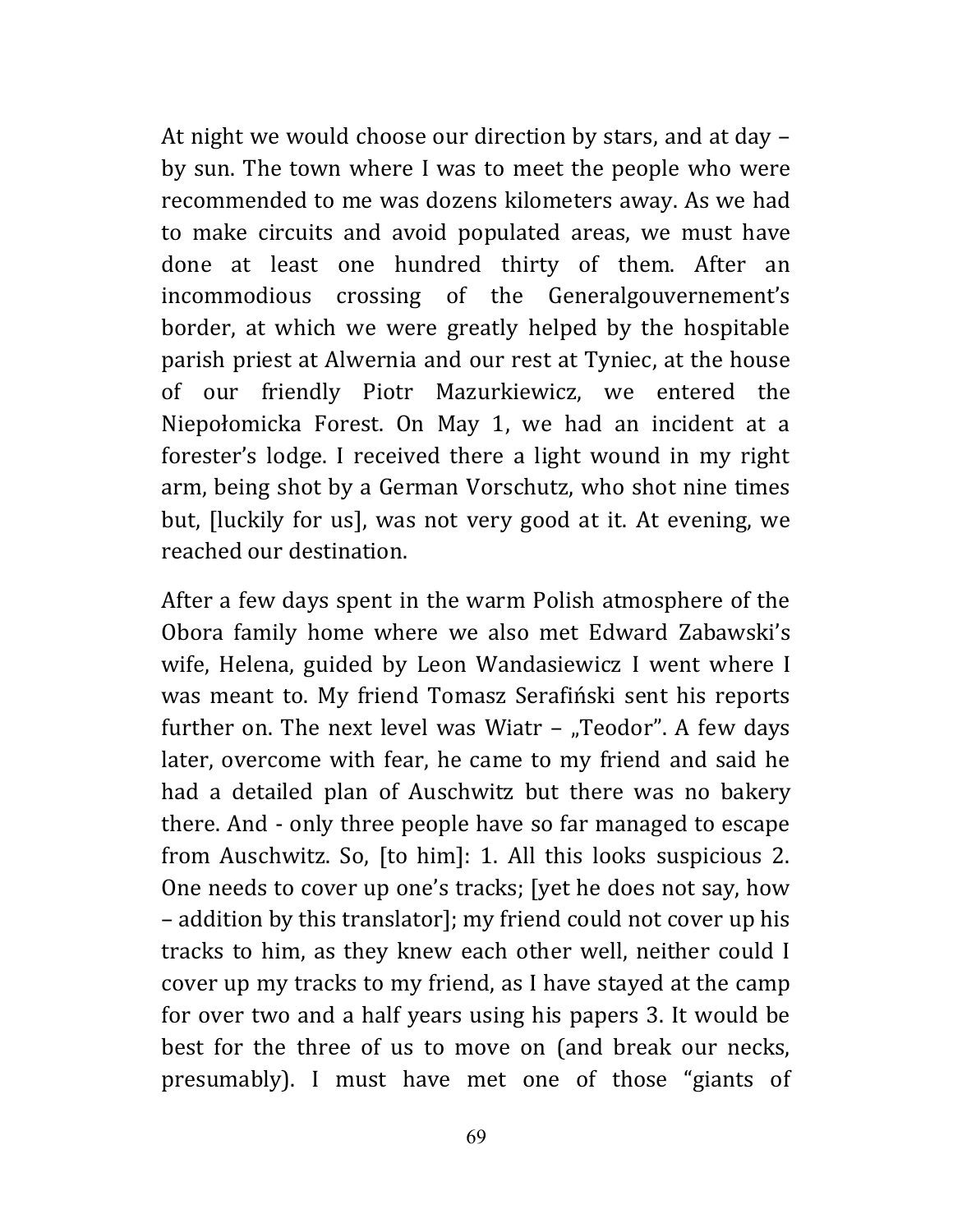organization" who, as we used to say at the camp are so "occupied" (only in their thoughts) with their brothers at Auschwitz, until they get there themselves. However, we also meet some very wholehearted people there: apart from the Tomasz Serafiński's family we also availed ourselves of the hospitality of another brave and selfless Pole – Józef Roman.

From the camp I wrote letters about my work there and about my plan to leave the camp. Those written in plain Polish went along a circuitous way and the "official" ones went to Eleonora Ostrowska. Only when already on the outside did I find out that the latter ones were sent on by Eleonora Ostrowska to the "Top" ["Góra"] through "Skiba" (Edward Baird) - "Zamek", currently "Klucz". The response from there was: 'your letters are of great interest to us' and 'if possible, we would request further news'. They thought, apparently, that such an official response means they have settled the matter.

In October 1943, when already in Warsaw, I received a letter from Edward Ciesielski, who in Bochnia met Antoni Gargul (No 5665), a musician released from the camp in Autumn 1943. During that meeting [Gargul] said there were no retributions in the camp after the escape of three inmates via the bakery.

What I found among [free] people after my return to normal life I would simply call my return to the twilight of spiritual life. I touch upon this in the next chapter (No IX). Here, I will only say this: I thought I suddenly found myself in a children's room where everyone was very busy playing with their own toys.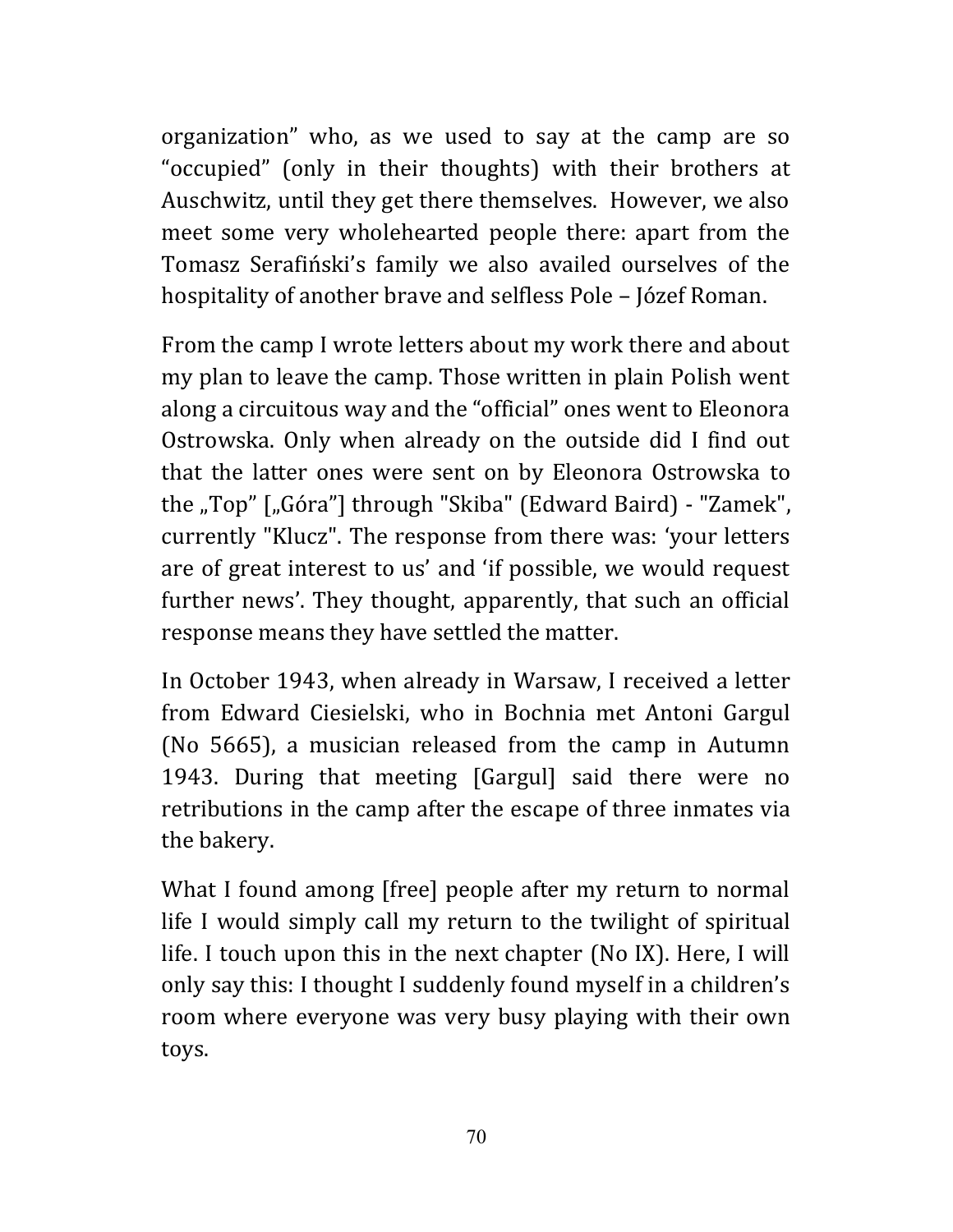On May 10, 1944 I had the good fortune to spot, just a few meters away from me, "Szczęściarz" (Aleksander Bugajski). With a big smile on his face he approached me and said, he could not believe they released me from the camp. I expressed identical doubts about him. He said he escaped from Ravensbrück.

Throughout your stay at the camp – and throughout my life, as well, I dealt with many "coincidences", as they are called by people whose faith can be questioned.

One of the so many of these coincidences was with "Krwawy Alojz" [Bloody Alojz]. He never spoke to me before, yet I remember very well, how, looking somehow embarrassed to me, he met me in a block's corridor in February 1942. Remembering me clearly even though he had bloody encounters with many thousands of inmates, he stopped me and exclaimed with surprise "Du lebst noch!" ["So you are still alive!"]. This was the first and the last words we ever spoke. He soon died. [Next one] – "Otto", a skilled tile-stove setter, salvaged me by coincidence from a slow death when I was given a "gymnastics" treatment. [Further], a cad by the name of Wilhelm Westrych, mistakingly believing I was some big fish in hiding staying under a false name, in an attempt to secure future favours with such a celebrity and to erase [the memory of] his current meanness as a Volksdeutsch, saved me from death when I was very weak, by offering a job in his workshop. He was shot dead near Warsaw in 1943. And later, in the second phase, my success in developing the Organization, getting overall camp situation under control, good recovery after pneumonia and typhus. The way I was treated by some physicians, Artur Balke, Konrad Lange, and a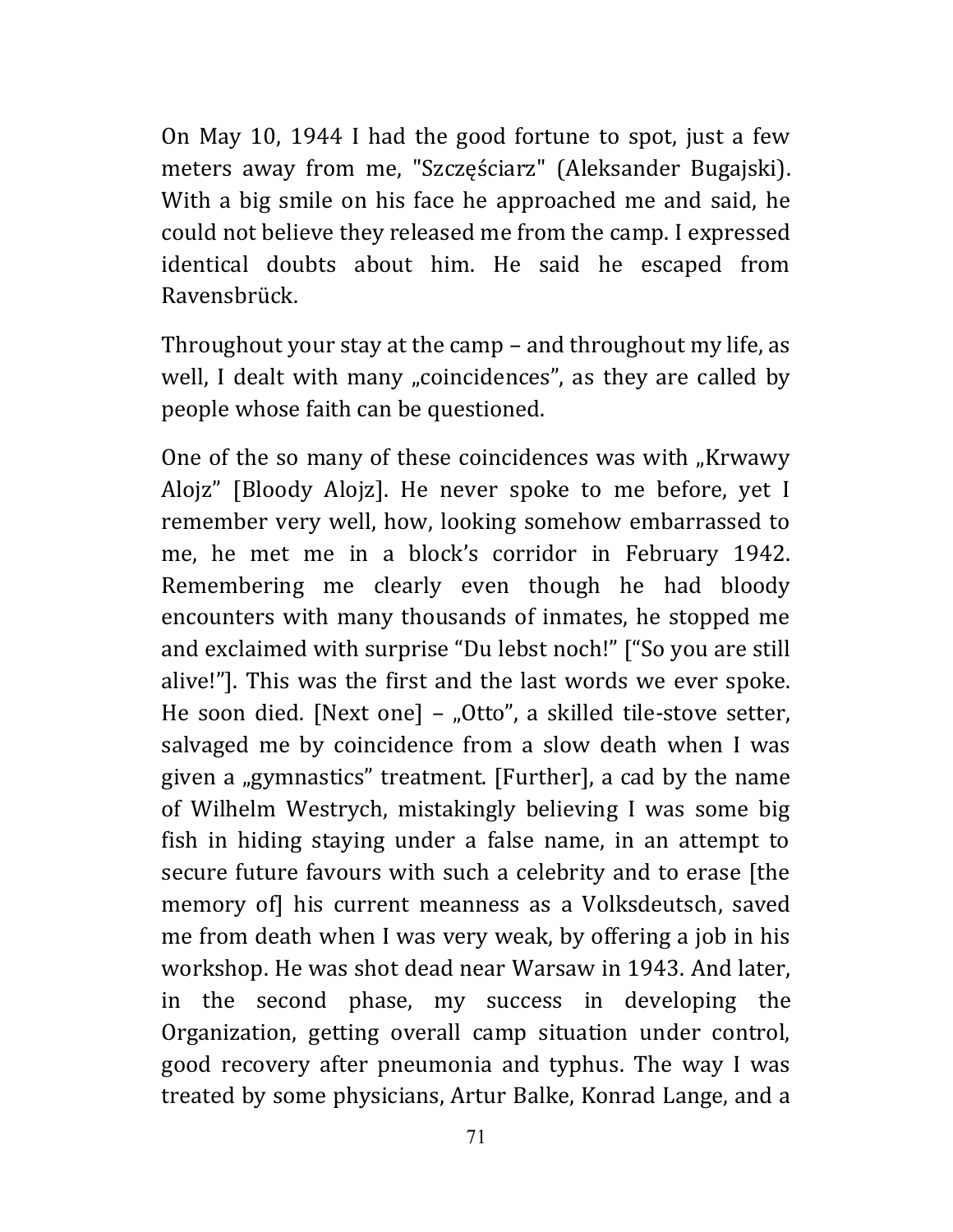few block supervisors. Throwing me out on 21 February 1943 from my good work at the tannery because of my whitecollar appearance I immediately recognized as a lucky coincidence and commenced preparations for my escape. And I did not err in this regard.

The coincidence with Stefan Bielecki, when after his release from the camp with a message from us and also tasked to collect some information for us, was unable to get access to the top, or send us the information were waiting for, he was driven to his work in Mińsk Litewski by Res. Sec. Lieut. Stanisław Wierzbicki, to whom he confided [his mission], and who told me about it at the camp, as soon as he arrived there.

Of them all, the most peculiar coincidence was when at the end of 1941 copies of birth certificates from the parishes in localities named by our colleagues started flowing in, commencing from the lowest numbers (presumably looking for rogues like myself). Had I not escaped they would have found out about me, as there were only a few of us left. At every payout of money we had to queue following the order of our numbers, regardless whether one was receiving money, or not. One could easily see from there how many inmates from each hundred were still alive. You saw three, four, six, eight at the best colleagues remaining alive from each hundred. It was then that I sent through Sergeant Woźniak a message to Eleonora Ostrowska asking her to contact the Bochnia parish and explain my situation there. This was because the Tomasz Serafiński's registry data have been slightly changed to allow for a possibility of the real Tomasz Serafiński being brought to the camp.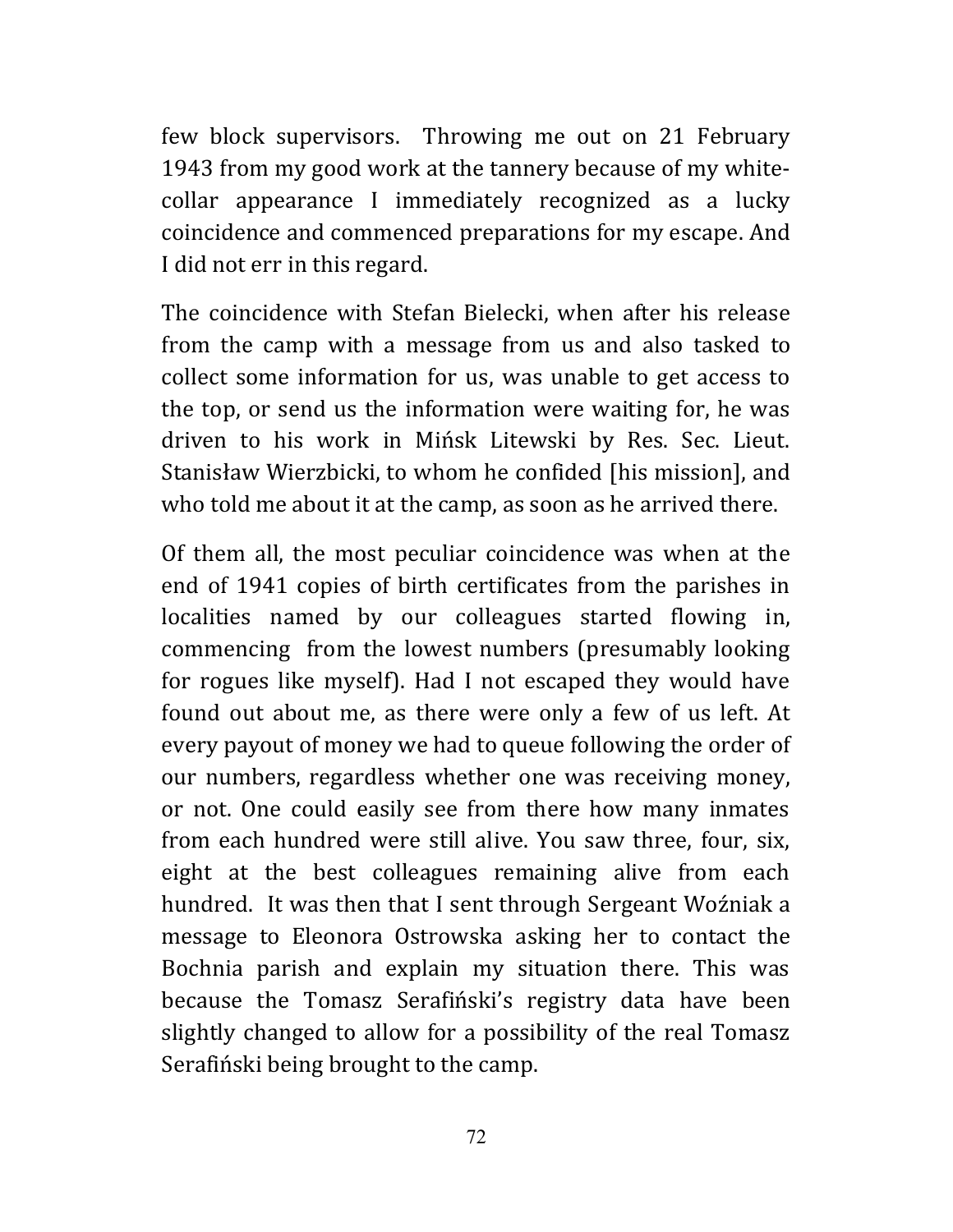It was now required to ask the Bochnia parish to provide my registry data identical with those I had provided to the camp's political department. Eleonora Ostrowska entrusted this task to Warzyński. As soon as had received a recommending letter from Palutyni, Warzyński, large-hearted as he was, and a good friend of mine, took a trip to Bochnia and arranged the thing as required. With a stroke of pencil, the good people there corrected the relevant data in the book of births next to Tomasz Serafiński's name. Warzyński was able to tell me the story in person as he himself was brought to the camp soon thereafter. Having escaped from the camp I went straight to Bochnia as this was the closest place where I could receive help. My colleague Res. Sec. Lieut. Edmund Zabawski's family lived there and I had an introductory letter from him addressed to his family. As I was already there, I asked to contact me with the commandant of the local [resistance] unit. Understandably, I was quite surprised and astonished when I learned that the name of that commandant is – can you imagine - Tomasz Serafiński, a person I never saw in my life before, a person who had no knowledge that someone who had assumed his name spent more than two and a half years in Auschwitz. He opened his eyes very wide indeed when I came to his home and told him all about it. His warm attitude made us friends at first glance. I then contacted the Bochnia parish to let them know they need to rub off the pencil note.

It is why I believe that [lucky] coincidences do not occur in novels alone. Therefore, when one reads about them, one must not contend that all of them are only a figment of author's imagination.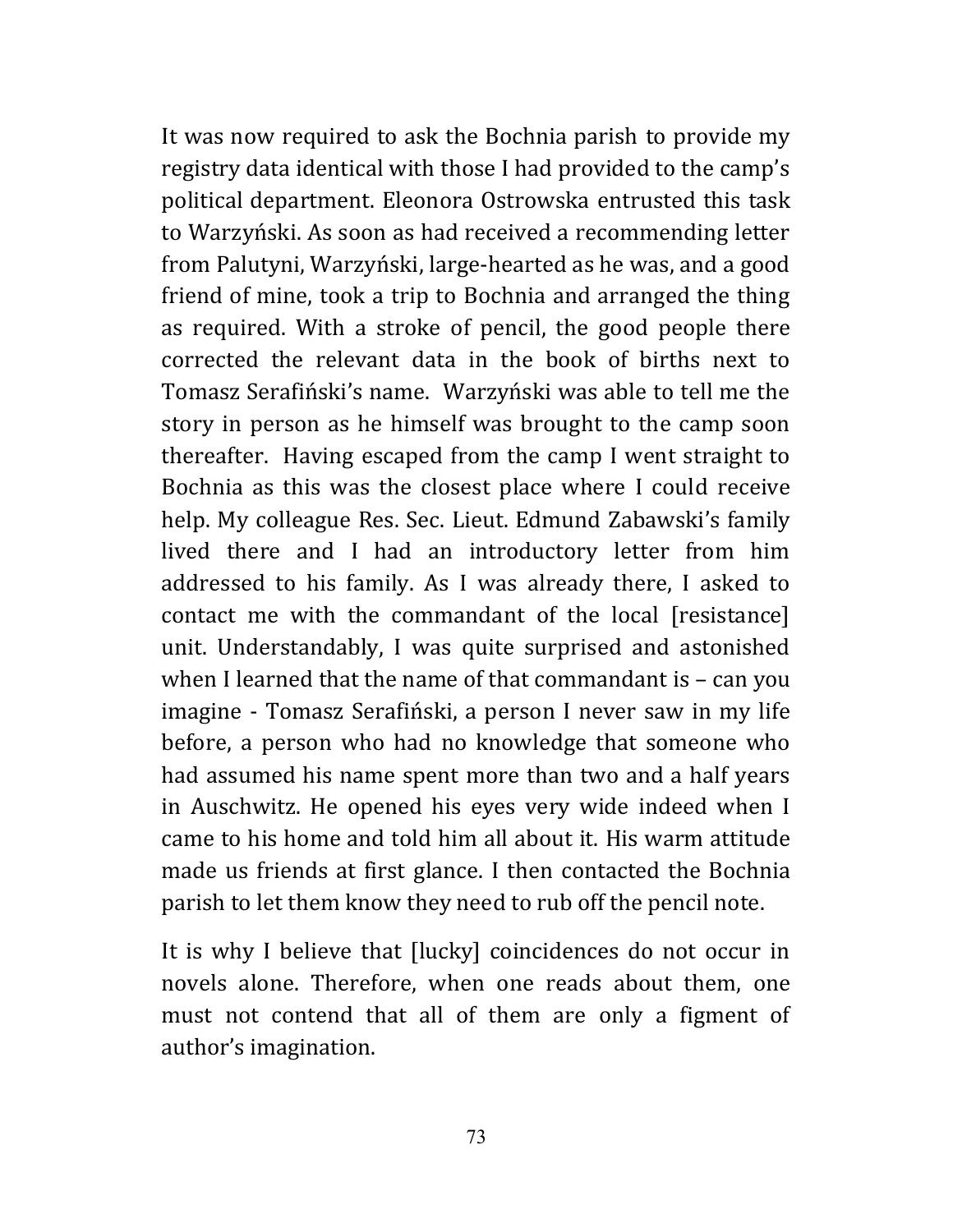On the original copy of Report "W" there appear the following statements written by hand that regard messages and work reports concerning Organizacja Wojskowa [Military Organization] in Auschwitz:

## **By Aleksander Wielopolski**

*Res. Sec. Lieut. Karol Świętorzecki called on me in Warsaw in May 1941, in the second half of the month, whereupon I contacted him with 226, he described the work in Auschwitz to. I brought the first news about Auschwitz. I officially presented these to Tęczyński, 226 and Dr. Zakrzewski (of Wawelska Street). These have been passed on [to their] overseas [recipients] by the official route. Privately, I had a detailed discussion with 225. These news have been sent to Italy using a private route.* 

*Signed: No 6, as per the key.* 

*Warsaw, the 28th of June 1944* 

## **By Stefan Bielecki**

*Having been ordered by Witold (Witold Pilecki) I left Auschwitz on 16 May 1942 and arrived at Warsaw on 30 June 1942, where I immediately lodged my written report with 227. I personally described to him the state of our organization's work in the camp. According to the statement [I was able to see] the report*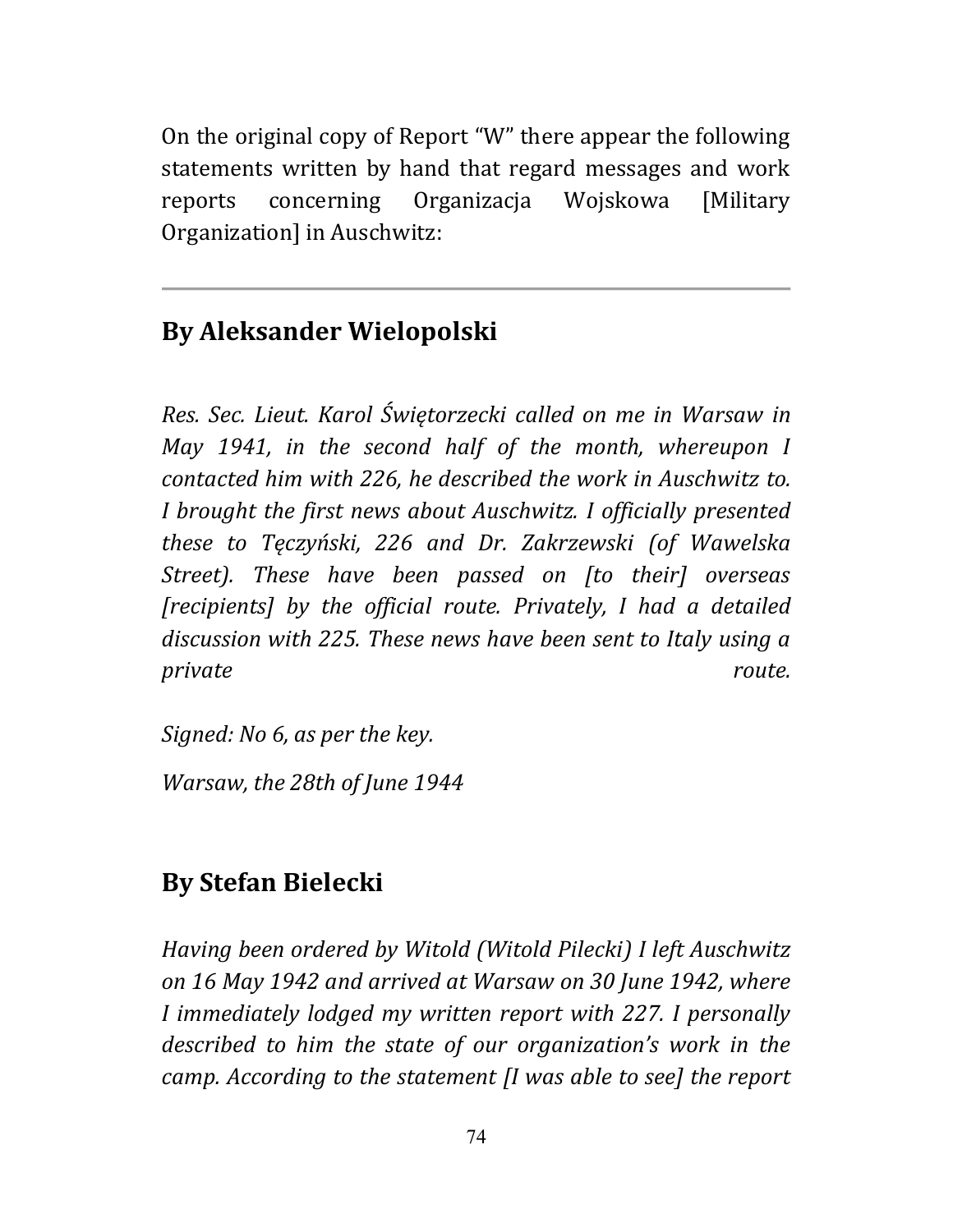*was submitted to Commandant "Grot" (Gen. Stefan Rowecki - "Grot", The Commandant-in-Chief of ZWZ AK, arrested by Germans on 30 June 1943 and executed by shooting in the concentration camp at Sachsenhausen, after the outbreak of Warsaw Rising. Since until early 1943 I was not called on to present the details of our work, all of which could only be provided orally, I approached "Skiba"' to request a clarification from the Headquarters as to the cause of that delay. I received an answer that my report had arrived and that I would be asked to come if, and when, needed.*

*I sign with No 41, as per the key.* 

*Warsaw, the 30th of June 1944*

### **By Sergeant Antoni Woźniak**

*Information entrusted to me by Witold regarding the work in Auschwitz I passed on orally to Eleonora Ostrowska.* 

*I sign with No 25, as per the key.*

*Warsaw, rhe 2nd of July 1944*

## **By Aleksander Paliński (died in the Warsaw Rising)**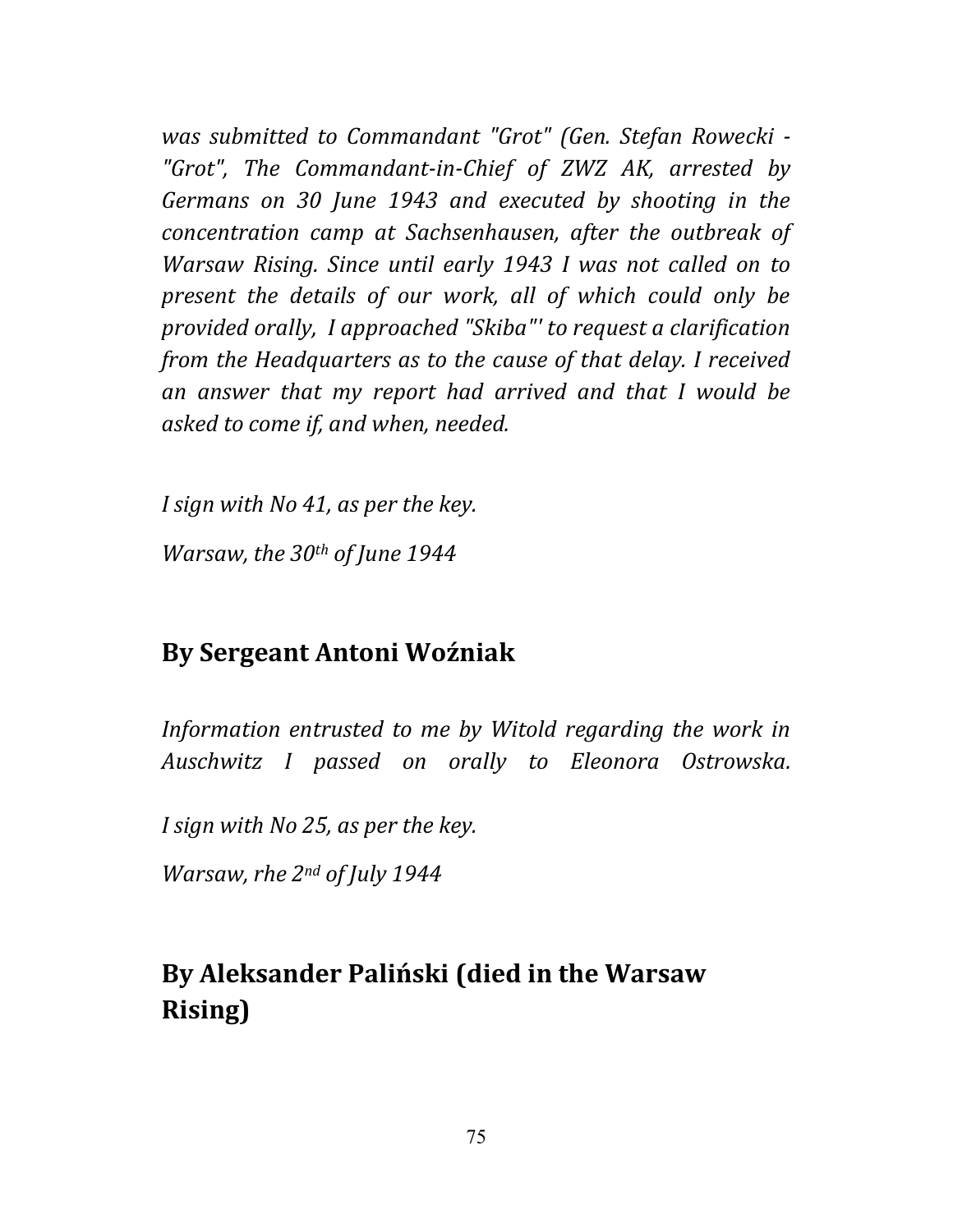*Information entrusted to me by Witold regarding the state and the activities in Auschwitz I passed on orally to Eleonora Ostrowska.* 

*I sign with No 53, as per the key.* 

*Warsaw, the 2nd of July 1944* 

## **By Captain Ferdynand Trojnicki**

*On arriving at Warsaw I came in December 1942 to 228, and in his presence I put to 229, who was introduced to me as representing the Headquarters, an oral report regarding the organization's work at Auschwitz. When asked, if I can submit this as an official report in writing I stressed that due to the need to keep as strictest secret, if required by the High Commandant, I may talk about it, and only talk. No more was I called in later regarding this matter.* 

*I sign with No 24, as per the key.* 

*Warsaw, the 10th of July 1944* 

## **By Eleonora Ostrowska**

*All legal and illegal correspondence from Witold about the organization's work at Auschwitz and oral reports by arriving colleagues I hand in to "Skiba". All this information went by the*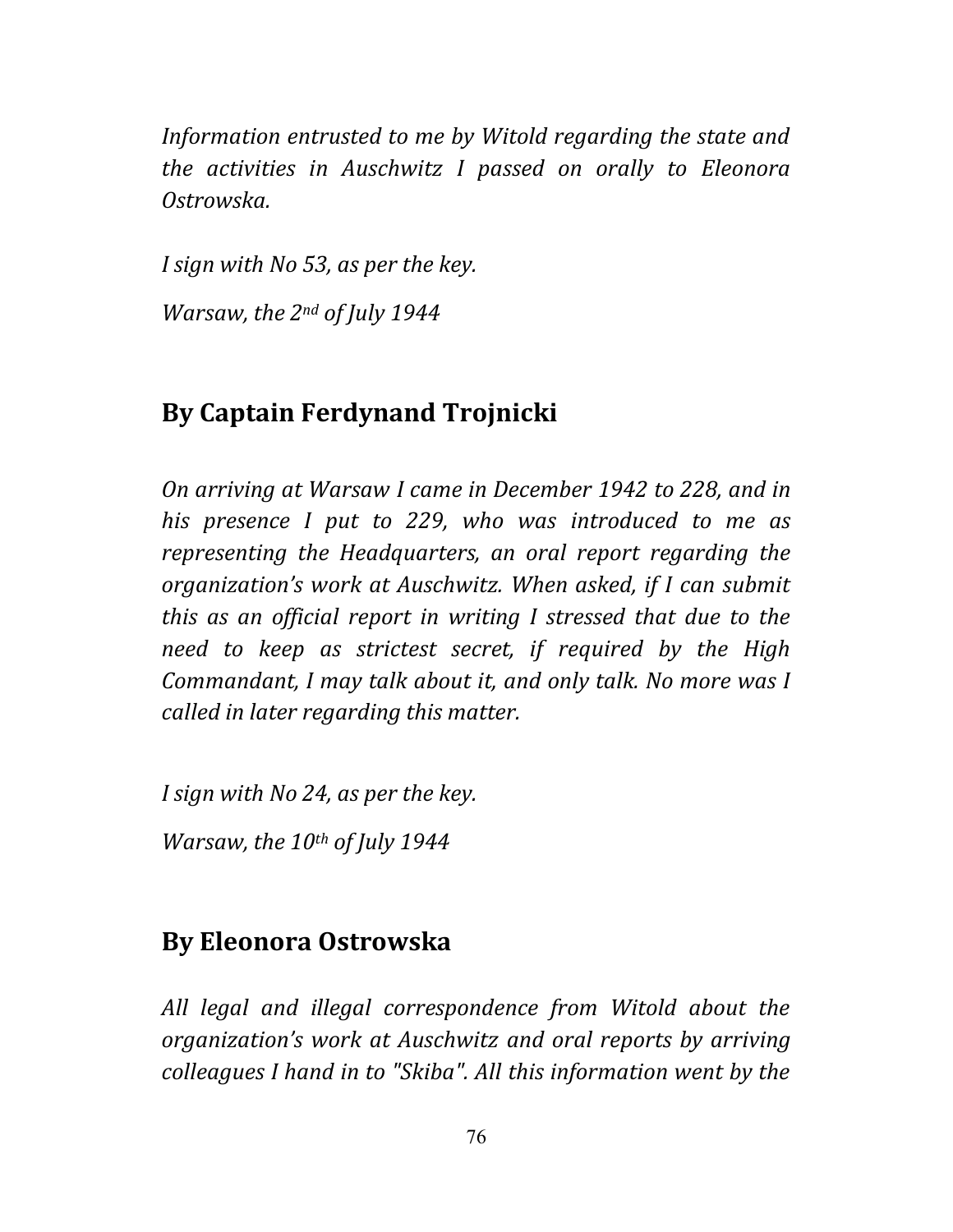*official route to "Zamek" (now - "Klucz"). Official replies ascertain interest and usefulness of information sent to them.* 

*I sign with No 5, as per the key. Warsaw, the 13th of July 1944* 

## **By "Skiba"**

*All information I received regarding the organization's work at Auschwitz I passed on to 230.*

*I sign with 218, as per the key.* 

*Warsaw, the 15th of July 1944* 

# **By "Jeż" (Stefan Miłkowski)**

*Report W and the entire case of Auschwitz are known to me. At all times I sought to help Witold by submitting these to appropriate authorities to receive a determinant, formal reply a decision. As far as I am aware, despite all efforts Witold has not received any such reply, yet. If required, I am ready to provide all information and my commentaries relating to this matter.* 

*(-) "Jeż"*

*Warsaw, the 18th of July 1944*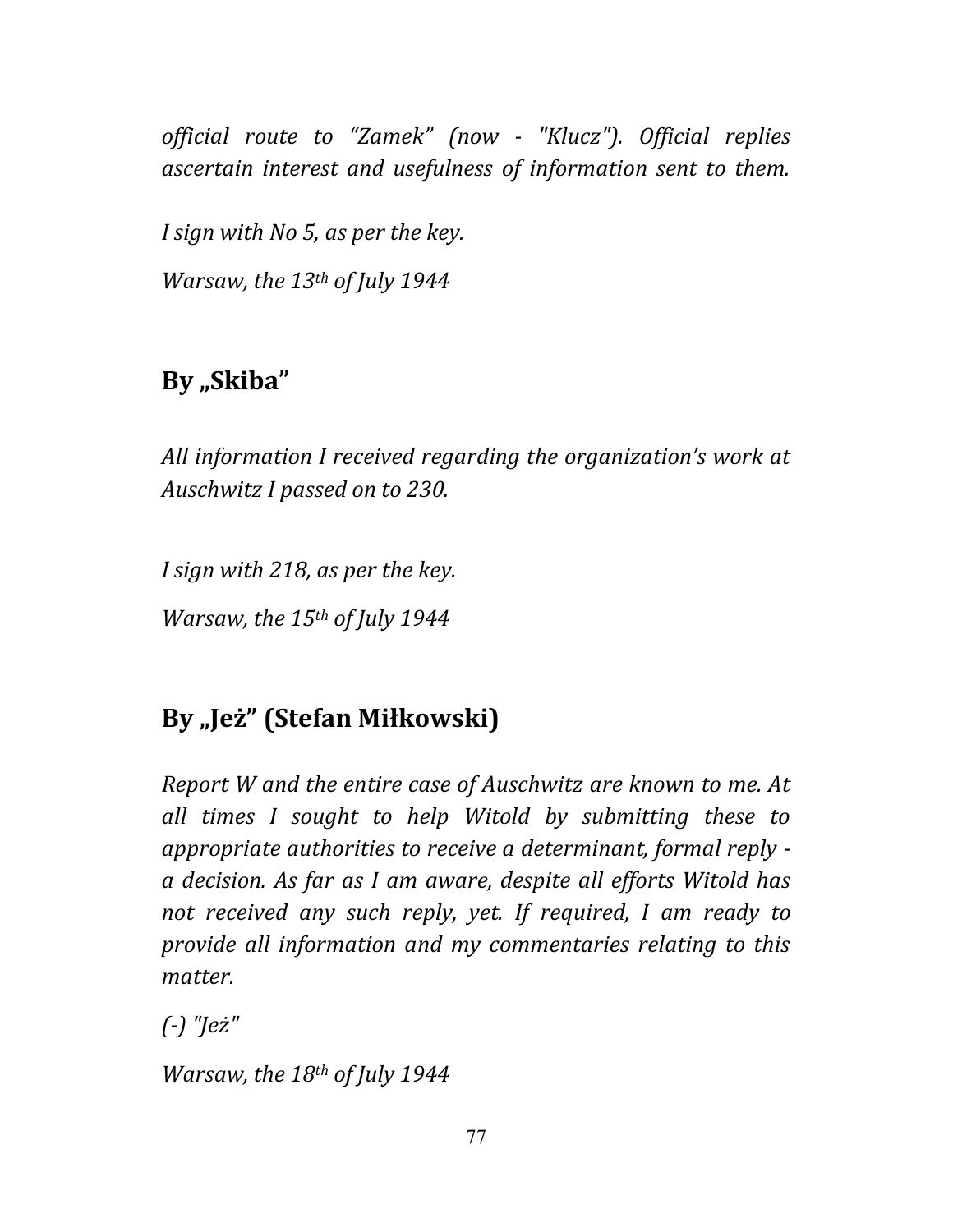### **By Witold**

*After leaving Auschwitz I did not visit my family, but stayed near Cracow, in order to bring out an armed action to liberate Auschwitz into effect. To this aim I started forming a detachment near Bochnia, assisted by Tomasz Serafiński and "232*". *At the same time I sought to contact the Headquarters in Warsaw to receive their assent to this action, either through correspondence, or orally, by bringing here Stefan Bielecki from Warsaw. The view of this idea by our authorities in Cracow the matter being shown in certain light by "Wiatr" – "Teodor" caused me to decide to go to Warsaw in person, after a threeand-a-half month long wait near Bochnia for the decision from Warsaw.*



Rtm. Witold Pilecki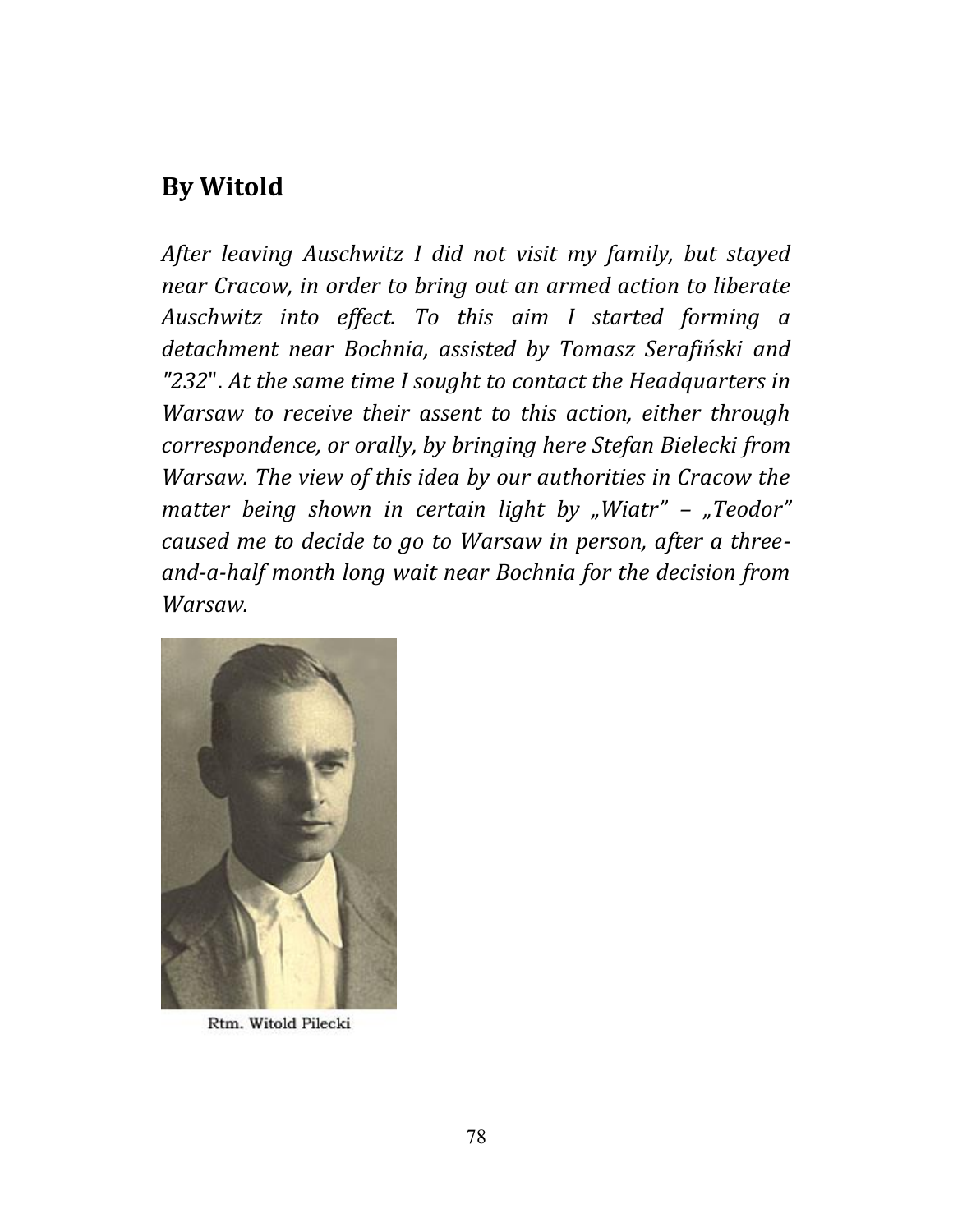*In Warsaw, on 23 October 1943, through "Jeż" I was able to contact the Deputy of "233" (presumably it was First Lieut. Col. Jerzy Uszycki, since July 1942 Head of Signals with the Department V at the Armia Krajowa [AK] Headquarters, Chief of AK Corps of Signals and Deputy Chief of Department V at the AK Headquarters.), I presented Auschwitz issues to. Later on, on 29 October 1943, as ordered by the Deputy of "233", I thoroughly discussed all Auschwitz issues, including planning a military intervention there, with an operations officer "233" – nom de guerre "Zygmunt", "Wilk". The response from him was as follows: "After the war I will show you how thick are the Auschwitz files in our archives". When I suggested that the thickness of these files brings no relief to Auschwitz inmates, "Zygmunt" - "Wilk" responded: "I can assure you that we will contact you as soon as this matter becomes live".* 

### *Witold*

### *Warsaw, the 20th of July 1944*

*On 21 July 1944 I spoke to the Chief of "233" (presumably Col. Kazimierz Pluta-Czachowski, Chief of Department V /Command and Signals/ at the AK Headquarters) to pass my report through him to the Commander-in-Chief of AK. The Chief of "233" told me that this would be superfluous as the Commander-in-Chief knows the Auschwitz situation very well and has already sought to get KWP [Kierownictwo Walki Podziemnej – Leadership of Underground Warfare] to accept the necessity of this action. All efforts to obtain an order to launch this action have been in vain, though, as it was difficult to [effectively] oppose in discussion certain sober arguments and answer valid questions such as how to find near Oświęcim*